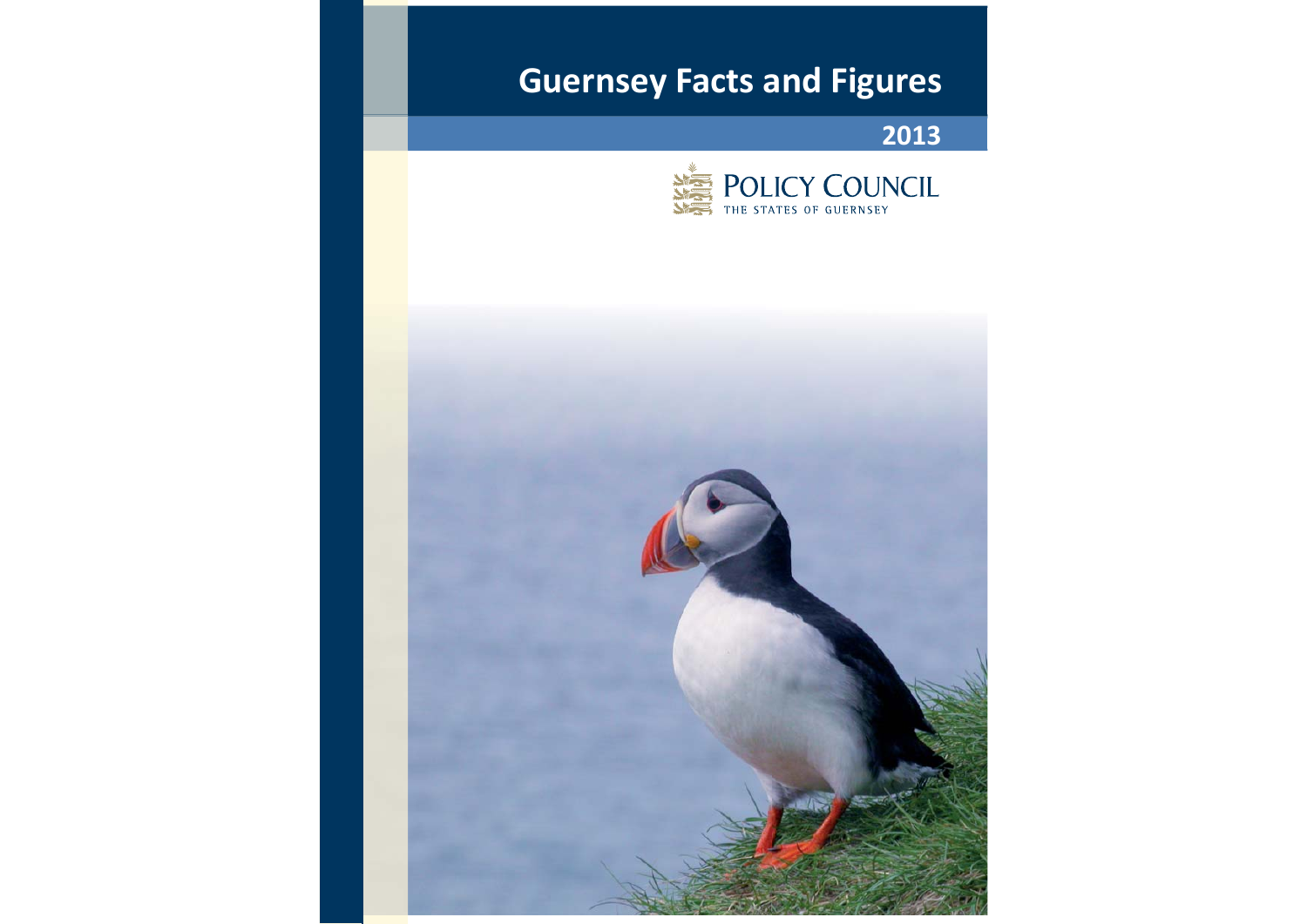The 2013 Guernsey Facts and Figures booklet is the eleventh in a series of annual pocket reference booklets covering Guernsey's core fiscal and economic, social and environmental statistics.

The informa Ɵ on is presented in the form of charts and tables, together with a brief commentary. Further informa Ɵ on on each topic is sign-posted at the end of each section.

The booklet's cover was designed by Helen Walton, based on a photograph taken by Paul Veron.

Additional information and further copies of this publication can be obtained from:

The States of Guernsey Policy Council Policy and Research Unit PO Box 43Sir Charles Frossard HouseLa Charroterie St. Peter Port Guernsey GY1 1FH

Telephone: 01481 717292

Website: *www.gov.gg/pru* E-mail: *policy.research@gov.gg*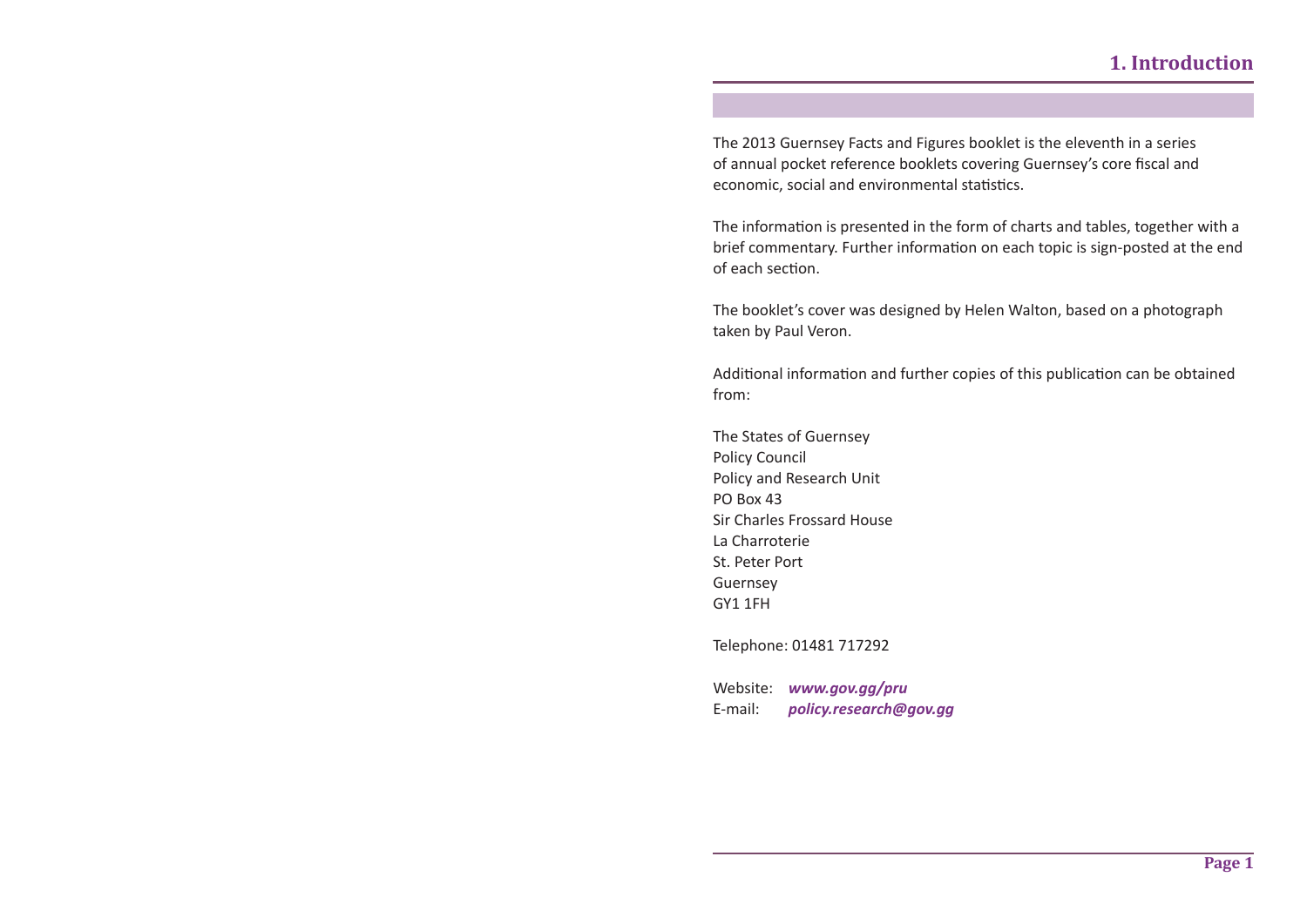## **1. Introduction**

### **Contents**

|                        | 1. Introduction                 | $\mathbf{1}$ |
|------------------------|---------------------------------|--------------|
|                        | <b>National Accounts</b>        | 8            |
| 2. Fiscal and Economic | <b>Public Finances</b>          | 14           |
|                        | Inflation                       | 18           |
|                        | <b>Median earnings</b>          | 24           |
|                        | Workforce                       | 28           |
|                        | <b>Finance Sector</b>           | 39           |
|                        | Passenger and Freight Movements | 40           |
|                        | Population                      | 50           |
|                        | Health                          | 56           |
|                        | Housing                         | 60           |
| 3. Social              | Education                       | 68           |
|                        | Crime                           | 76           |
|                        | Fire and Rescue                 | 80           |
|                        | <b>Overseas Aid</b>             | 81           |
|                        | Land Use                        | 84           |
|                        | <b>Weather and Climate</b>      | 89           |
|                        | <b>Greenhouse Gas Emissions</b> | 96           |
| 4. Environment         | Energy                          | 98           |
|                        | Waste                           | 103          |
|                        | Water                           | 106          |
|                        | Air Quality                     | 110          |
|                        | Transport                       | 111          |

### **Introduction to Guernsey**



The Island of Guernsey is located in the Bay of St. Malo, roughly 30 miles from the French coast and some 70 miles from the south coast of England. The Island has an area of approximately 24 square miles.

The Bailiwick of Guernsey includes a number of islands in addition to Guernsey - Alderney, Sark, Herm, Jethou, Brecqhou and Lihou.

Although Guernsey is geographically closer to the Normandy coast than the south coast of England, it is a dependency of the British Crown. The Lieutenant Governor is Her Majesty's personal representative and the official channel of communication between the Crown and UK Government and the Bailiwick.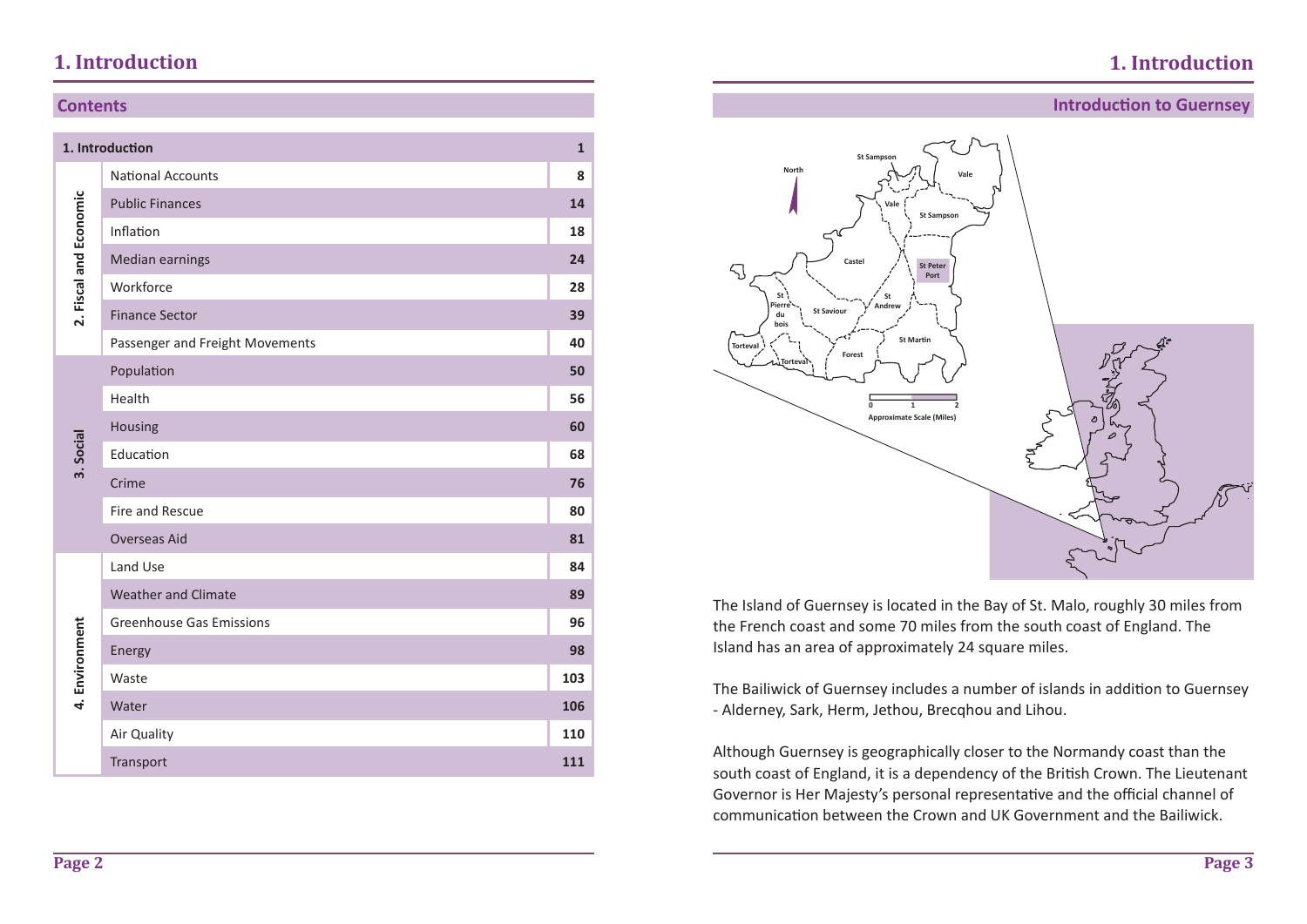### **IntroducƟ on to Guernsey IntroducƟ on to Guernsey**

The key offices held under the Crown are shown below:

#### **Crown offi ces**

**Lieutenant Governor** Official representative of the Queen

**Bailiff (and Deputy Bailiff )** Preside over States of Deliberation and Royal Court

**HM Procureur (AƩ orney-General) and HM Comptroller (Solicitor-General)** Legal advisers to the Crown and the States

The Bailiwick is not represented in the UK Parliament. Acts of Parliament do not apply in the Bailiwick unless extended by Order in Council. The UK Government is responsible for the Bailiwick's international representation.

Special terms were negotiated for the Channel Islands on the UK's accession to the EEC. These are contained in Protocol 3 to the Treaty of Accession. The effect of the protocol is that the Bailiwick is within the Common Customs Area and the Common External Tariff (i.e. it enjoys access to EEC countries of physical exports without tariff barriers). Other Community rules do not apply to the Bailiwick.

Guernsey's parliament is called 'The States of Deliberation' and is elected by universal franchise. There are no political parties in Guernsey.

The work of the States of Guernsey is co-ordinated by the Policy Council which is constituted of the Chief Minister (chosen by the States from among the elected deputies) and the Minister of each of the ten Government Departments (one of which is elected to the role of Deputy Chief Minister).

There are also four Parliamentary Committees, which deal with non-executive functions such as scrutiny, review of draft legislation and the functioning of the States Assembly.

The States are able to convene Government and Special Committees to fulfil a specific function or review a particular area of legislation.

### **States of Deliberation**



A brief description of the role of each Department and Parliamentary Committee is given over leaf. For more detailed information, please see the States of Guernsey website: *www.gov.gg*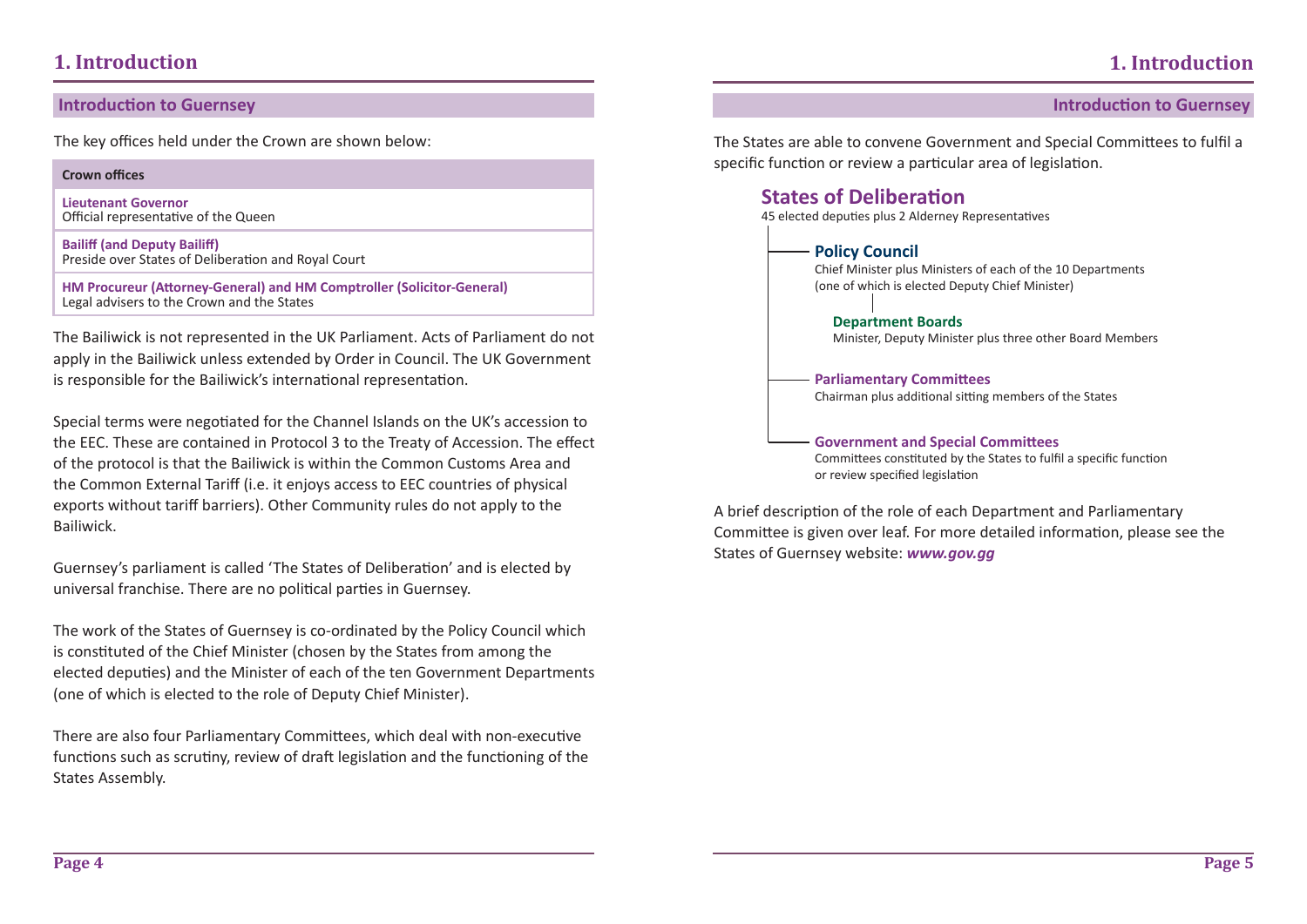## **1. Introduction**

### **Table 1.1: Key data**

|                          | <b>Introduction to Guernsey</b>                                                                                             |                                                                                                                                | Table 1.1: Key data            |
|--------------------------|-----------------------------------------------------------------------------------------------------------------------------|--------------------------------------------------------------------------------------------------------------------------------|--------------------------------|
|                          | <b>Policy Council</b><br>Development and co-ordination of strategic policy, constitutional and external                     |                                                                                                                                | <b>Key economic indicators</b> |
| Corporate                | affairs and human resources                                                                                                 | Gross Domestic Product (GDP) (2012 estimate)                                                                                   | £2.0bn                         |
| departments              | <b>Treasury &amp; Resources</b><br>Control and regulation of States resources and financial affairs                         | Retail Prices Index* (RPIX) (June 2013)                                                                                        | 2.1%                           |
|                          | <b>Commerce &amp; Employment</b><br>Promotion of the interests of all sectors of the economy                                | Retail Prices Index* (RPI) (June 2013)<br>Total number in employment (March 2013)                                              | 2.7%<br>31,646                 |
|                          |                                                                                                                             |                                                                                                                                |                                |
|                          | <b>Culture &amp; Leisure</b><br>Arts, heritage, sports and other cultural activities                                        | Registered unemployment rate (March 2013)                                                                                      | 1.3%                           |
|                          | <b>Education</b><br>Island schools, further education and life-long learning                                                |                                                                                                                                | <b>Key social indicators</b>   |
|                          | <b>Environment</b><br>Planning & development control, traffic and environmental policy and                                  | Population (March 2012)                                                                                                        | 63,085                         |
|                          | management                                                                                                                  | Local Market property price - mix adjusted<br>average (March 2013)                                                             | £447,628                       |
| Service departments      | <b>Health &amp; Social Services</b><br>Hospital, community, social and public health services                               | Reported criminal offences (2012)                                                                                              | 1,928                          |
|                          | Home<br>Police, fire, customs & excise, prison, gambling control and emergency planning                                     | Overseas aid as a percentage of GDP (2012)                                                                                     | 0.14%                          |
|                          | Housing<br>Control of occupation of dwellings, Rights to Work and social housing                                            |                                                                                                                                | Key environmental indicators   |
|                          | <b>Public Services</b><br>Airports, harbours, water, roads, drainage, landfill, sewerage and maintenance                    | Greenhouse gas emissions (2011)                                                                                                | 392.2 kt CO <sub>2</sub>       |
|                          | <b>Social Security</b>                                                                                                      | Energy supplied to consumers (2012)                                                                                            | 1,248 GWh                      |
|                          | Collection of contributions & control and distribution of benefits (e.g. pensions)                                          | Gas consumption (2012)                                                                                                         | 89 GWh                         |
|                          | <b>Legislation Select</b><br>Review and revise Projets de Loi and Ordinances presented by the Law Officers                  | Electricity consumption (2012/13)                                                                                              | 346 GWh                        |
|                          | <b>Public Accounts</b><br>Ensure a proper scrutiny of the financial affairs of the States                                   | Oil imports (2012)                                                                                                             | 132 MI                         |
|                          | <b>Scrutiny</b>                                                                                                             | Domestic recycling rate (2012)                                                                                                 | 47%                            |
|                          | Scrutinise and challenge the effectiveness of States policies and service delivery                                          | Total water consumption (2012)                                                                                                 | 4,682 MI                       |
| Parliamentary committees | <b>States Assembly and Constitution</b><br>Review procedures in connection with the Island's Constitution and<br>Government | *Annual percentage change in price index<br>Table 1.1 provides a summary of some of the key data presented in this<br>booklet. |                                |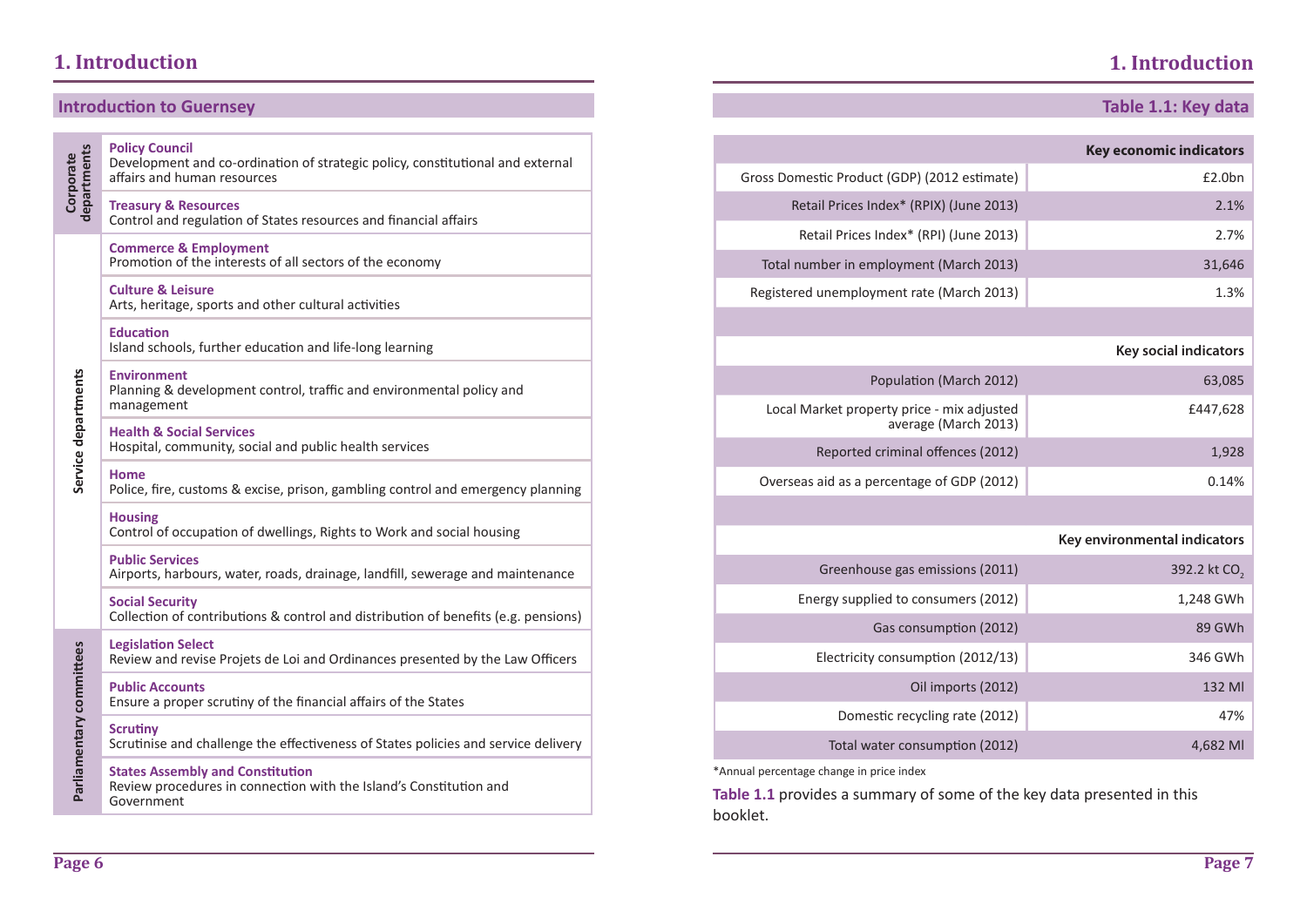## **2. Fiscal and Economic**

### **Table 2.1: GDP**

|              | <b>Nominal</b><br>GDP (£m) | <b>Reflated</b><br><b>GDP</b><br>(2012<br>prices -<br>f(m) | <b>Annual</b><br>% change<br>(real) | <b>Nominal</b><br><b>GNP</b><br>(fm) | <b>Reflated</b><br><b>GNP</b><br>(2012<br>prices -<br>f(m) | Annual<br>% change<br>(real) |
|--------------|----------------------------|------------------------------------------------------------|-------------------------------------|--------------------------------------|------------------------------------------------------------|------------------------------|
| 2003         | 1,338                      | 1,790                                                      | $-2.2$                              | 1,424                                | 1,904                                                      | $-1.7$                       |
| 2004         | 1,453                      | 1,853                                                      | 3.5                                 | 1,497                                | 1,908                                                      | 0.2                          |
| 2005         | 1,465                      | 1,808                                                      | $-2.4$                              | 1,502                                | 1,853                                                      | $-2.9$                       |
| 2006         | 1,584                      | 1,872                                                      | 3.6                                 | 1,621                                | 1,915                                                      | 3.3                          |
| 2007         | 1,774                      | 1,998                                                      | 6.7                                 | 1,830                                | 2,061                                                      | 7.6                          |
| 2008         | 1,841                      | 2,050                                                      | 2.6                                 | 1,888                                | 2,102                                                      | 2.0                          |
| 2009         | 1,832                      | 1,995                                                      | $-2.6$                              | 1,886                                | 2,054                                                      | $-2.3$                       |
| <b>2010E</b> | 1,875                      | 1,997                                                      | 0.1                                 | 1,925                                | 2,050                                                      | $-0.2$                       |
| 2011E        | 1,950                      | 2,013                                                      | 0.8                                 | 1,987                                | 2,051                                                      | 0.0                          |
| 2012E        | 2,009                      | 2,009                                                      | $-0.2$                              | 2,056                                | 2,056                                                      | 0.2                          |

#### $E =$  Estimate

#### *Source: Policy and Research Unit*

Gross Domestic Product (GDP) (Table 2.1) is the sum of the Island's income (wages, plus profits and other local income from capital) and is used as the principal measure of economic output in Guernsey.

Gross National Product (GNP) is GDP plus income received by residents and businesses from sources outside the Island.

The reflated (or real) figures take into account the effects of inflation. Data is presented in monetary values equivalent to 2012.



 $E =$  Estimate:  $F =$  Forecast

#### *Source: Policy and Research Unit*

Forecasting is an empirical tool that provides a range of possible outcomes based on econometrically derived past relationships between variables. It does not provide an outcome with certainty. In addition, if the relationships between the variables change (known in econometric terms as a 'structural' break) during the forecast period this will not be accounted for by the forecast.

**Figure 2.1** shows the forecast real change in GDP for 2013 and 2014. The shaded area represents the 95% confidence bands. At the time of publication GDP was forecast to show moderate growth in 2013 and 2014.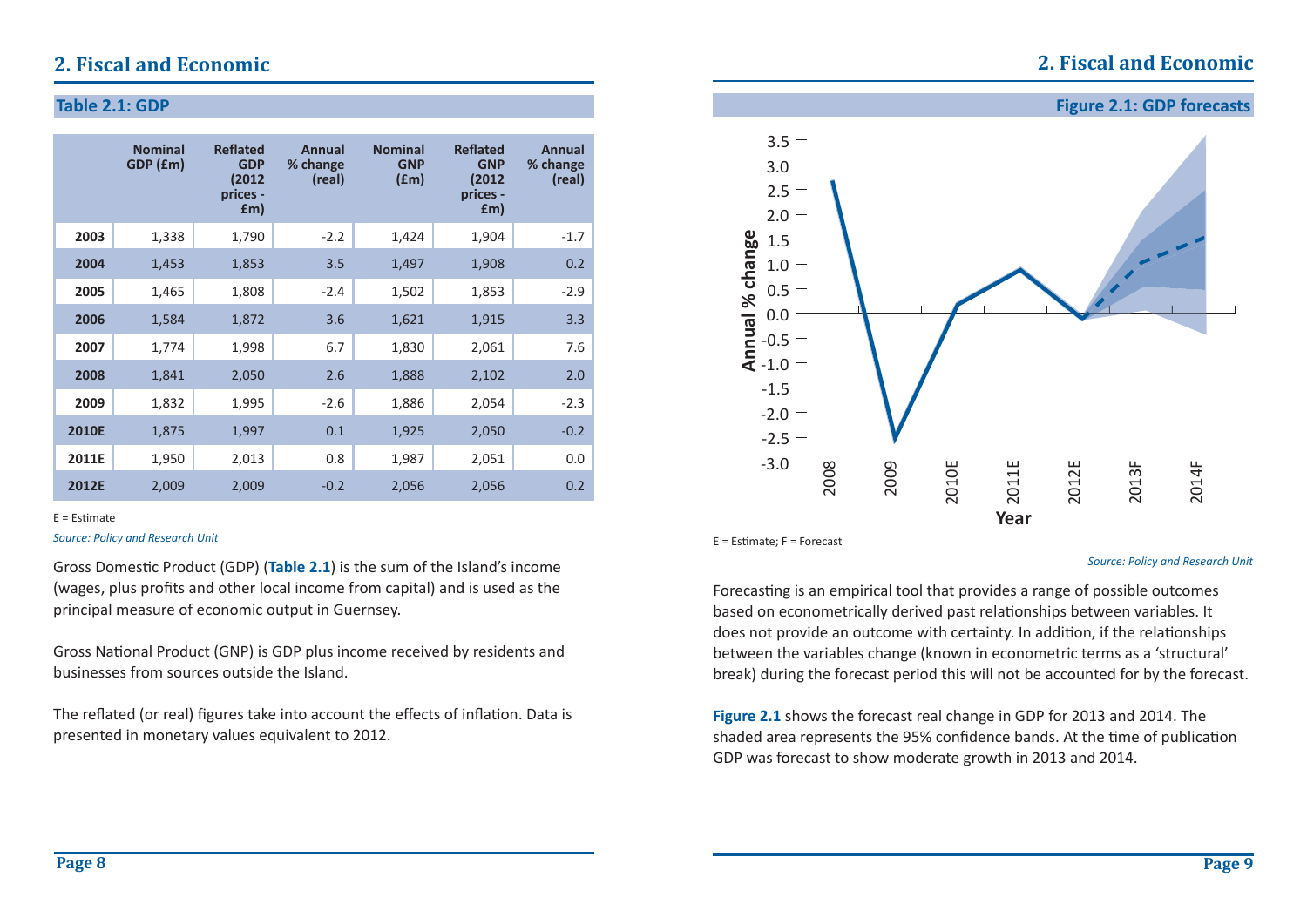### **Figure 2.2: Components of GDP (2012 prices)** 2.5 Other income Wages Profits 2.0 £ billions (2012 prices) **£ billions (2012 prices)** 1.51.0 0.5 0.02011E 2004 2012E 2003 2005 2006 2007 2008 2009 2010E **Year**  $E =$  Estimate

*Source: Policy and Research Unit*

### **Table 2.2: Components of GDP (2012 prices)**

|       | <b>Wages (less</b><br>pensions) (£m) | <b>Profits</b><br>(£m) | <b>Other income</b><br>f(m) | <b>Total GDP</b><br>$(\text{fm})$ |
|-------|--------------------------------------|------------------------|-----------------------------|-----------------------------------|
| 2008  | 1,117                                | 713                    | 220                         | 2,050                             |
| 2009  | 1,112                                | 702                    | 182                         | 1,995                             |
| 2010E | 1,115                                | 707                    | 175                         | 1,997                             |
| 2011E | 1,131                                | 725                    | 157                         | 2,013                             |
| 2012E | 1,110                                | 735                    | 164                         | 2,009                             |

*Source: Policy and Research Unit*



Income from remuneration (wages) contributed 55% of GDP in 2012, profits contributed 37% and other income contributed 8% (**Figure 2.2** and **Table 2.2**)**.**

**Figure 2.3** shows the proportion of output contributed by each sector. Output is the sum of wages, company profits and self-employed profits. In 2012 the finance sector had the largest output, contributing 39% of the estimated total output assigned by sector.

### **Figure 2.3: Output by sector**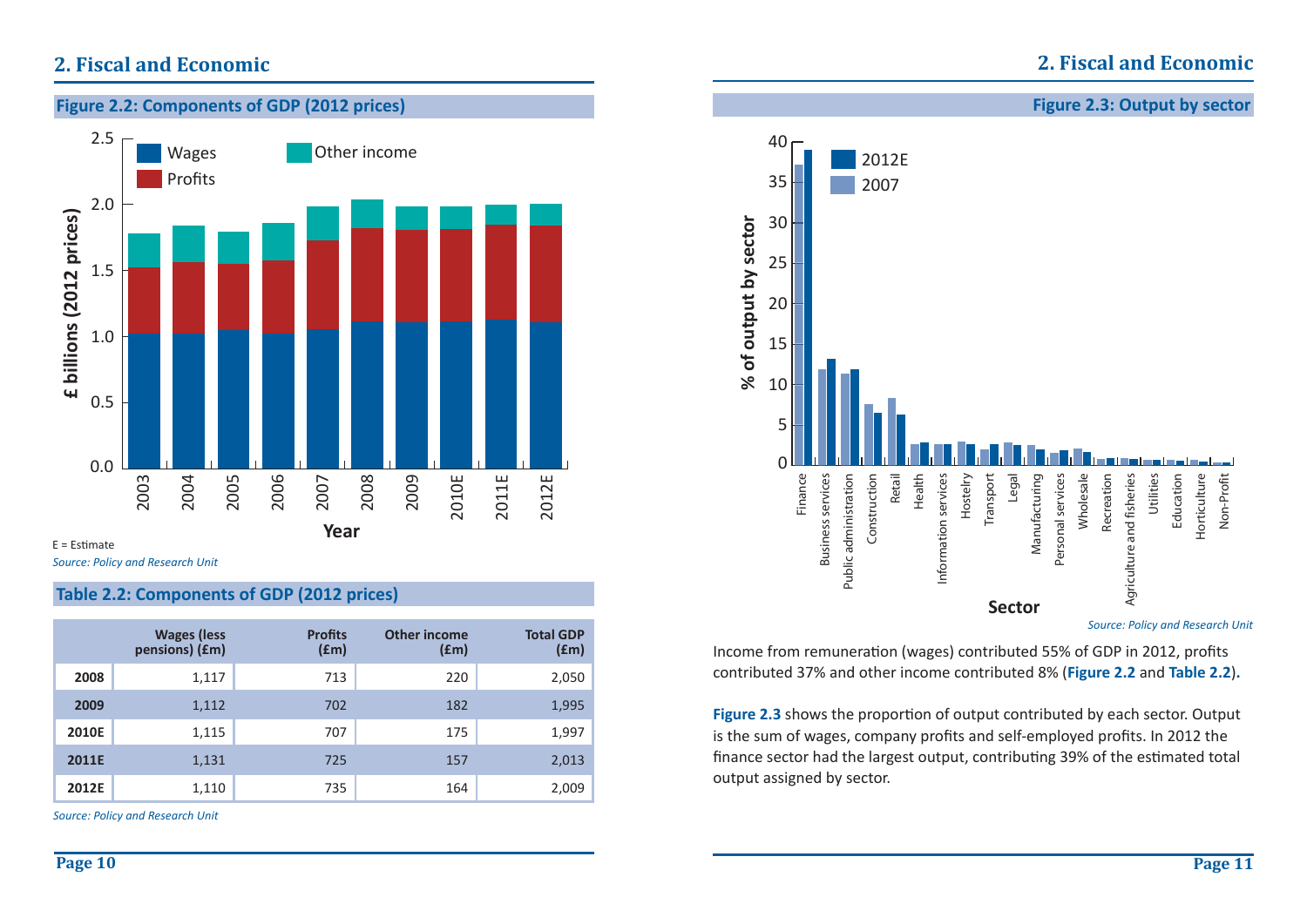

#### $F = F$ stimate

\*Since 2006, calculations have been based on annual population estimates provided by the Social Security Department. Prior to 2006 figures are based on census population figures and estimates for the years between each census.

#### *Source: Policy and Research Unit*

Division of GDP by the total population gives GDP per capita (Figure 2.4), which can be used to compare living standards between countries. However, care should be taken, since there can be methodological differences between data sets from different countries.

2012 estimated GDP per capita was £31,843, 0.5% lower than in 2011 in real terms.

### **2. Fiscal and Economic**

**Figure 2.5: GDP per worker (2012 prices)**



 $E =$  Estimate

Division of GDP by the total workforce gives GDP per worker (**Figure 2.5**), which can be used to measure the economic output and productivity of the workforce. Care should be taken, since there can be methodological differences between data sets from different countries.

In 2012 estimated GDP per worker in Guernsey was £62,453, 0.5% higher than in 2011 in real terms.

*Source: Policy and Research Unit*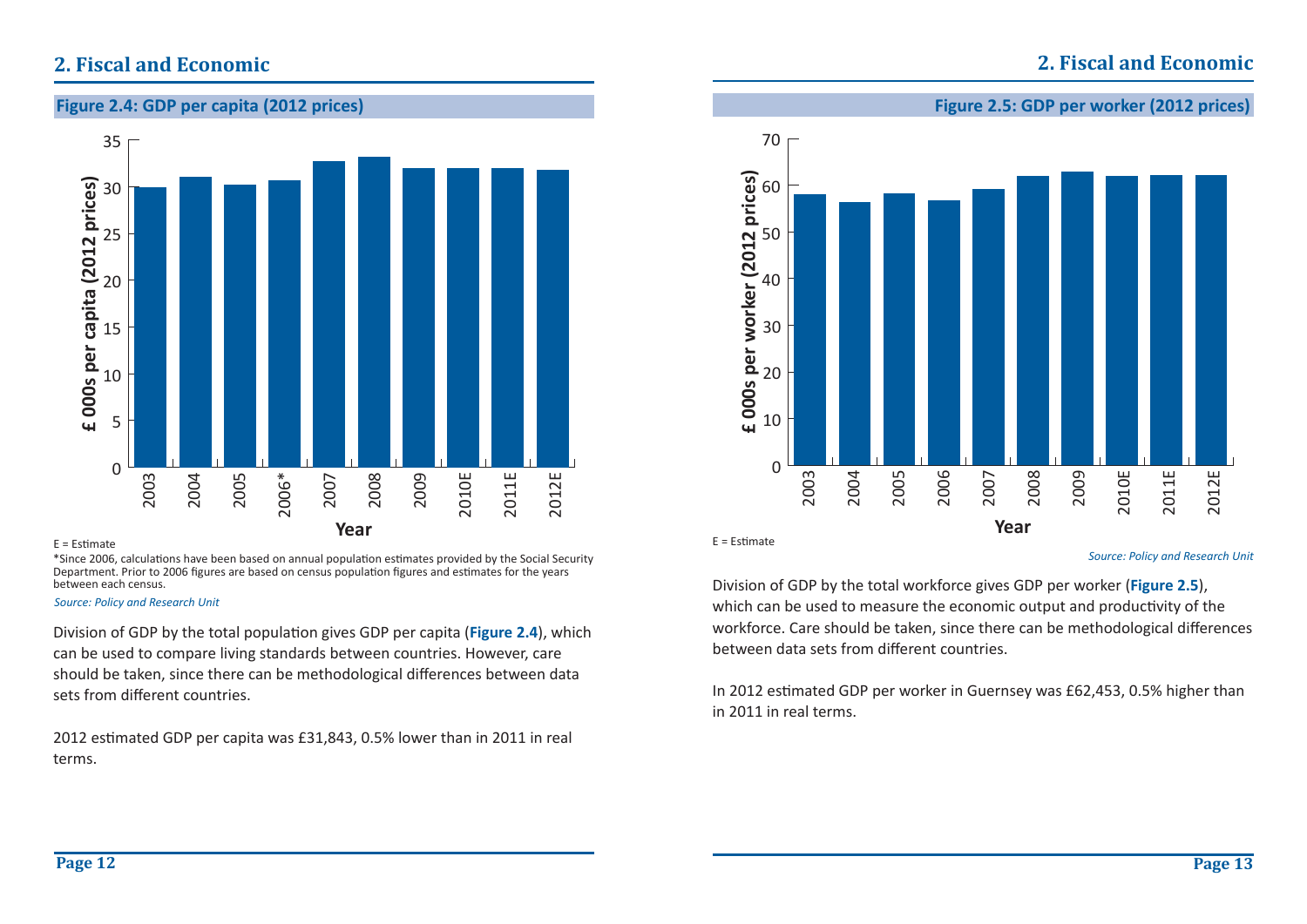| Table 2.3: Public revenue income and expenditure (nominal) |       |              |              |                |                |  |
|------------------------------------------------------------|-------|--------------|--------------|----------------|----------------|--|
|                                                            | 2008  | 2009         | 2010         | 2011           | 2012           |  |
| General revenue income (£m)                                | 349   | 341          | 331          | 346            | 362            |  |
| Revenue expenditure (£m)                                   | (297) | (326)        | (330)        | (333)          | (342)          |  |
| Revenue surplus / (deficit) (£m)                           | 52    | 16           | $\mathbf{1}$ | 13             | 21             |  |
| Capital income (£m)                                        | 5     | $\Omega$     | $\Omega$     | $\Omega$       | $\mathbf{1}$   |  |
| Routine capital expenditure (£m)                           | (17)  | (15)         | (18)         | (17)           | (16)           |  |
| Operating surplus / (deficit) (£m)                         | 40    | $\mathbf{1}$ | (17)         | (3)            | 5              |  |
| Appropriation to capital reserve (£m)                      | (57)  | (20)         | (21)         | (21)           | (25)           |  |
| <b>Other transfers (£m)</b>                                | 9     | $\Omega$     | $\Omega$     | $\overline{0}$ | $\overline{0}$ |  |
| Overall surplus/ (deficit) (£m)                            | (8)   | (19)         | (37)         | (24)           | (20)           |  |

NB. Due to the effects of rounding, figures may not sum to totals

### **Figure 2.6: Overall surplus / deficit (nominal)**





 $E =$  Estimated GDP used for calculation

*Source: Treasury and Resources Department, Policy and Research Unit*

In 2012 revenue income was £362 million and revenue expenditure was £342 million resulƟ ng in a revenue surplus of £21 million. (**Table 2.3** and **Figure 2.6**). The overall deficit (which includes routine capital expenditure, capital income and the appropriation of funds from general revenue to the capital reserve) was £20 million in 2012.

Revenue income as a percentage of GDP was 18.0% in 2012, 0.2 percentage points more than in 2011 (Figure 2.7). Revenue expenditure relative to GDP decreased by 0.1 percentage points in 2012 to 17.0%.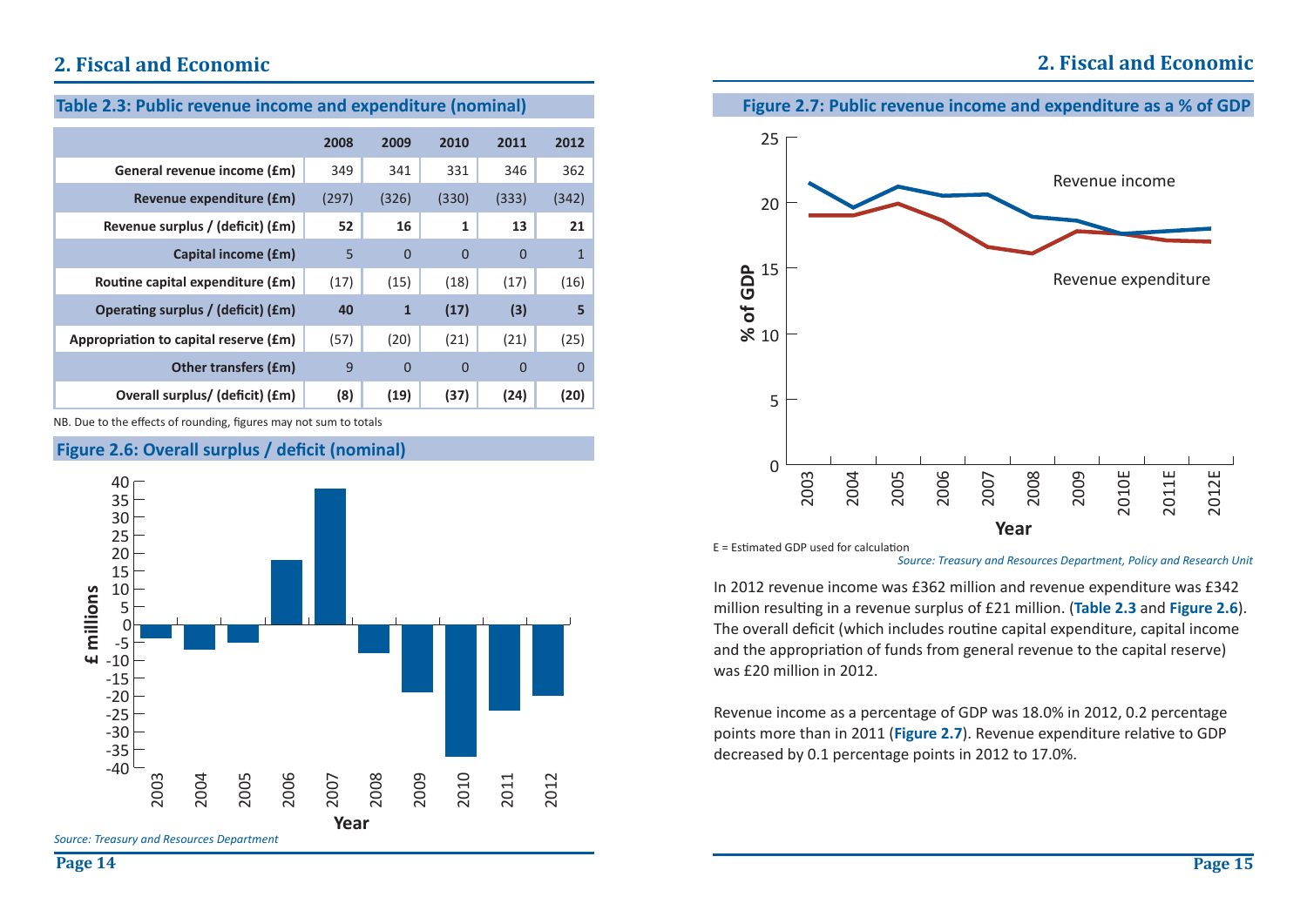## **2. Fiscal and Economic**

### **Table 2.4: General revenue income (nominal)**

|                        |                                         | 2008 | 2009 | 2010 | 2011           | 2012           |
|------------------------|-----------------------------------------|------|------|------|----------------|----------------|
|                        | Income tax $(fm)$                       | 277  | 273  | 258  | 270            | 281            |
| <b>Direct</b><br>taxes | Total (£m)                              | 277  | 273  | 258  | 270            | 281            |
| Duties and fees        | <b>Excise and import duties</b><br>f(m) | 28   | 29   | 32   | 33             | 35             |
|                        | Document duty (£m)                      | 15   | 14   | 18   | 17             | 17             |
|                        | Company fees (£m)                       | 6    | 6    | 6    | 9              | 9              |
|                        | Tax on real property (£m)               | 10   | 13   | 14   | 15             | 16             |
|                        | Other income (£m)                       | 12   | 6    | 3    | $\overline{2}$ | $\overline{4}$ |
|                        | Total (£m)                              | 71   | 68   | 73   | 76             | 81             |
|                        | Grand Total (£m)                        | 349  | 341  | 331  | 346            | 362            |

NB. Due to the effects of rounding, figures may not sum to totals

*Source: Treasury and Resources Department*

The majority of Guernsey general revenue comes from income taxes, which accounted for 78% of total revenue in 2012 (**Table 2.4**).

Import duties made the second largest contribution to general revenue . They include taxes on alcohol, tobacco and fuel, including the tax on vehicle fuel introduced in 2008 to replace motor vehicle tax.

The Health and Social Services Department recorded the highest expenditure in 2012, representing 32% of the total revenue expenditure (Table 2.5).

Some changes in departmental expenditure may be due to the movement of resources between departments.

### **Table 2.5: General revenue expenditure (nominal)**

|                                                           | $2011**$ | 2012    |
|-----------------------------------------------------------|----------|---------|
| <b>Policy Council (£000s)</b>                             | 8,740    | 9,260   |
| <b>Treasury and Resources Department (£000s)</b>          | 17,182   | 17,168  |
| <b>Courts and Law Officers (£000s)</b>                    | 6,653    | 6,910   |
| <b>States of Alderney (£000s)</b>                         | 1,633    | 1,964   |
| <b>Commerce and Employment Department (£000s)</b>         | 11,228   | 10,701  |
| <b>Culture and Leisure Department (£000s)</b>             | 3,336    | 3,100   |
| <b>Education Department (£000s)</b>                       | 75,184   | 75,730  |
| <b>Environment Department (£000s)</b>                     | 8,114    | 7,964   |
| <b>Health and Social Services Department (£000s)</b>      | 107,213  | 111,055 |
| <b>Home Department (£000s)</b>                            | 32,149   | 32,409  |
| <b>Housing Department (£000s)</b>                         | 1,446    | 1,661   |
| <b>Public Services Department (£000s)</b>                 | 7,542    | 5,990   |
| <b>Social Security Department* (£000s)</b>                | 51,869   | 54,854  |
| <b>Public Accounts Committee (£000s)</b>                  | 263      | 227     |
| <b>Scrutiny Committee (£000s)</b>                         | 218      | 207     |
| <b>States Assembly and Constitution Committee (£000s)</b> | 88       | 178     |
| <b>States Review Committee (£000s)</b>                    |          | 16      |
| <b>Exceptional Expenditure (£000s)</b>                    |          | 2,318   |
| <b>Total Revenue Expenditure (£000s)</b>                  | 332,858  | 341,712 |

\*Social Security Department expenditure relates to general revenue expenditure only (utilised for some non-contributory benefits and general administration costs) and does not incorporate expenditure of revenues generated by Social Security contributions (utilised for the payment of pensions and benefits). \*\* Expenditure reported for 2011 was redistributed by Treasury and Resources in the 2012 accounts in order to be consistent with 2012 figures.

*Source: Treasury and Resources Department*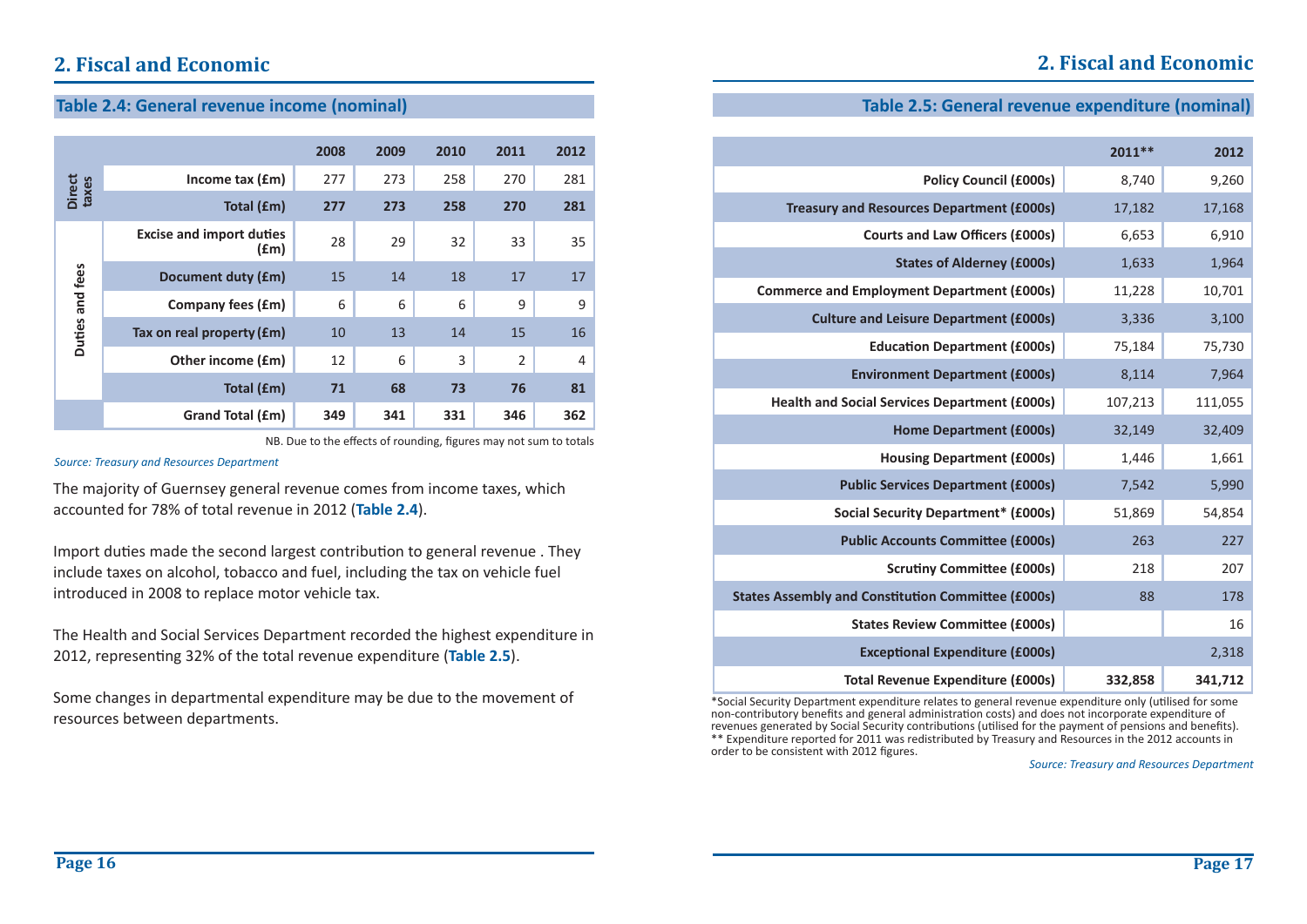## **2. Fiscal and Economic**

### **Table 2.6: RPIX inflation in Guernsey, Jersey and the UK**

|      |            | <b>Guernsey</b><br>annual % change | <b>Jersey</b><br>annual % change | <b>UK</b><br>annual % change |
|------|------------|------------------------------------|----------------------------------|------------------------------|
| 2008 | Mar        | 4.3                                | 2.9                              | 3.5                          |
|      | Jun        | 5.4                                | 5.8                              | 4.8                          |
|      | Sep        | 6.4                                | 6.7                              | 5.5                          |
|      | <b>Dec</b> | 4.6                                | 5.2                              | 2.8                          |
| 2009 | Mar        | 3.3                                | 5.2                              | 2.2                          |
|      | Jun        | 2.7                                | 2.8                              | 1.0                          |
|      | Sep        | 2.4                                | 2.7                              | 1.3                          |
|      | <b>Dec</b> | 2.9                                | 3.5                              | 3.8                          |
| 2010 | Mar        | 3.1                                | 3.3                              | 4.8                          |
|      | Jun        | 2.4                                | 2.6                              | 5.0                          |
|      | Sep        | 2.3                                | 1.9                              | 4.6                          |
|      | <b>Dec</b> | 2.7                                | 2.1                              | 4.7                          |
| 2011 | Mar        | 2.9                                | 2.6                              | 5.4                          |
|      | Jun        | 2.6                                | 4.4                              | 5.0                          |
|      | Sep        | 3.0                                | 5.5                              | 5.7                          |
|      | <b>Dec</b> | 2.8                                | 5.1                              | 5.0                          |
| 2012 | Mar        | 3.2                                | 4.9                              | 3.7                          |
|      | Jun        | 3.1                                | 3.2                              | 2.8                          |
|      | Sep        | 3.0                                | 2.9                              | 2.6                          |
|      | <b>Dec</b> | 3.0                                | 2.2                              | 3.0                          |
| 2013 | Mar        | 2.3                                | 1.6                              | 3.2                          |
|      | Jun        | 2.1                                | 1.6                              | 3.3                          |

*Source: Policy and Research Unit, Jersey Statistics Unit, UK Office for National Statistics* 

### **Figure 2.8: RPIX inflation in Guernsey, Jersey and the UK**



*Source: Policy and Research Unit, Jersey Statistics Unit, UK Office for National Statistics* 

RPIX, which excludes mortgage interest costs, was adopted by the States of Guernsey as the preferred measure of inflation in 2009. **Table 2.6** and **Figure 2.8** show the annual percentage changes in RPIX in Guernsey, Jersey and the UK. In June 2013 the annual RPIX inflation in Guernsey was 2.1%.

Historically the three jurisdictions show broadly the same inflation trends as they are subject to many of the same inflationary pressures (including a common currency). However some effects, such as those resulting from changes to indirect taxation are restricted to a single jurisdiction. Most notably the series of changes made to the UK VAT between 2009 and 2011 and the increase in Jersey's Goods and Services Tax during 2011 will not have directly impacted inflation in Guernsey.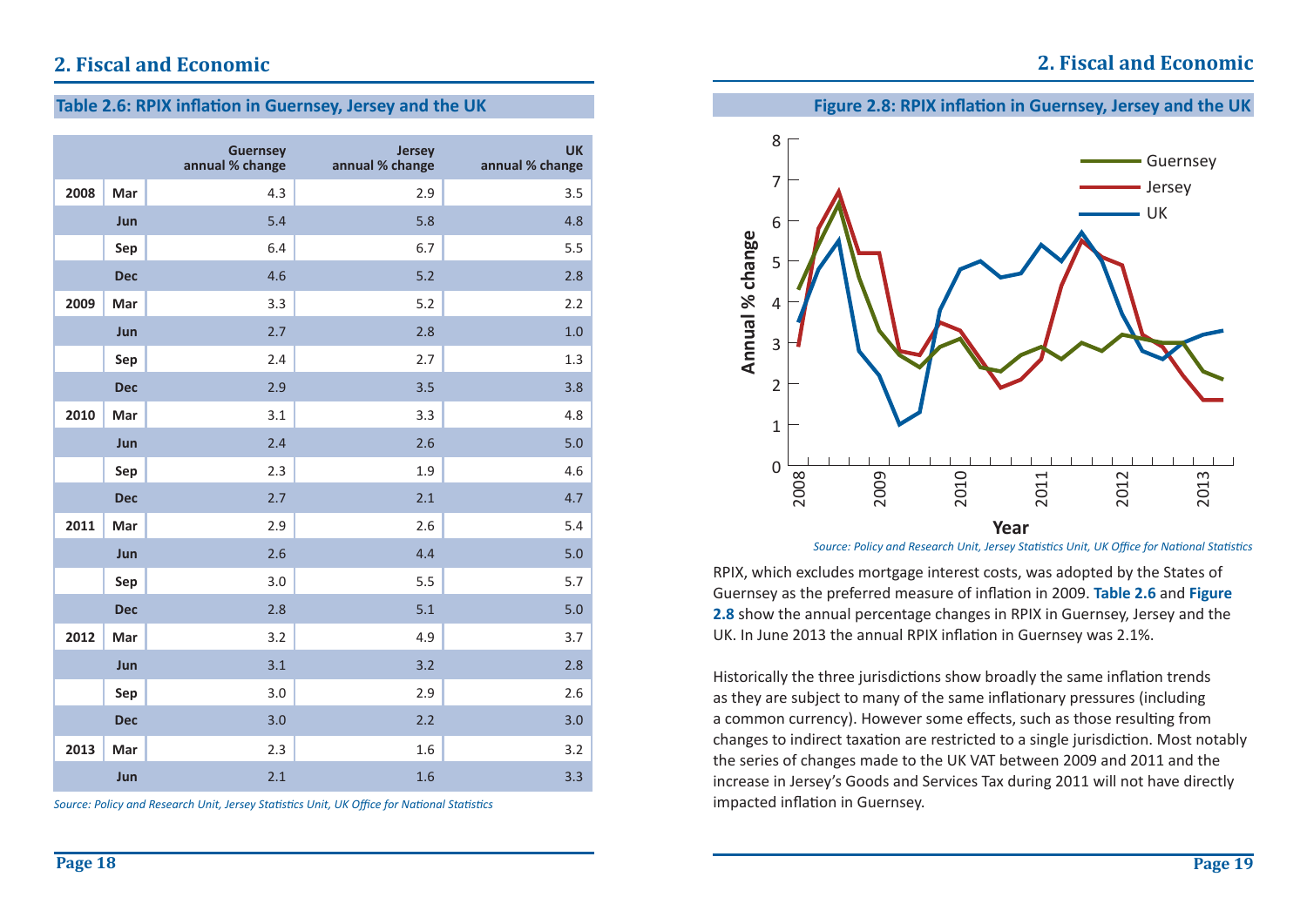## **2. Fiscal and Economic**

### **Table 2.7: RPI inflation in Guernsey, Jersey and the UK**

|      |            | <b>Guernsey</b><br>annual % change | <b>Jersey</b><br>annual % change | <b>UK</b><br>annual % change |
|------|------------|------------------------------------|----------------------------------|------------------------------|
| 2008 | Mar        | 4.8                                | 3.2                              | 3.8                          |
|      | Jun        | 5.5                                | 5.6                              | 4.6                          |
|      | Sep        | 5.9                                | 6.4                              | 5.0                          |
|      | <b>Dec</b> | 1.2                                | 3.3                              | 0.9                          |
| 2009 | Mar        | $-1.2$                             | 2.1                              | $-0.4$                       |
|      | Jun        | $-1.3$                             | $-0.4$                           | $-1.6$                       |
|      | Sep        | $-1.2$                             | $-0.6$                           | $-1.4$                       |
|      | <b>Dec</b> | 2.2                                | 1.7                              | 2.4                          |
| 2010 | Mar        | 3.4                                | 3.2                              | 4.4                          |
|      | Jun        | 2.3                                | 2.8                              | 5.0                          |
|      | Sep        | 1.6                                | 2.1                              | 4.6                          |
|      | <b>Dec</b> | 2.3                                | 2.3                              | 4.8                          |
| 2011 | Mar        | 2.9                                | 3.1                              | 5.3                          |
|      | Jun        | 3.0                                | 4.5                              | 5.0                          |
|      | Sep        | 3.5                                | 5.4                              | 5.6                          |
|      | <b>Dec</b> | 3.2                                | $5.0$                            | 4.8                          |
| 2012 | Mar        | 3.5                                | 4.7                              | 3.6                          |
|      | Jun        | 3.2                                | 2.8                              | 3.0                          |
|      | Sep        | 3.0                                | 2.8                              | 2.6                          |
|      | <b>Dec</b> | 3.2                                | 2.1                              | 3.1                          |
| 2013 | Mar        | 2.6                                | 1.6                              | 3.3                          |
|      | Jun        | 2.7                                | 1.5                              | 3.3                          |

*Source: Policy and Research Unit, Jersey Statistics Unit, UK Office for National Statistics* 





*Source: Policy and Research Unit, Jersey Statistics Unit, UK Office for National Statistics* 

**Table 2.7** and **Figure 2.9** show the annual percentage changes in the Guernsey RPI (also referred to as the 'all items' RPI), which includes a measure of mortgage interest payments. As this item has a high weighting within the calculation, RPI is sensitive to changes in the interest rates charged on mortgages.

Negative annual changes in RPI occurred in all three jurisdictions during 2009 as a result of reductions in the Bank of England base rate. Positive annual inflation resumed in the last quarter of 2009. The annual change in RPI has shown <sup>a</sup> general upward trend since mid 2010.

The annual change in RPI in Guernsey in the year ending June 2013 was 2.7%.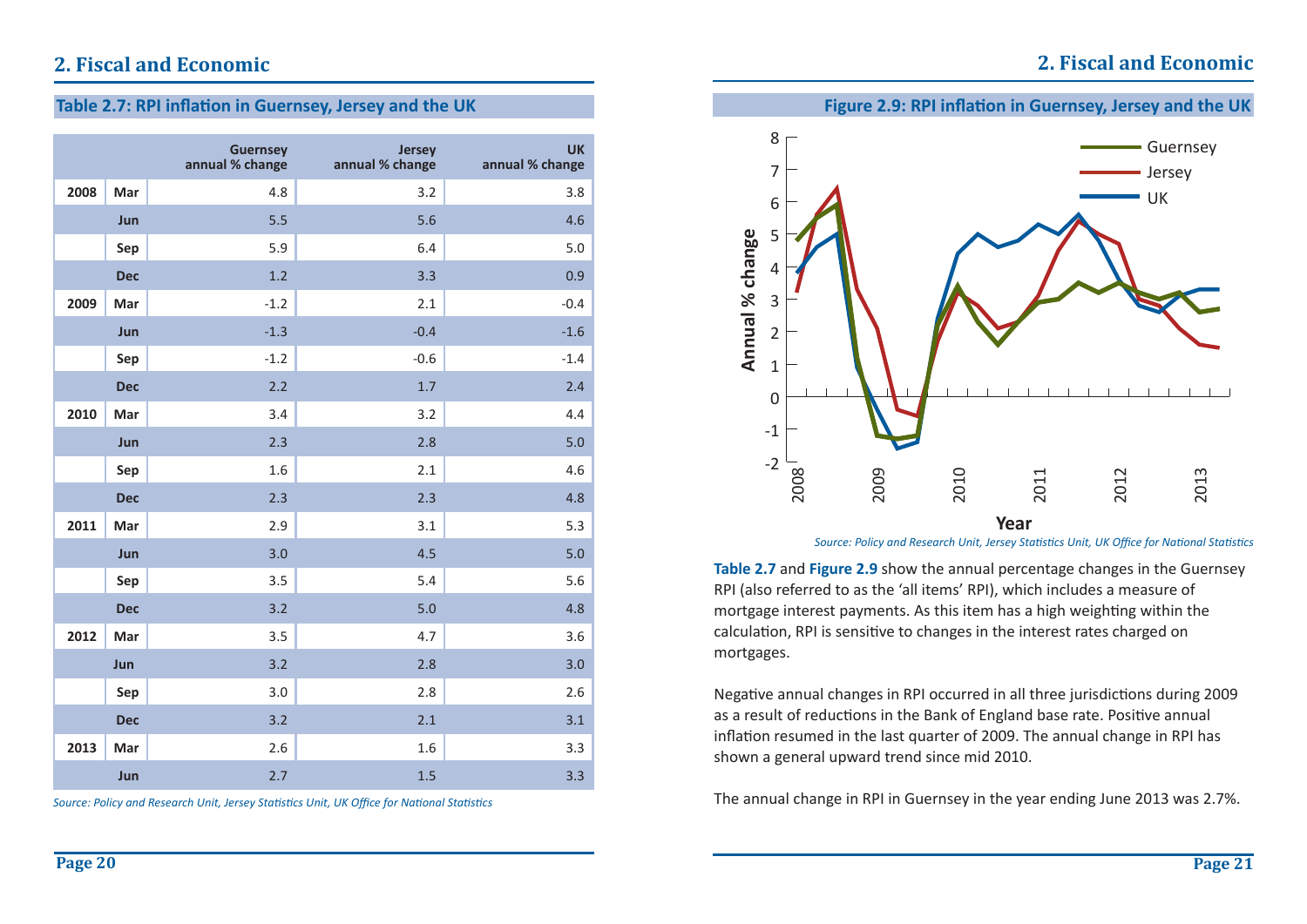### **Table 2.9: RPIX and RPI reflation factors (December 2012)**

|      | <b>RPIX</b><br>reflation factor | <b>RPI</b><br>reflation factor |
|------|---------------------------------|--------------------------------|
| 2003 | 1.33                            | 1.34                           |
| 2004 | 1.29                            | 1.28                           |
| 2005 | 1.25                            | 1.23                           |
| 2006 | 1.22                            | 1.18                           |
| 2007 | 1.17                            | 1.13                           |
| 2008 | 1.12                            | 1.11                           |
| 2009 | 1.09                            | 1.09                           |
| 2010 | 1.06                            | 1.06                           |
| 2011 | 1.03                            | 1.03                           |
| 2012 | 1.00                            | 1.00                           |

#### *Source: Policy and Research Unit*

The effect of inflation is to erode the purchasing power of currency. For example, one could purchase more for £1 in 2003 than in 2012. The reflation factors shown in **Table 2.9** can be used to convert monetary values to their equivalent (or 'real') prices on a specified date (in this case 31st December 2012).

To convert a price to its 'real' value, simply multiply by the appropriate reflation factor. For example, using RPIX as your inflation measure, £100 in 2003 is equivalent to  $£100 \times 1.33 = £133$  in 2012. This means that you would need £133 in 2012 to buy the same amount of goods and services that you could buy for £100 in 2003.

Alternatively you can use the inflation calculator on our website (*www.gov.gg/ RPIcalculator*) to find out the price increase between any chosen dates.

## **2. Fiscal and Economic**

### **Table 2.8: RPICT and RPIY in Guernsey**

|      |            | <b>RPICT</b><br>annual % change | <b>RPIY</b><br>annual % change |
|------|------------|---------------------------------|--------------------------------|
| 2010 | Mar        | 2.8                             | 2.8                            |
|      | Jun        | 2.1                             | 2.1                            |
|      | Sep        | 2.0                             | 2.0                            |
|      | <b>Dec</b> | 2.6                             | 2.6                            |
| 2011 | Mar        | 2.7                             | 2.7                            |
|      | Jun        | 2.4                             | 2.4                            |
|      | Sep        | 2.8                             | 2.9                            |
|      | <b>Dec</b> | 2.6                             | 2.7                            |
| 2012 | Mar        | 3.1                             | 3.1                            |
|      | Jun        | 2.9                             | 3.0                            |
|      | Sep        | 2.8                             | 2.9                            |
|      | <b>Dec</b> | 2.9                             | 2.9                            |
| 2013 | Mar        | 2.1                             | 2.3                            |
|      | Jun        | 1.9                             | 1.9                            |

#### *Source: Policy and Research Unit*

The inflation measures, RPICT and RPIY, shown in **Table 2.8** are used to monitor changes in prices excluding the effects of changes in indirect taxation (i.e. fuel and duty charges) on inflation rates. Similar to RPIX both measures exclude a measure of mortgage interest payments.

RPICT measures price changes assuming a constant level of taxation. Because the weighting of items used to calculate RPICT is the same as that used for RPIX the two indices are directly comparable.

RPIY excludes indirect taxes entirely and measures the change in the core price level. Different weights (based on the prices excluding taxes) are used to calculate RPIY, therefore, it is not directly comparable to RPIX.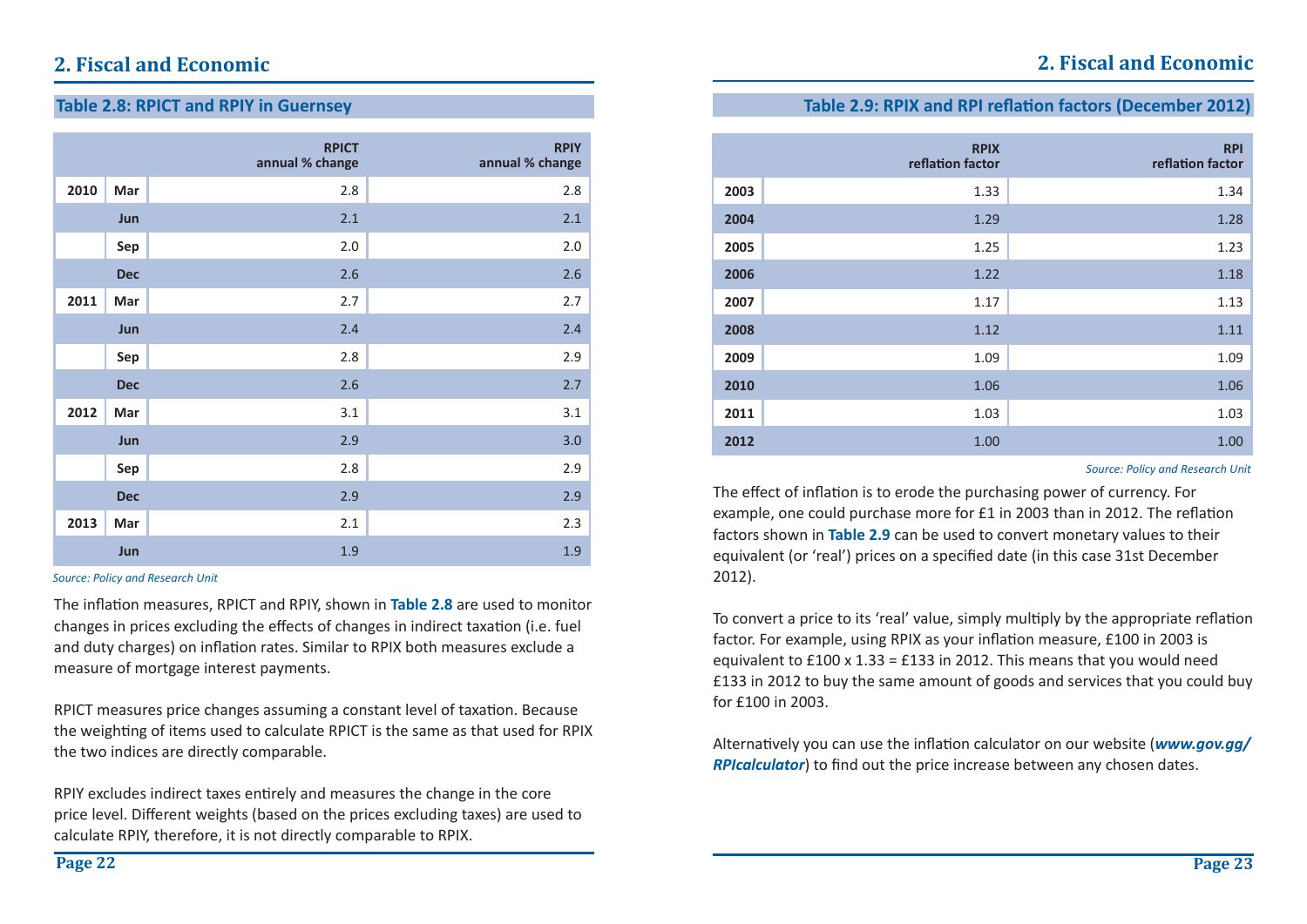## **2. Fiscal and Economic**

**Figure 2.10: Annual change in median earnings - all employees**



#### *Source: Policy and Research Unit*

The reflated (or real) figures take into account the effects of inflation. Data is presented in monetary values equivalent to 2012.

**Figure 2.10** shows the annual % change in median earnings since 2006. In 2012 median earnings kept pace with inflation, increasing nominally by 3.2%. This resulted in a 0.0% change in real terms.

### **Table 2.10: Median annual earnings - all employees**

|      | <b>Nominal median</b><br>annual earnings<br>(E) | Annual<br>% change<br>(nominal) | <b>Reflated median</b><br>annual earnings<br>$(2012)$ prices - £) | <b>Annual %</b><br>change (real) |
|------|-------------------------------------------------|---------------------------------|-------------------------------------------------------------------|----------------------------------|
| 2005 | 22,880                                          |                                 | 28,232                                                            |                                  |
| 2006 | 23,660                                          | 3.4                             | 27,954                                                            | $-1.0$                           |
| 2007 | 24,960                                          | 5.5                             | 28,112                                                            | 0.6                              |
| 2008 | 26,130                                          | 4.7                             | 29,093                                                            | 3.5                              |
| 2009 | 27,040                                          | 3.5                             | 29,446                                                            | 1.2                              |
| 2010 | 27,430                                          | 1.4                             | 29,211                                                            | $-0.8$                           |
| 2011 | 28,340                                          | 3.3                             | 29,252                                                            | 0.1                              |
| 2012 | 29,250                                          | 3.2                             | 29,250                                                            | 0.0                              |

#### *Source: Policy and Research Unit*

**Table 2.10** presents the median annual earnings of employees in Guernsey. Figures include both full time and part time employees. In 2012 the median annual earnings was £29,250, compared to £29,252 in 2011 at 2012 prices.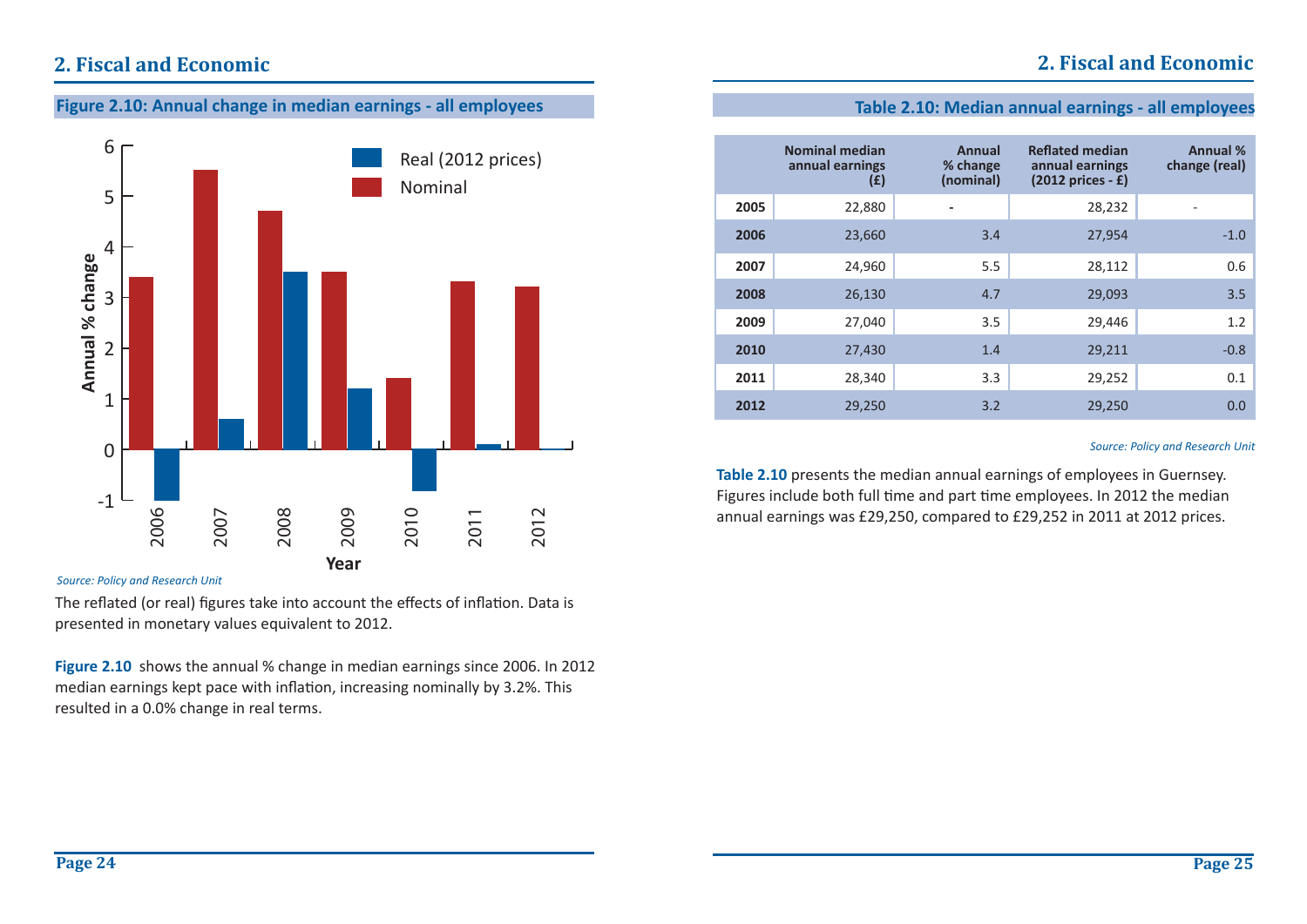## **2. Fiscal and Economic**

|  | Table 2.11: Median annual earnings by sector 2012 |
|--|---------------------------------------------------|
|--|---------------------------------------------------|

|                                                | <b>Lower</b><br>Quartile<br><b>Earnings</b><br>(E) | <b>Median</b><br>earnings<br>(E) | <b>Upper</b><br>Quartile<br><b>Earnings</b><br>(E) |
|------------------------------------------------|----------------------------------------------------|----------------------------------|----------------------------------------------------|
| Agriculture, horticulture, fishing & quarrying | 16,250                                             | 21,320                           | 27,820                                             |
| <b>Manufacturing</b>                           | 17,810                                             | 25,350                           | 32,760                                             |
| Electricity, gas, steam & air conditioning     | 27,560                                             | 34,710                           | 45,630                                             |
| Water, sewerage, waste & remediation           | 21,710                                             | 28,990                           | 36,920                                             |
| Construction                                   | 27,560                                             | 34,710                           | 45,630                                             |
| Wholesale, retail & repairs                    | 16,120                                             | 22,100                           | 30,810                                             |
| <b>Hostelry</b>                                | 14,300                                             | 16,770                           | 22,100                                             |
| <b>Transport &amp; storage</b>                 | 20,540                                             | 25,870                           | 35,620                                             |
| Information & communication                    | 26,000                                             | 33,930                           | 47,450                                             |
| <b>Finance</b>                                 | 28,600                                             | 41,340                           | 63,830                                             |
| <b>Real estate</b>                             | 23,530                                             | 31,850                           | 49,270                                             |
| Professional, business, scientific & technical | 25,870                                             | 37,180                           | 55,380                                             |
| <b>Administrative &amp; support services</b>   | 19,240                                             | 26,520                           | 36,660                                             |
| <b>Public administration</b>                   | 21,840                                             | 32,370                           | 44,850                                             |
| <b>Education</b>                               | 16,770                                             | 25,740                           | 43,420                                             |
| Human health, social & charitable work         | 15,600                                             | 22,100                           | 30,420                                             |
| Arts, entertainment & recreation               | 18,330                                             | 26,520                           | 38,220                                             |
| <b>Other services</b>                          | 13,000                                             | 17,550                           | 24,570                                             |
| Activities of households as employers          | 14,560                                             | 21,190                           | 28,210                                             |

*Source: Policy and Research Unit*

**Table 2.11** shows the median annual earnings, the lower quartile earnings and the upper quartile earnings of employees broken down by sector. The sector with the highest median annual earnings in 2012 was finance. The sector with the lowest median annual earnings was hostelry.





**Figure 2.11** shows the median annual earnings of employees broken down by sector for 2012.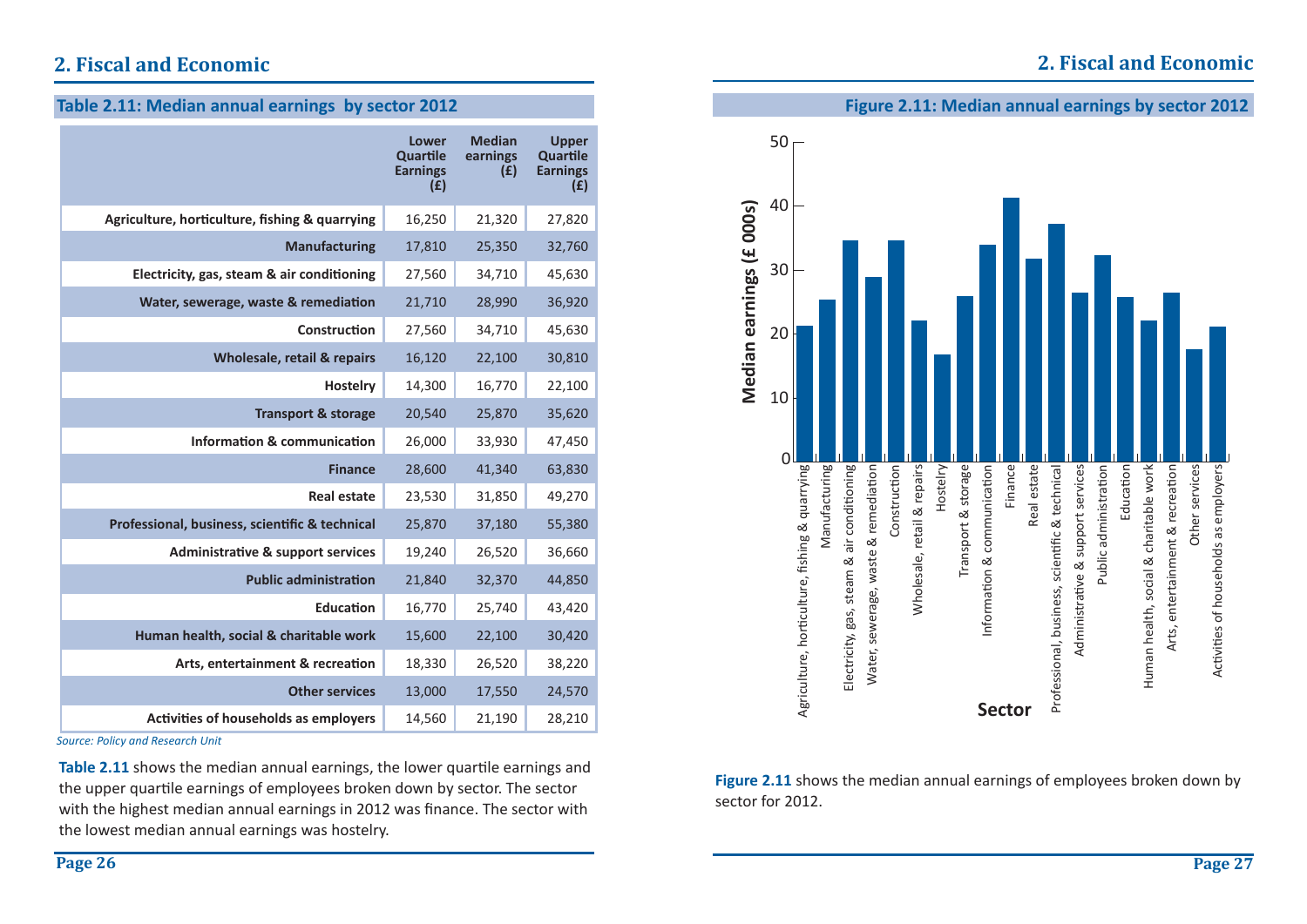## **2. Fiscal and Economic**



**Figure 2.12** shows the total number of employed and self employed people in March each year. In March 2013 there were 31,646 people in employment in Guernsey of which 9.4% were self-employed.

There were 31,646 employed or self-employed people in Guernsey in March 2013 of which 46% were female and 54% were male (**Figure 2.13** and **Table 2.12**). The 45-49 age group had the highest number of both males and females in employment in March 2013. The number of self employed people was highest among males between the ages of 50 and 54.



### **Table 2.12: Employed persons at March each year**

|      |                 | <b>Male</b>       |                 | <b>Female</b>     | <b>Total</b> |
|------|-----------------|-------------------|-----------------|-------------------|--------------|
|      | <b>Employed</b> | Self-<br>employed | <b>Employed</b> | Self-<br>employed |              |
| 2008 | 14,933          | 2,523             | 13,840          | 634               | 31,930       |
| 2009 | 14,921          | 2,478             | 13,957          | 625               | 31,981       |
| 2010 | 14,733          | 2,419             | 13,859          | 594               | 31,605       |
| 2011 | 15,029          | 2,431             | 14,090          | 636               | 32,186       |
| 2012 | 14,888          | 2,387             | 14,169          | 665               | 32,109       |
| 2013 | 14,797          | 2,341             | 13,860          | 648               | 31,646       |

*Source: Social Security Department*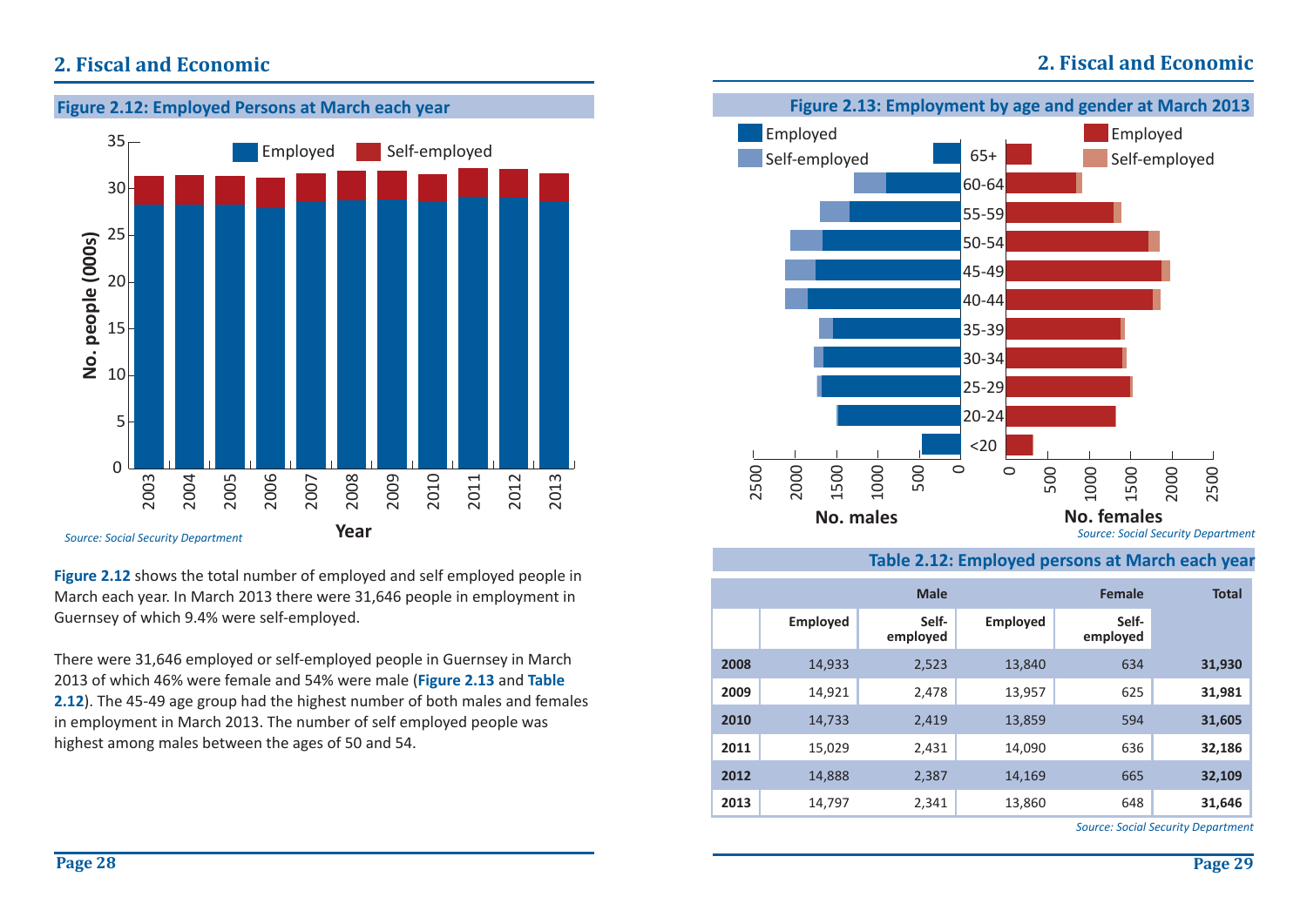### **2. Fiscal and Economic**

### **Table 2.13: Employment rate at March each year**

|      | <b>Female employment</b><br>rate<br>(%) | Male employment rate<br>(%) | <b>Total employment rate</b><br>(%) |
|------|-----------------------------------------|-----------------------------|-------------------------------------|
| 2008 | 69.5                                    | 83.7                        | 76.6                                |
| 2009 | 69.7                                    | 82.4                        | 76.1                                |
| 2010 | 68.5                                    | 81.9                        | 75.2                                |
| 2011 | 69.5                                    | 82.4                        | 75.9                                |
| 2012 | 70.7                                    | 82.4                        | 76.5                                |

*Source: Social Security Department*

The employment rate (**Table 2.13**) is the number of people in employment as a percentage of the working age population (i.e. the population between the ages of 16 and 64). In March 2012\*, the male employment rate was 82.4% and the female employment rate was 70.7%. The overall employment rate was 76.5%, 0.6 percentage points higher than in March 2011.





700

800

Unemployment data is produced by the Social Security Department on a monthly basis and represents the number of people claiming unemployment or job seeker benefits (**Figure 2.14**). During 2012 the average number of registered unemployed was 580.

The number of registered unemployed as defined by the International Labour Office<sup>\*</sup> (the international standard measure), has been available since 2007 and allows comparison with other jurisdictions. Using the ILO definition, the average number of unemployed people in 2012 was 390.

<sup>\*</sup>The International Labour Office definition of unemployment excludes anybody on government training schemes (such as the Community and Environmental Projects Scheme) or anybody who carries out at least one hour of paid work in a week. For more details see ILO website (**www.ilo.org**).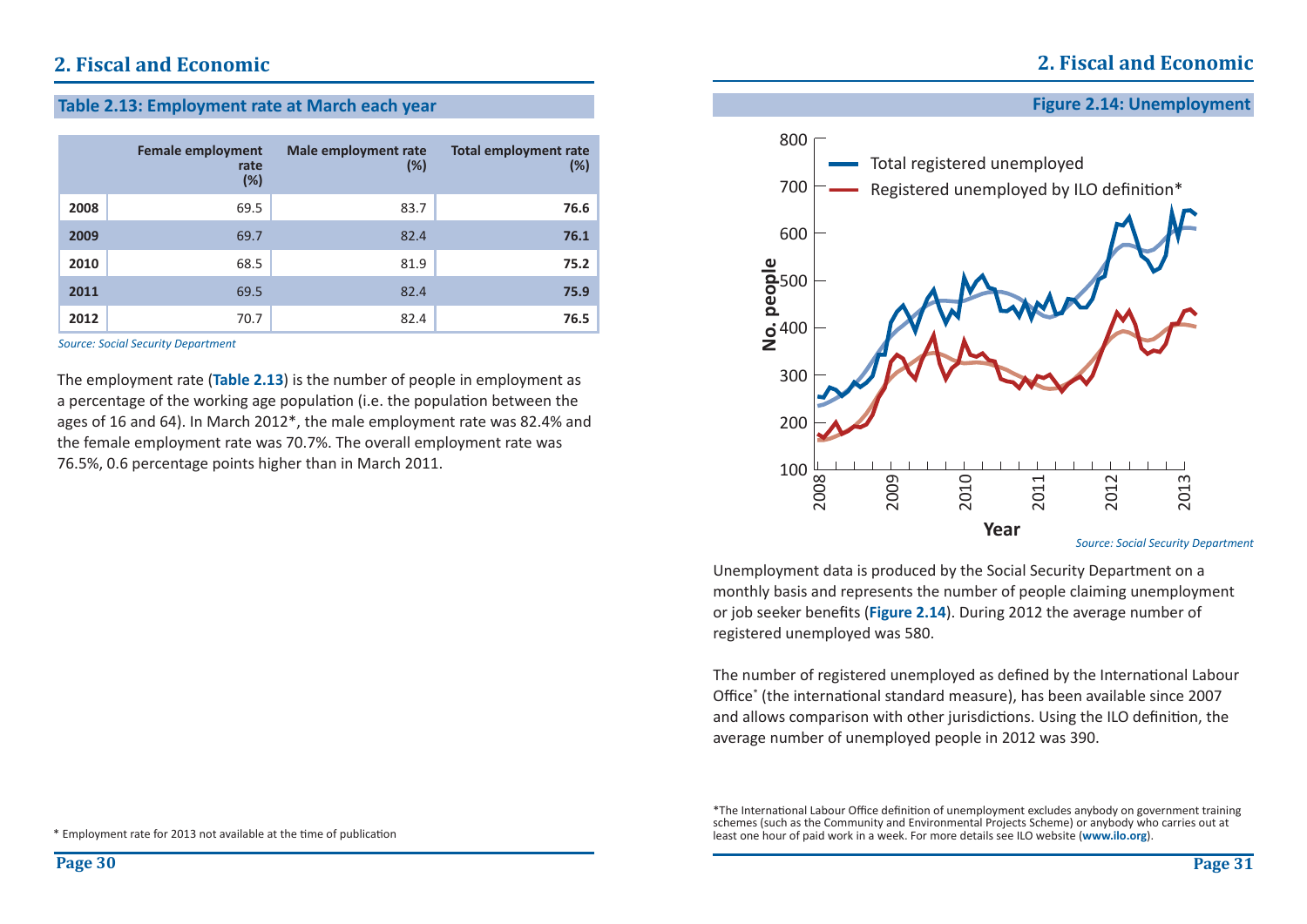### **Table 2.14: Unemployment at March each year**

|      | <b>Total registered</b><br>unemployed | <b>Unemployment</b><br>rate $(\%)$ | <b>Registered</b><br>unemployed by<br><b>ILO definition</b> | <b>Unemployment</b><br>rate by ILO<br>definition (%) |
|------|---------------------------------------|------------------------------------|-------------------------------------------------------------|------------------------------------------------------|
| 2008 | 274                                   | 0.9                                | 183                                                         | 0.6                                                  |
| 2009 | 447                                   | 1.4                                | 335                                                         | 1.0                                                  |
| 2010 | 498                                   | 1.6                                | 339                                                         | 1.1                                                  |
| 2011 | 468                                   | 1.4                                | 301                                                         | 0.9                                                  |
| 2012 | 616                                   | 1.9                                | 416                                                         | 1.3                                                  |
| 2013 | 638                                   | 2.0                                | 427                                                         | 1.3                                                  |

*Source: Social Security Department*

**Table 2.14** shows the number of people registered as unemployed and the unemployment rate (i.e. the number of unemployed as a percentage of the total workforce) at March each year. The unemployment rate has increased over the ten year period ending 2013 but has not yet exceeded 2%.

Using the ILO definition of unemployment the unemployment rate was 1.3% at March 2013, which had not changed since March 2012.

### **Table 2.15 Employment by economic sector at March each year**

|                                                   | 2009   | 2010   | 2011   | 2012   | 2013   |
|---------------------------------------------------|--------|--------|--------|--------|--------|
| Agriculture, horticulture, fishing &<br>quarrying | 483    | 448    | 461    | 433    | 412    |
| <b>Manufacturing</b>                              | 728    | 716    | 714    | 698    | 699    |
| Electricity, gas, steam & air<br>conditioning     | 328    | 333    | 331    | 310    | 312    |
| Water, sewerage, waste &<br>remediation           | 68     | 72     | 92     | 88     | 90     |
| Construction                                      | 3177   | 3,051  | 3,151  | 3,030  | 3,224  |
| Wholesale, retail & repairs                       | 4389   | 4,354  | 4,373  | 4,367  | 3,969  |
| Hostelry                                          | 1772   | 1,770  | 1,874  | 1,831  | 1,873  |
| <b>Transport &amp; storage</b>                    | 976    | 955    | 1,016  | 1,022  | 954    |
| <b>Information &amp; communication</b>            | 1041   | 1,037  | 1,021  | 1,051  | 953    |
| <b>Finance</b>                                    | 7113   | 6,835  | 6,903  | 6,815  | 6,756  |
| <b>Real estate</b>                                | 201    | 198    | 213    | 230    | 227    |
| Professional, business, scientific &<br>technical | 1891   | 1,928  | 2,027  | 2,010  | 2,012  |
| <b>Administrative &amp; support services</b>      | 1302   | 1,248  | 1,273  | 1,367  | 1,350  |
| <b>Public administration</b>                      | 5460   | 5,519  | 5,480  | 5,558  | 5,466  |
| <b>Education</b>                                  | 468    | 464    | 485    | 516    | 512    |
| Human health, social & charitable<br>work         | 1510   | 1,590  | 1,641  | 1,695  | 1,731  |
| Arts, entertainment & recreation                  | 383    | 384    | 410    | 397    | 363    |
| <b>Other services</b>                             | 499    | 520    | 567    | 568    | 612    |
| <b>Activities of households as</b><br>employers   | 152    | 151    | 138    | 117    | 110    |
| <b>Unknown</b>                                    | 40     | 32     | 16     | 6      | 21     |
| <b>Total</b>                                      | 31,981 | 31,605 | 32,186 | 32,109 | 31,646 |

*Source: Social Security Department*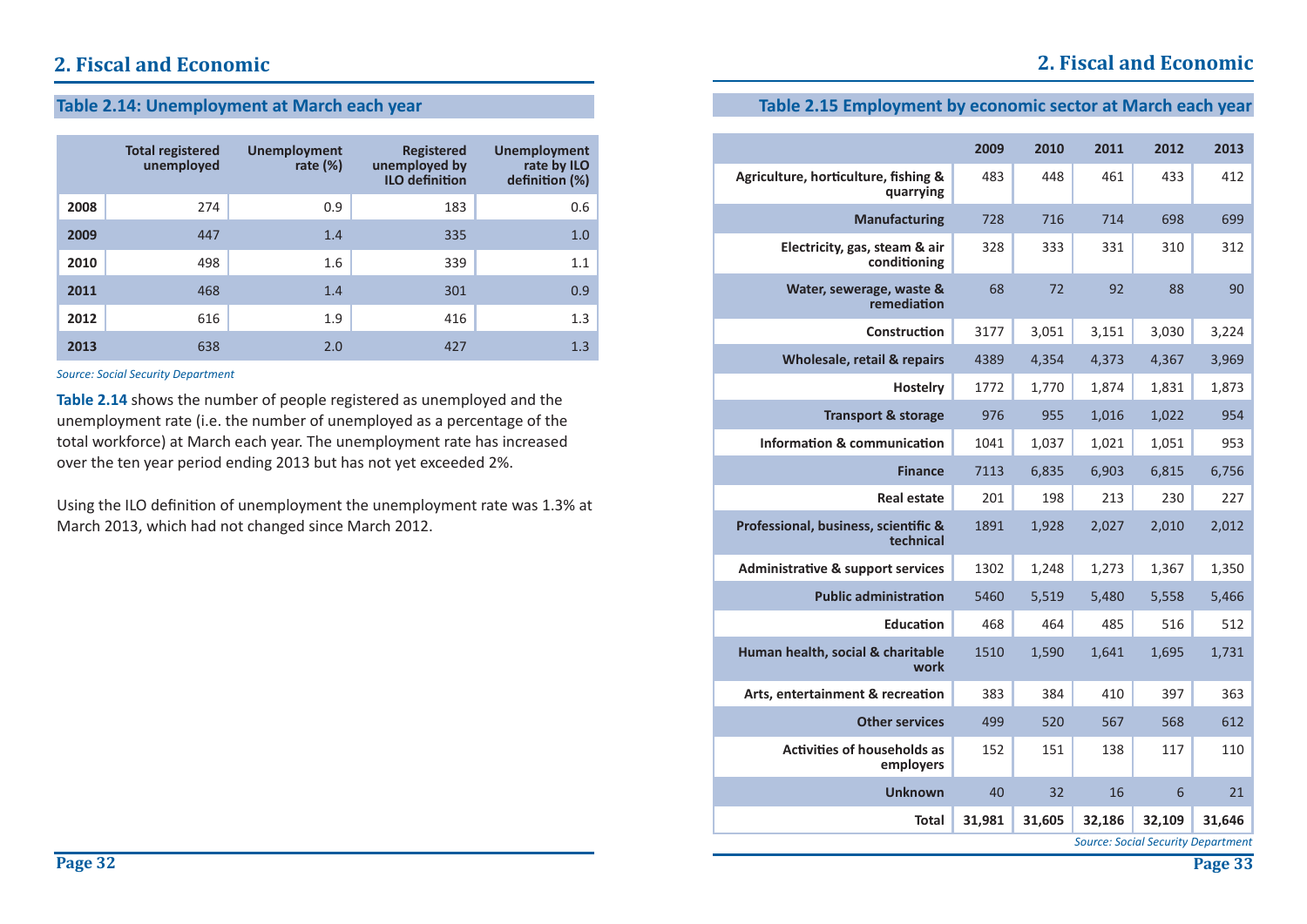



*Source: Social Security Department*

The finance sector employed the largest number of people in March 2013, comprising 21.3% of total employment (**Table 2.15** and **Figure 2.15**).

### **Table 2.16: Employing organisations by size and sector at March 2013**

| <b>Number of employing organisations</b>       |             |                |                |                 |       |
|------------------------------------------------|-------------|----------------|----------------|-----------------|-------|
| <b>Number of employees</b>                     | LN,<br>1 to | 6 to 25        | 50<br>26 to !  | $51+$           | Total |
| Agriculture, horticulture, fishing & quarrying | 46          | 13             | $\mathbf{1}$   | $\mathbf{1}$    | 61    |
| <b>Manufacturing</b>                           | 42          | 28             | 1              | 3               | 74    |
| Electricity, gas, steam & air conditioning     | 5           | $\overline{2}$ | $\overline{0}$ | $\overline{2}$  | 9     |
| Water, sewerage, waste & remediation           | 5           | $\mathcal{P}$  | 0              | 1               | 8     |
| <b>Construction</b>                            | 265         | 105            | 5              | $6\phantom{1}6$ | 381   |
| Wholesale, retail & repairs                    | 194         | 113            | 16             | 13              | 336   |
| <b>Hostelry</b>                                | 99          | 72             | 8              | 9               | 188   |
| <b>Transport &amp; storage</b>                 | 48          | 20             | 7              | 4               | 79    |
| <b>Information &amp; communication</b>         | 31          | 14             | $\overline{4}$ | $\overline{4}$  | 53    |
| <b>Finance</b>                                 | 143         | 110            | 34             | 28              | 315   |
| <b>Real estate</b>                             | 30          | 12             | $\mathbf{1}$   | $\overline{0}$  | 43    |
| Professional, business, scientific & technical | 96          | 44             | 7              | 7               | 154   |
| <b>Administrative &amp; support services</b>   | 98          | 30             | 5              | 6               | 139   |
| <b>Public administration</b>                   | 12          | 1              | $\mathbf 0$    | 3               | 16    |
| <b>Education</b>                               | 12          | 5              | $\mathbf{1}$   | $\overline{4}$  | 22    |
| Human health, social & charitable work         | 87          | 44             | 10             | 8               | 149   |
| Arts, entertainment & recreation               | 35          | 17             | $\overline{1}$ | $\mathbf{1}$    | 54    |
| <b>Other services</b>                          | 109         | 14             | 2              | $\mathbf{1}$    | 126   |
| Activities of households as employers          | 60          | 3              | $\overline{0}$ | $\overline{0}$  | 63    |
| Other                                          | 1           | 0              | 0              | 0               | 1     |
| <b>Total</b>                                   | 1,404       | 642            | 117            | 109             | 2,272 |

*Source: Social Security Department*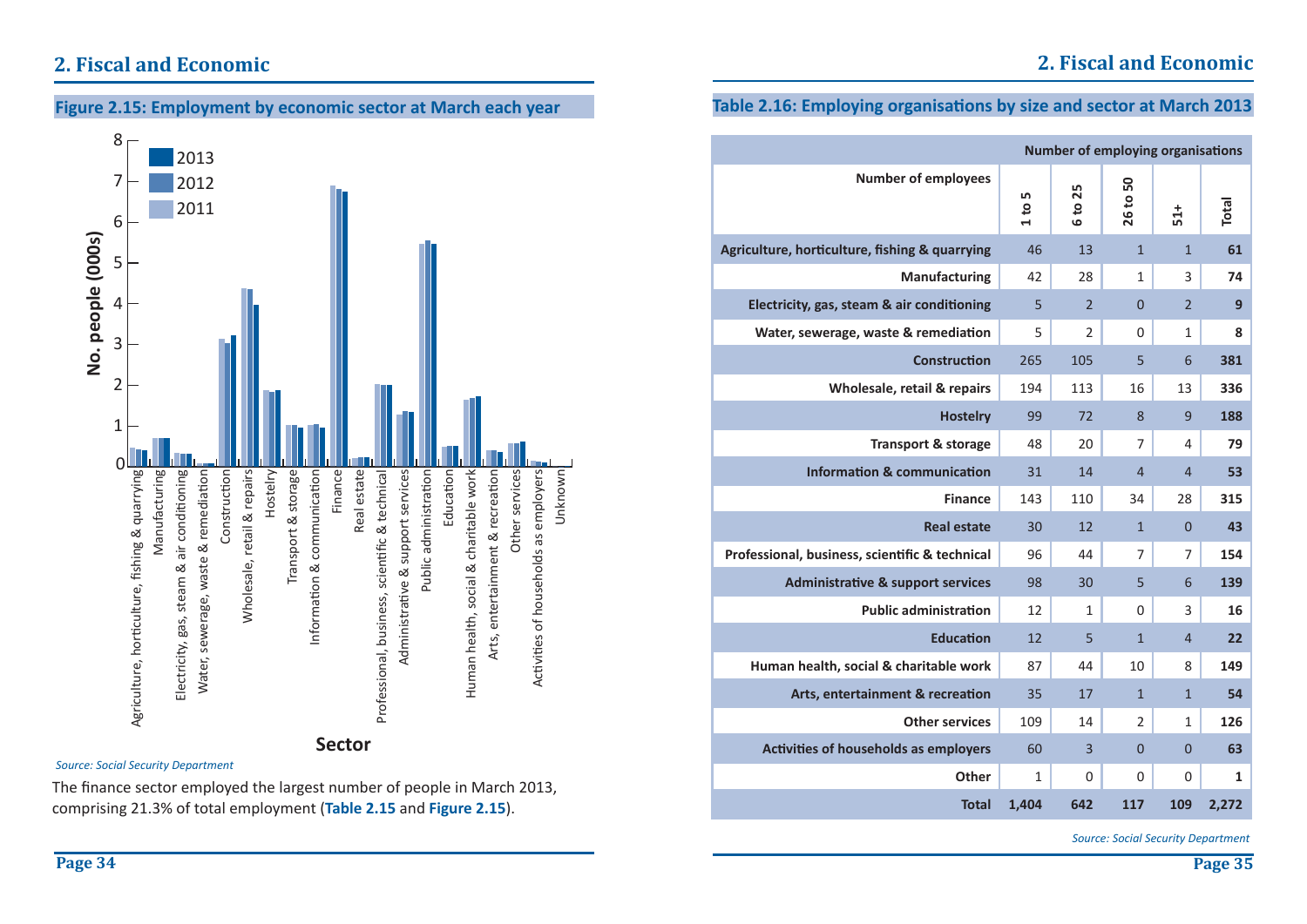## **2. Fiscal and Economic**

### **Figure 2.16: Employing organisa Ɵ ons by sector at March each year**



#### *Source: Social Security Department*

In March 2013 the construction sector had the highest number of employers, most of which had 5 or less employees (**Table 2.16** and **Figure 2.16**). Of the organisations employing more than 50 people 28% were in the finance sector.

### **Figure 2.17: Full-Ɵ me secondary educa Ɵ on leavers 2012**



The retail sector employed the most school leavers (18%) in 2012 (**Figure 2.17**). Those not employed and seeking employment accounted for 14% of those leaving full time secondary education in 2012 compared to 20% in 2011.

Approximately 25% of the Island's 18 year olds went into Higher Education (i.e. university level education) in September 2012. A further 13% went into Further Education (i.e. vocational courses or further study at A-level equivalent level).

Since the previous publication, data included in **Figure 2.17** has been recategorised according to Guernsey's economic sector codes. Categorisation is based on the main business activity of the employer. Under this system all public sector employees, including education and health professionals are included in the 'public administration' category. For more information on what is included in each category please visit **www.gov.gg/ecodes.**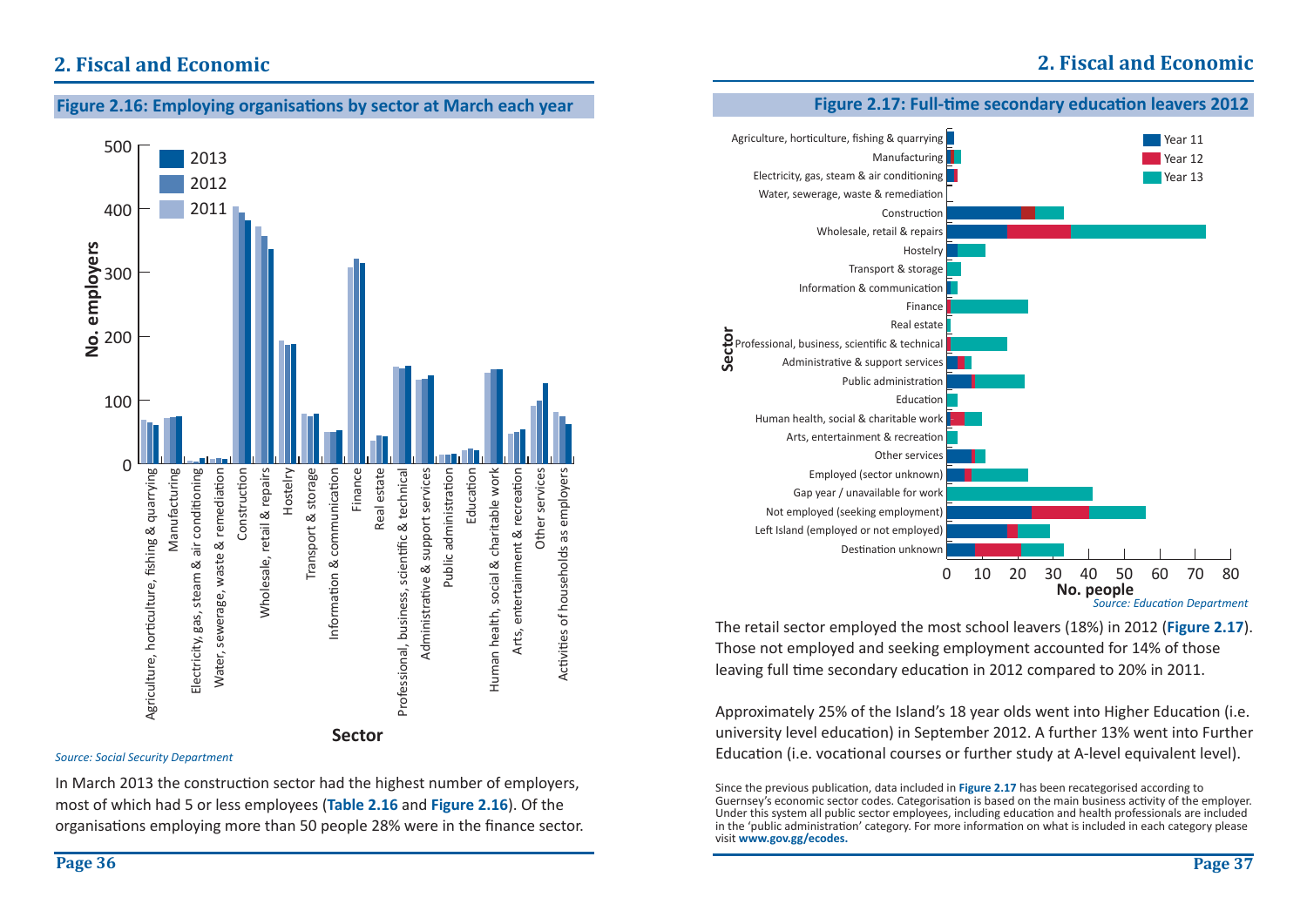## **2. Fiscal and Economic**



### **Figure 2.18: Full-Ɵ me higher educaƟ on leavers in 2012**

#### *Source: EducaƟ on Department*

All who had completed undergraduate study in 2012 were surveyed by the Education Department. The response rate was 97%. 16% of respondents continued to postgraduate study (off Island). Of the 84% of respondents who left higher education, 66% returned to Guernsey and 34% remained off Island. The employment of the leavers is shown in **Figure 2.18**.

The public administration sector employed 29% of the higher education leavers who remained off Island in 2012 (all of whom were publicly employed health or education professionals). The finance sector employed the most higher education leavers who returned to the island (27%).

NB The breakdown of figures may appear to differ from Education Department publications, in which data are categorised according to occupation rather than employing sector.



In March 2013 the total value of banking deposits in Guernsey was £91 billion, 10.4% less than at the same time the previous year (**Figure 2.19**).

The total net asset value of investment funds registered in Guernsey or administered by local companies was £297 billion in March 2013, an increase of £27 billion (10.0%) since March 2012.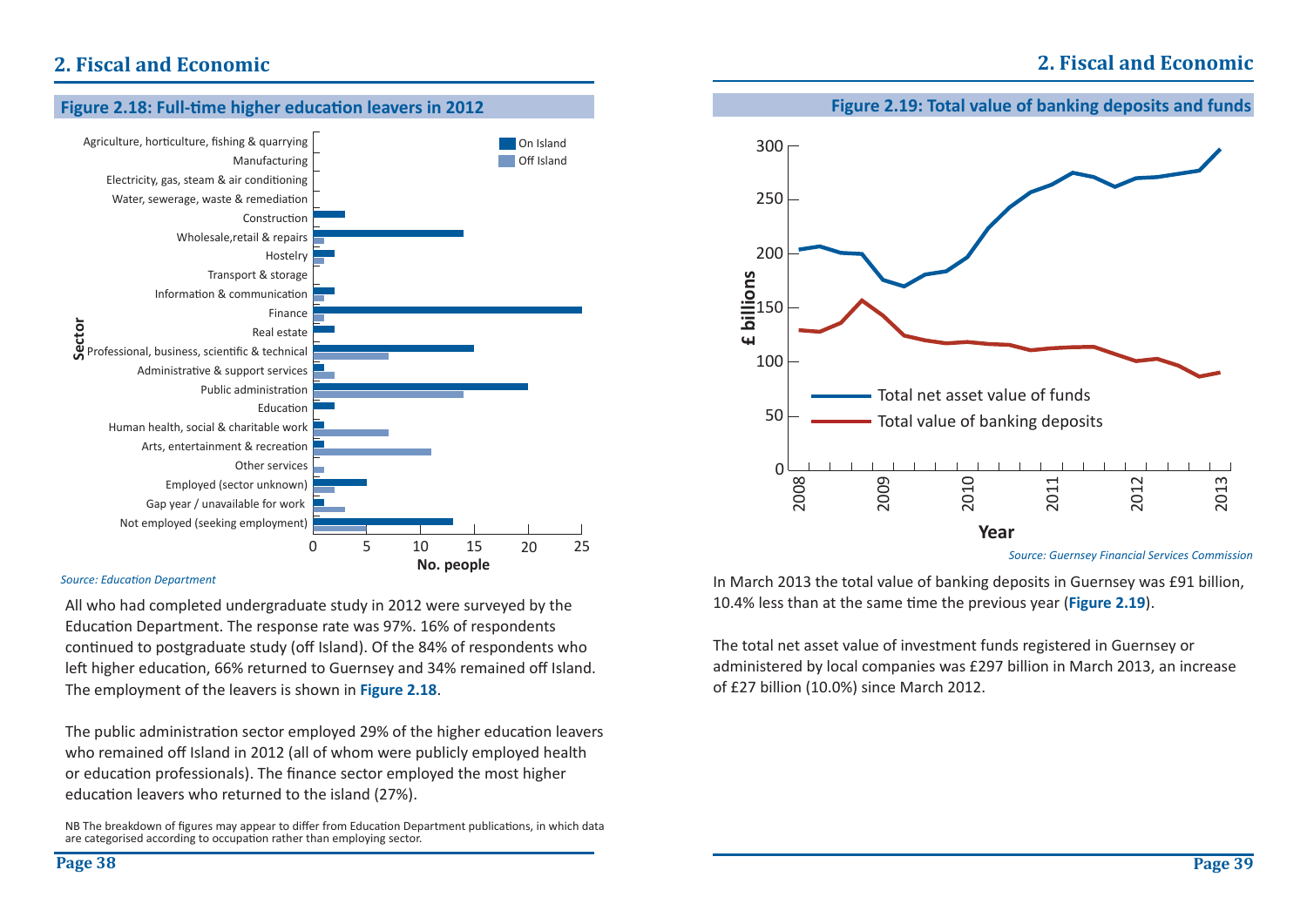## **2. Fiscal and Economic**

### **Table 2.17: Passenger movements by air and sea**

|                 | 2008      | 2009      | 2010      | 2011      | 2012      |
|-----------------|-----------|-----------|-----------|-----------|-----------|
| January         | 59,291    | 56,605    | 52,729    | 58,191    | 58,429    |
| <b>February</b> | 69,996    | 62,119    | 65,277    | 66,141    | 62,672    |
| <b>March</b>    | 83,039    | 76,740    | 82,521    | 80,640    | 79,414    |
| April           | 102,914   | 102,650   | 91,749    | 113,221   | 105,473   |
| May             | 127,768   | 122,547   | 124,211   | 124,230   | 116,747   |
| June            | 124,831   | 122,078   | 125,361   | 130,216   | 125,064   |
| July            | 148,234   | 145,057   | 147,477   | 153,939   | 136,079   |
| <b>August</b>   | 164,856   | 164,445   | 168,432   | 166,555   | 155,879   |
| September       | 122,115   | 127,301   | 122,854   | 128,665   | 124,405   |
| <b>October</b>  | 103,125   | 102,788   | 103,398   | 111,979   | 100,750   |
| <b>November</b> | 73,081    | 75,312    | 75,667    | 77,567    | 74,635    |
| <b>December</b> | 73,593    | 75,603    | 67,298    | 74,927    | 73,829    |
| Total           | 1,252,843 | 1,233,245 | 1,226,974 | 1,286,271 | 1,213,376 |

*Source: Commerce and Employment Department*

Passenger movements are the sum of arrivals and departures at Guernsey's harbours and airport (Table 2.17 and Figure 2.21). These figures include travel to Alderney, Jersey, the UK and Europe, but do not include travel to and from Herm and Sark.

The total number of passenger movements was 6% lower in 2012 than in 2011. The total number of passenger movements decreased year on year in eleven of the twelve months of the year.



*Source: Commerce and Employment Department*

Over the ten year period ending 2012 the total number of passenger movements remained relatively stable. The highest number of passenger movements during this period occurred in 2003.

The majority of passenger movements were between the UK and Guernsey, representing 68% of the total in 2012. The largest annual decrease was in the number of passengers travelling to or from the continent which decreased by 10% .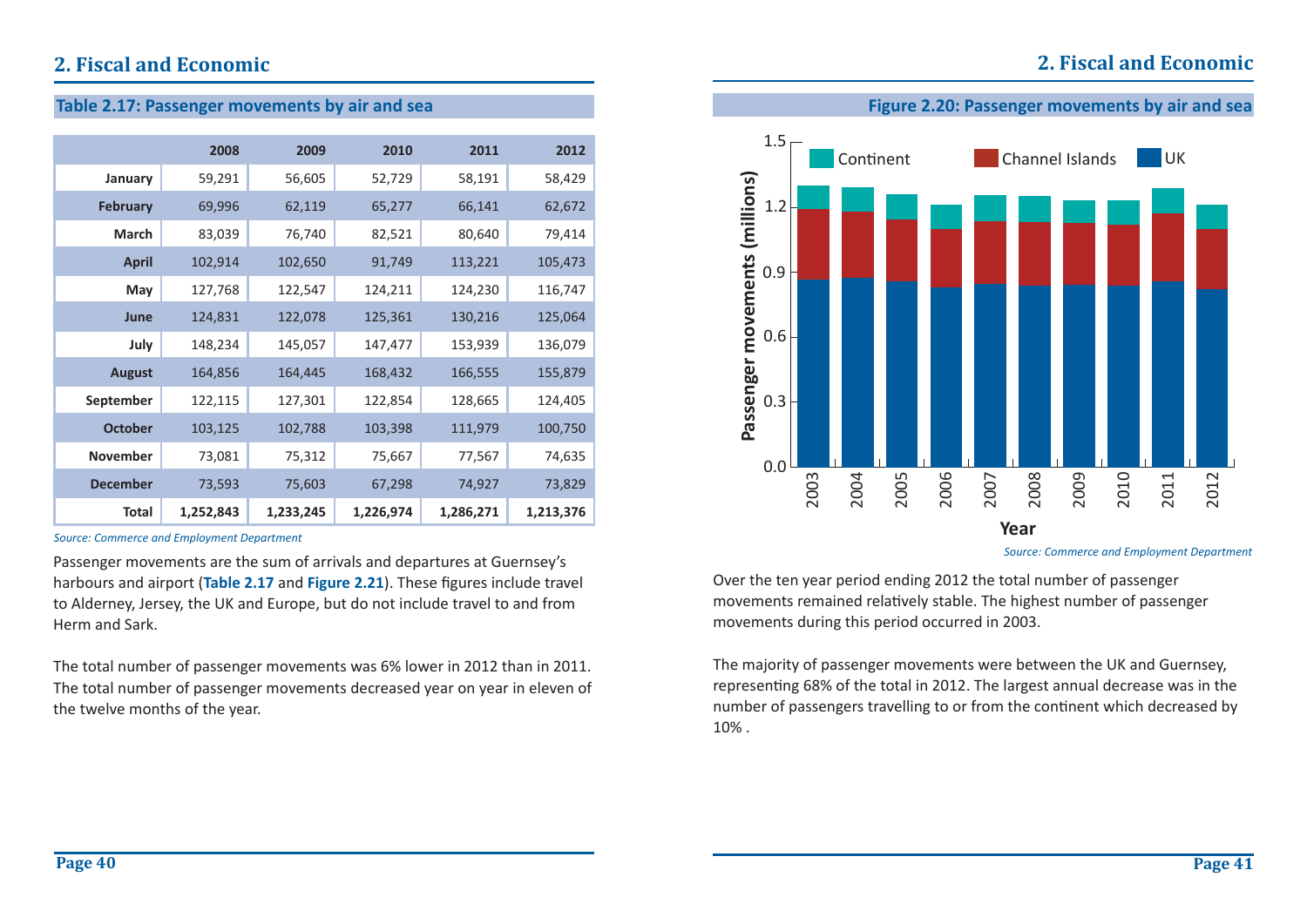**Table 2.18: Passenger movements by air**

### **2. Fiscal and Economic**

|                 | 2008    | 2009    | 2010    | 2011    | 2012    |
|-----------------|---------|---------|---------|---------|---------|
| January         | 55,880  | 53,137  | 48,428  | 52,885  | 53,413  |
| <b>February</b> | 63,045  | 54,872  | 58,946  | 58,252  | 53,542  |
| <b>March</b>    | 74,056  | 68,951  | 72,678  | 71,245  | 67,949  |
| <b>April</b>    | 77,303  | 74,509  | 62,154  | 76,742  | 73,866  |
| May             | 85,576  | 80,284  | 82,040  | 80,516  | 75,030  |
| June            | 81,854  | 82,411  | 84,873  | 83,572  | 80,628  |
| July            | 89,643  | 92,457  | 92,310  | 90,862  | 86,832  |
| <b>August</b>   | 94,162  | 93,894  | 96,464  | 92,365  | 90,148  |
| September       | 84,243  | 87,549  | 86,555  | 84,294  | 82,869  |
| <b>October</b>  | 80,740  | 81,351  | 81,788  | 78,069  | 74,140  |
| <b>November</b> | 68,036  | 69,952  | 67,922  | 68,601  | 65,416  |
| <b>December</b> | 64,440  | 66,350  | 54,950  | 64,610  | 61,292  |
| <b>Total</b>    | 918,978 | 905,717 | 889,108 | 902,013 | 865,125 |

*Source: Commerce and Employment Department*

The total number of passenger movements by air in 2012 decreased by 4.1% to 865,125 (**Table 2.18**).

Passenger movements by air represented 71% of the total number of passenger movements in 2012, one percentage point more than the previous year.



*Source: Commerce and Employment Department*

In 2012, 77% of air passenger movements were people flying to or from the UK. A further 21% of passenger movements were people flying to or from the other Channel Islands and 2% were passengers flying to or from the Continent.

The number of people flying to or from the continent showed the largest decrease with 19.6% fewer passenger movements in 2012 than in 2011. The number of Channel Island passengers decreased by 5.9% and the number of UK passengers decreased by 3.2%.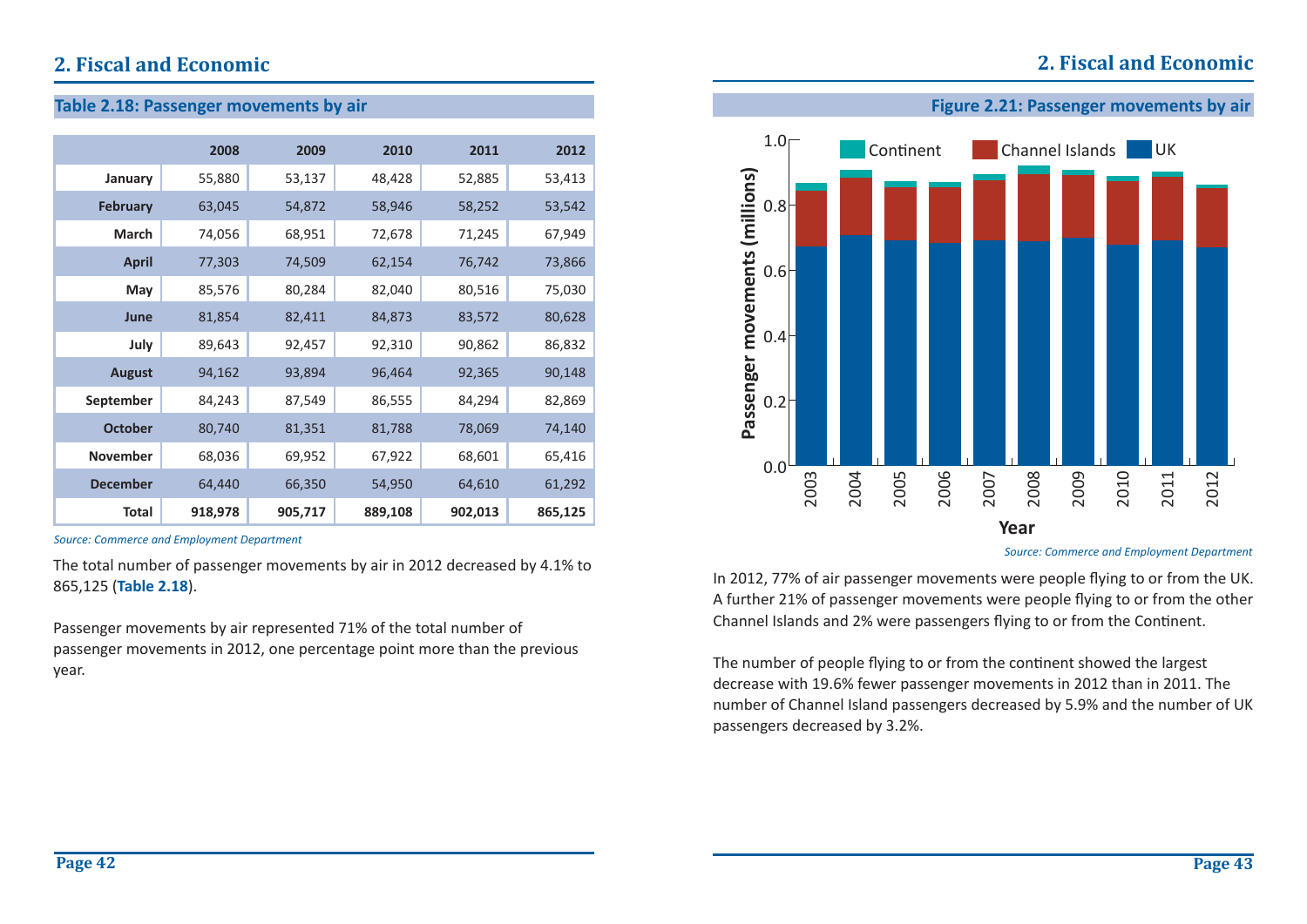### **2. Fiscal and Economic**

### **Table 2.19: Passenger movements by sea**

|                 | 2008    | 2009    | 2010    | 2011    | 2012    |
|-----------------|---------|---------|---------|---------|---------|
| January         | 3,411   | 3,468   | 4,301   | 5,306   | 5,016   |
| <b>February</b> | 6,951   | 7,247   | 6,331   | 7,889   | 9,130   |
| <b>March</b>    | 8,983   | 7,789   | 9,843   | 9,395   | 11,465  |
| <b>April</b>    | 25,611  | 28,141  | 29,595  | 36,479  | 31,607  |
| May             | 42,192  | 42,263  | 42,171  | 43,714  | 41,717  |
| June            | 42,977  | 39,667  | 40,488  | 46,644  | 44,436  |
| July            | 58,591  | 52,600  | 55,167  | 63,077  | 49,247  |
| <b>August</b>   | 70,694  | 70,551  | 71,968  | 74,190  | 65,731  |
| September       | 37,872  | 39,752  | 36,299  | 44,371  | 41,536  |
| <b>October</b>  | 22,385  | 21,437  | 21,610  | 33,910  | 26,610  |
| <b>November</b> | 5,045   | 5,360   | 7,745   | 8,966   | 9,219   |
| <b>December</b> | 9,153   | 9,253   | 12,348  | 10,317  | 12,537  |
| <b>Total</b>    | 333,865 | 327,528 | 337,866 | 384,258 | 348,251 |

*Source: Commerce and Employment Department*

The number of passenger movements by sea was 9% fewer in 2012 than in 2011 (**Table 2.19**).

Sea passenger movements show a much greater seasonal variation than air passenger movements with only 5,016 sea passenger movements in January 2012 compared to 65,731 in August of the same year.



*Source: Commerce and Employment Department*

Passenger movements by sea accounted for the majority (87%) of total passenger movements to continental Europe in 2012 (Figure 2.22). By contrast only 19% of movements to the UK and 35% of movements to other Channel Islands were made by sea in 2012.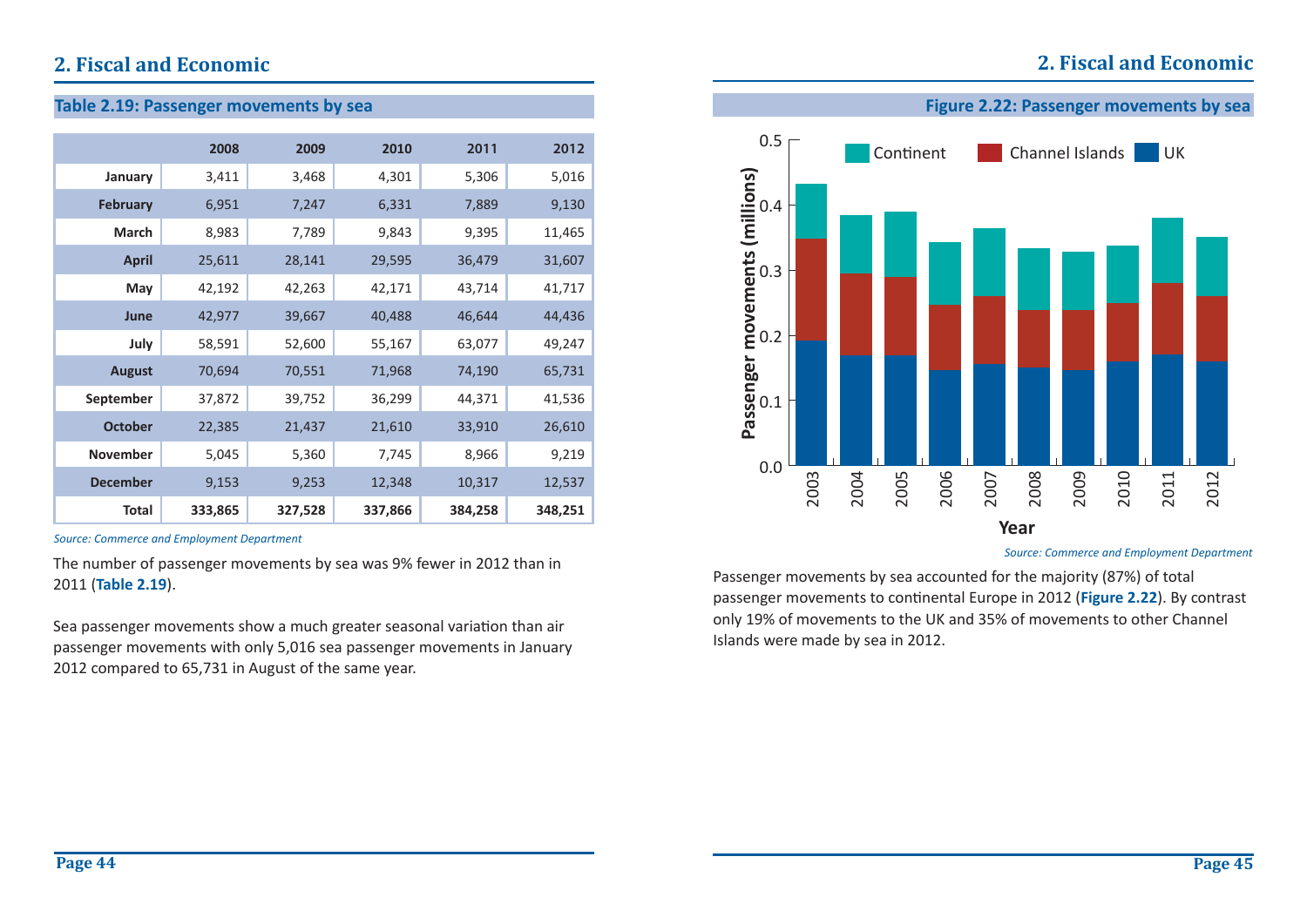

\*Figures include Alderney, Sark and Herm departures but exclude long stay visitors (e.g. short term license holders).

*Source: Commerce and Employment Department*

### **Table 2.20: Visitor by country of origin**

|      | <b>UK</b> | <b>Jersey</b> | <b>France</b> | <b>Other</b><br><b>Channel</b><br><b>Islands</b> | <b>Rest of</b><br><b>World</b> |
|------|-----------|---------------|---------------|--------------------------------------------------|--------------------------------|
| 2010 | 67.0%     | 11.6 %        | 8.1%          | 3.7%                                             | 9.6%                           |
| 2011 | 64.8%     | 13.6%         | 8.3%          | 4.2%                                             | 9.2%                           |
| 2012 | 65.9%     | 12.5%         | 7.6%          | 2.9%                                             | 11.1%                          |

*Source: Commerce and Employment Department*

In 2012, 51% of visitors surveyed in Guernsey were on holiday, 15% were visiting friends or family and 26% were visiting on business (**Figure 2.23**). Day visitors comprised 27% of the total. The largest proportion of visitors (65.9%) were from the UK (**Table 2.20**).



**Figure 2.24: Freight imports and exports**

**2. Fiscal and Economic**

In 2012 a total of 366,360 tonnes of freight was imported into Guernsey (**Figure 2.24**) and 38,805 tonnes of freight exported, resulting in a net movement of 327,555 tonnes of freight into the Island.

The majority of freight is transported by sea with 54% of the total freight volume being loaded or unloaded at St Peter Port Harbour in 2012 and 45% at St Sampson's Harbour. 1% of freight, including mail and newspapers, was transported by air in 2012.

The most significant increase in freight movements was in the import of goods at St. Sampson's harbour which increased by 23% between 2011 and 2012.

*Source: Commerce and Employment Department*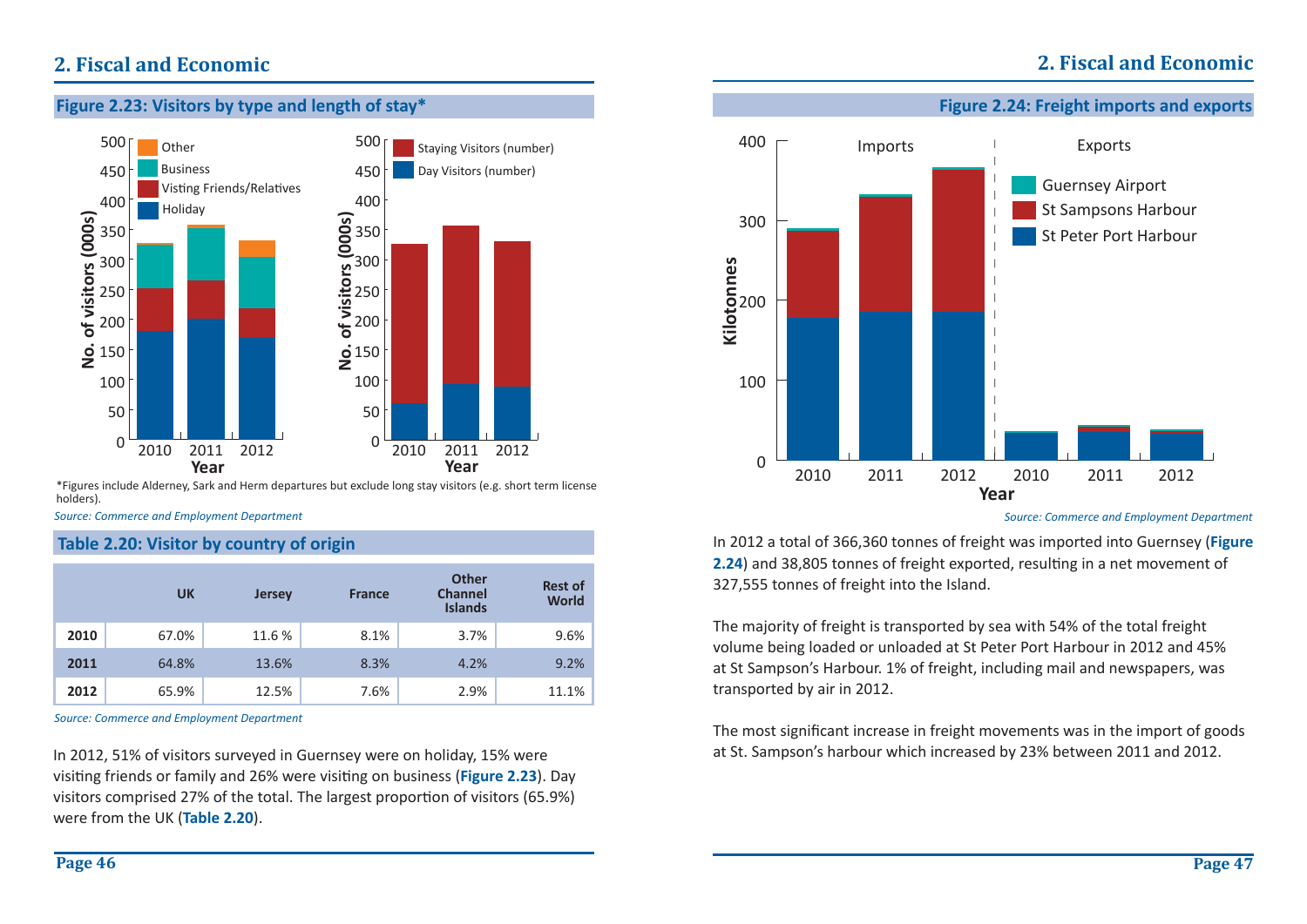### **Further information**

#### **National Accounts**

Figures on National Accounts are compiled annually by the Policy and Research Unit of the Policy Council.

### **Inflation**

 The Guernsey Retail Prices Indices are calculated and published quarterly by the Policy and Research Unit of the Policy Council.

They are published on the internet following release: *www.gov.gg/rpi*

#### **Labour**

Information on the labour market is derived from data supplied by the Social Security Department. Further information can be found in the Labour Market BulleƟ n, which is published quarterly by the Policy and Research Unit.

Further information on the topics above can be obtained by contacting:

#### **Policy Council**

Policy and Research Unit PO Box 43 Sir Charles Frossard House La CharroterieSt Peter PortGuernsey GY1 1FH

Tel: 01481 717292 Fax: 01481 713787

Website: *www.gov.gg/pru* E-mail: *policy.research@gov.gg*

#### **Public Accounts**

Further details on public finances may be gained by referring to the States Accounts and the States Budget Report from the Treasury and Resources Department.

#### **Treasury and Resources Department**

PO Box 43 Sir Charles Frossard HouseLa Charroterie St Peter PortGuernsey GY1 1FH

Tel: 01481 717000Fax: 01481 717321

#### Website: *www.gov.gg/billets*

#### **Education**

Further information on educational services on the Island may be obtained by contacting:

#### **EducaƟ on Department**

PO Box 32The Grange St Peter Port Guernsey GY1 3AU

Tel: 01481 710821Fax: 01481 714475

Website: **www.education.gg** E-mail: *office@education.gov.gg* 

#### **Guernsey Financial Services Commission**

Further details on financial services activity in Guernsey are available from:

#### **Guernsey Financial Services Commission**

P.O. Box 128 Glategny Court Glategny Esplanade St Peter PortGuernsey  $GY1$  3HO

#### Website: *www.gfsc.gg*

#### **Passenger movements**

Passenger movement figures are compiled by the Commerce and Employment Department using data supplied by the Harbours and Airports. Further information may be obtained by contacting:

#### **Commerce and Employment Department**

Raymond Falla House Longue Rue St Martin Guernsey GY1 6AF

Tel: 01481 234567Fax: 01481 235015

#### Website: *www.gov.gg*

E-mail: *commerce@gov.gg* (Please include a reference to the Facts and Figures booklet in the subject title of your e-mail)

### **Jersey Statistics Unit**

Further details on the information produced by the Jersey Statistics Unit are available from:

#### **StaƟ sƟ cs Unit**

PO Box 140 Cyril Le Marquand House The ParadeSt HelierJersey JE4 8OT

Tel: 01534 440423Fax: 01534 440291

Website: *www.gov.je/staƟ sƟ cs* 

### **Office of National Statistics**

Further details on the information produced by the Office for National Statistics in the UK are available from:

#### **Customer Contact Centre**

Office of National Statistics Room 1.101Government Buildings Cardiff Road Newport South Wales NP10 8XG

Tel: 0845 601 3034Fax: 01633 652747

Website: *www.staƟ sƟ cs.gov.uk* E-mail: *info@staƟ sƟ cs.gov.uk*

### **2. Fiscal and Economic**

**Further information**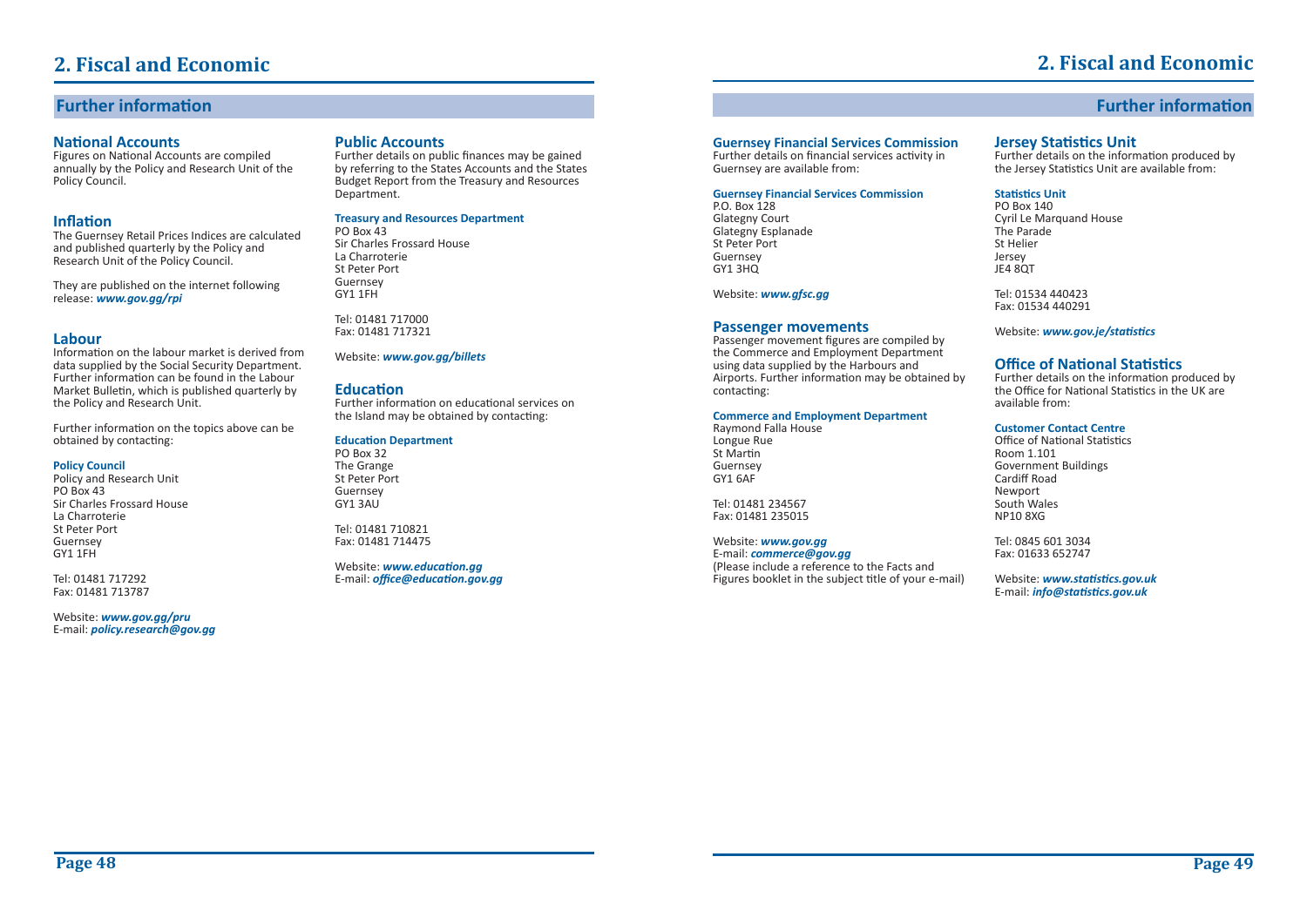### **3. Social**

20

30

40





*Source: Census, Social Security Department*

Figure 3.1 and Table 3.1 show the total population of Guernsey, Herm and Jethou. In March 2012 Guernsey's total population was 63,085\*, an increase of 170 people since March 2011.

Historically, the female population in Guernsey has been larger than the male population. In March 2012 women represented 50.6% of the total population.

\*PopulaƟ on esƟ mates have been provided by the Social Security Department on an annual basis since March 2006 and quarterly since March 2007. Population information prior to this is based on census records with estimates used for intercensal years.

### **Table 3.1: Guernsey's population level**

|                             | <b>Male</b> | Female | <b>Total</b> | <b>Net Change</b> |
|-----------------------------|-------------|--------|--------------|-------------------|
| Census data                 |             |        |              |                   |
| 1911                        | 20,661      | 21,197 | 41,858       | 1,412             |
| 1921                        | 18,246      | 20,069 | 38,315       | $-3,543$          |
| 1931                        | 19,659      | 20,984 | 40,643       | 2,328             |
| 1939                        | 21,750      | 22,070 | 43,820       | 3,177             |
| 1951                        | 21,221      | 22,431 | 43,652       | $-168$            |
| 1961                        | 21,671      | 23,397 | 45,068       | 1,416             |
| 1971                        | 24,792      | 26,666 | 51,458       | 6,390             |
| 1976                        | 25,909      | 27,728 | 53,637       | 2,179             |
| 1981                        | 25,701      | 27,612 | 53,313       | $-324$            |
| 1986                        | 26,867      | 28,615 | 55,482       | 2,169             |
| 1991                        | 28,297      | 30,570 | 58,867       | 3,385             |
| 1996                        | 28,244      | 30,437 | 58,681       | $-186$            |
| 2001                        | 29,138      | 30,669 | 59,807       | 1,126             |
| <b>Social Security data</b> |             |        |              |                   |
| 2006*                       | 30,034      | 30,995 | 61,029       |                   |
| 2007                        | 30,022      | 31,153 | 61,175       | 146               |
| 2008                        | 30,405      | 31,321 | 61,726       | 551               |
| 2009                        | 30,777      | 31,497 | 62,274       | 548               |
| 2010                        | 30,695      | 31,736 | 62,431       | 157               |
| 2011                        | 31,025      | 31,890 | 62,915       | 484               |
| 2012                        | 31,147      | 31,938 | 63,085       | 170               |

*Source: Census, Social Security Department*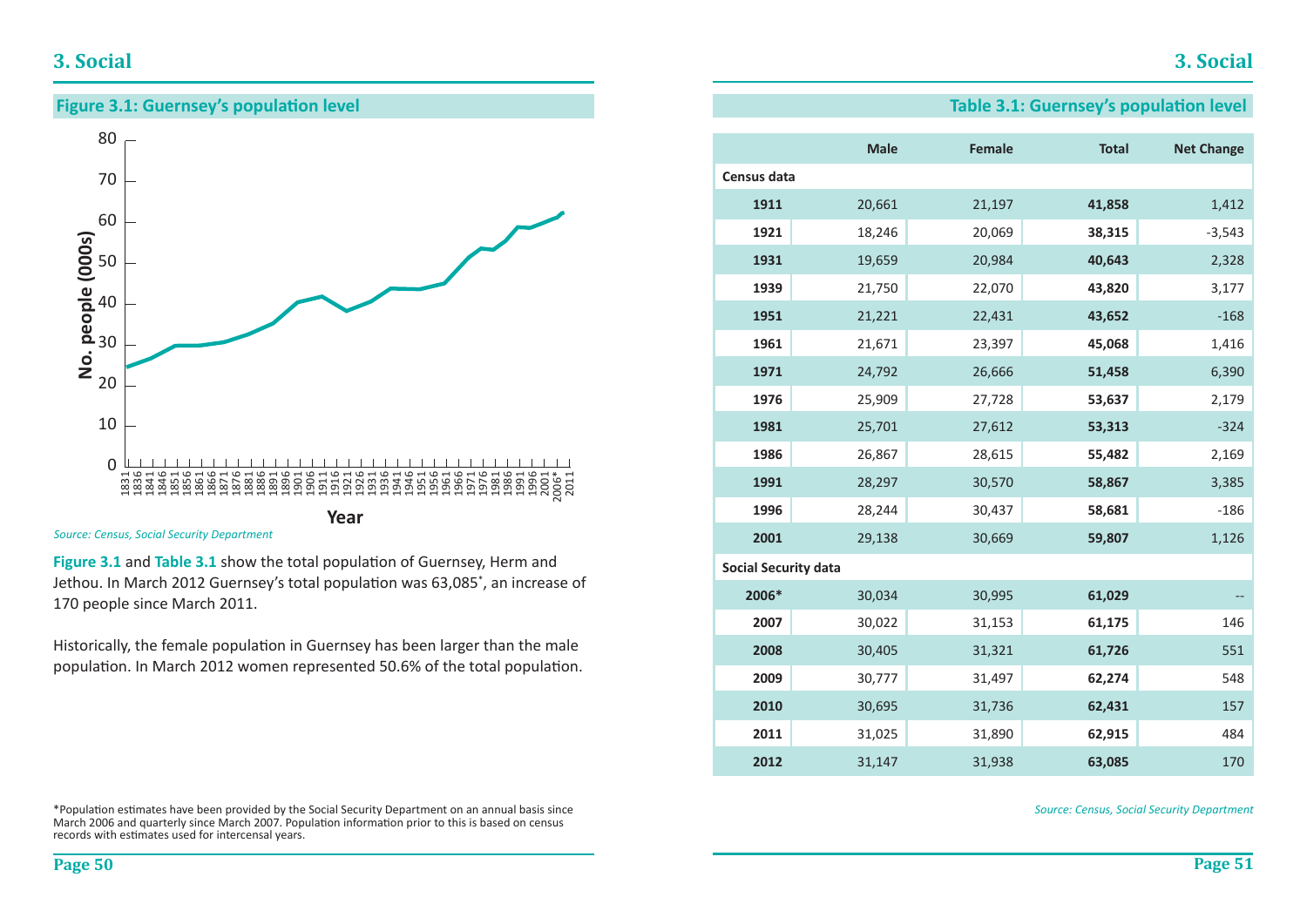



*Source: Policy and Research Unit, Census, Social Security Department*

**Figure 3.2** shows the age distribution of the population in 2007 and 2012.

Over this five year period the largest increase in population was in the 60-69 age group as the oldest of the 'baby boom' generation (born between 1946 and the late 1960s) moved into this age group. The largest decrease was in the 30-39 age group as the youngest of the 'baby boom' generation have moved out of this age group. This pattern is projected to continue as the 'baby boom' generation get progressively older.

### **Table 3.2: Age and sex distribution of population at March 2012**

|              |             |        | <b>Number</b> | Percentage of age<br>group |        |       | Percentage of<br>male/female<br>population |
|--------------|-------------|--------|---------------|----------------------------|--------|-------|--------------------------------------------|
|              | <b>Male</b> | Female | <b>Total</b>  | <b>Male</b>                | Female | Male  | Female                                     |
| $0-9$        | 3,290       | 3,006  | 6,296         | 52.3                       | 47.7   | 10.6  | 9.4                                        |
| 10-19        | 3,464       | 3,324  | 6,788         | 51.0                       | 49.0   | 11.2  | 10.4                                       |
| $20 - 29$    | 4,246       | 4,105  | 8,351         | 50.8                       | 49.2   | 13.7  | 12.9                                       |
| 30-39        | 4,006       | 4,017  | 8,023         | 49.9                       | 50.1   | 12.9  | 12.6                                       |
| 40-49        | 4,974       | 5,099  | 10,073        | 49.4                       | 50.6   | 16.0  | 16.0                                       |
| 50-59        | 4,347       | 4,371  | 8,718         | 49.9                       | 50.1   | 14.0  | 13.7                                       |
| 60-69        | 3,551       | 3,622  | 7,173         | 49.5                       | 50.5   | 11.4  | 11.4                                       |
| 70-79        | 2,144       | 2,393  | 4,537         | 47.3                       | 52.7   | 6.9   | 7.5                                        |
| 80-89        | 980         | 1,578  | 2,558         | 38.3                       | 61.7   | 3.2   | 4.9                                        |
| $90+$        | 145         | 423    | 568           | 25.5                       | 74.5   | 0.5   | 1.3                                        |
| <b>Total</b> | 31,147      | 31,938 | 63,085        | 49.4                       | 50.6   | 100.4 | 100.2                                      |

#### *Source: Policy and Research Unit, Census, Social Security Department*

The 40-49 age group had the highest population of both men and women, with 16.0% of each falling into this category in March 2012 (**Table 3.2**).

There are typically more male babies born than female babies and as a result the male population is higher than the female population up to and including the 20-29 age group.

Due to a longer average life span, the proportion of women in each age group increased significantly between the 60-69 and 70-79 age group and continued to increase with increasing age. In March 2012, 74.5% of the population who were 90 years old or older were women.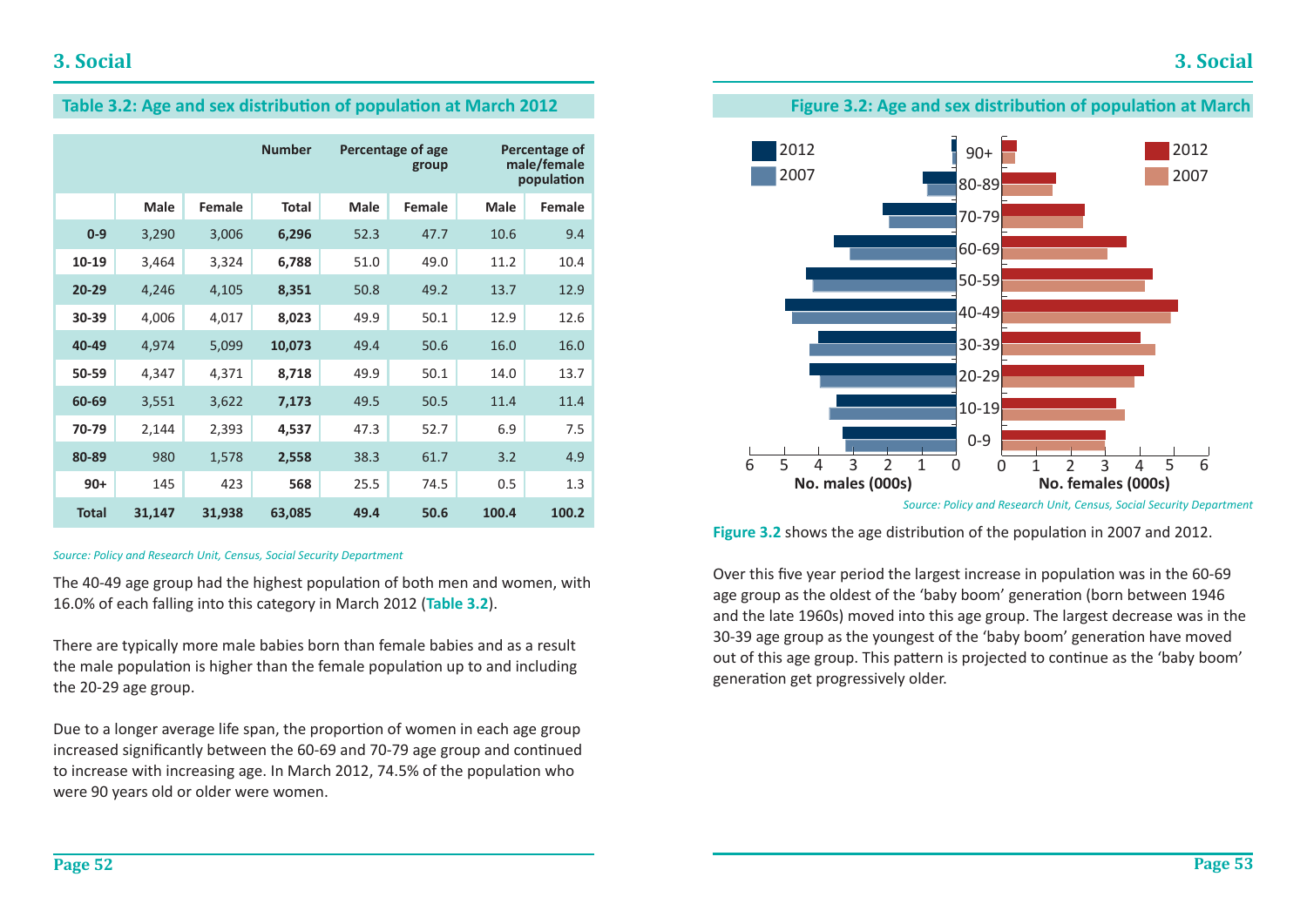### **Table 3.3: Quarterly population changes**

|      |                | <b>Births</b> | <b>Deaths</b> | <b>Natural</b><br>increase | Immigration | Emigration | <b>Net</b><br>migration |
|------|----------------|---------------|---------------|----------------------------|-------------|------------|-------------------------|
| 2008 | Q1             | 143           | 111           | 32                         | 1,598       | 854        | 744                     |
|      | Q <sub>2</sub> | 179           | 122           | 57                         | 1,606       | 1,163      | 443                     |
|      | Q <sub>3</sub> | 147           | 114           | 33                         | 1,374       | 1,496      | $-122$                  |
|      | Q <sub>4</sub> | 162           | 129           | 33                         | 953         | 1,381      | $-428$                  |
| 2009 | Q1             | 158           | 170           | $-12$                      | 1,364       | 820        | 544                     |
|      | Q <sub>2</sub> | 165           | 125           | 40                         | 1,266       | 1,046      | 220                     |
|      | Q <sub>3</sub> | 180           | 128           | 52                         | 1,187       | 1,284      | $-97$                   |
|      | Q <sub>4</sub> | 172           | 120           | 52                         | 860         | 1,302      | $-442$                  |
| 2010 | Q1             | 139           | 140           | $-1$                       | 1,169       | 836        | 333                     |
|      | Q <sub>2</sub> | 129           | 117           | 12                         | 1,392       | 981        | 411                     |
|      | Q <sub>3</sub> | 181           | 124           | 57                         | 1,102       | 1,150      | $-48$                   |
|      | Q <sub>4</sub> | 164           | 116           | 48                         | 831         | 1,291      | $-460$                  |
| 2011 | Q1             | 131           | 146           | $-15$                      | 1,306       | 827        | 479                     |
|      | Q <sub>2</sub> | 191           | 120           | 71                         | 1,362       | 1,037      | 325                     |
|      | Q <sub>3</sub> | 170           | 123           | 47                         | 1,042       | 1,202      | $-160$                  |
|      | Q <sub>4</sub> | 158           | 146           | 12                         | 710         | 1,177      | $-467$                  |
| 2012 | Q1             | 155           | 158           | $-3$                       | 1,106       | 761        | 345                     |

*Source: Social Security Department*

There was a natural increase (the difference between births and deaths) totalling 127 people in the year ending March 2012 (**Table 3.3**).

Net migration was positive over the year ending March 2012, contributing an additional 43 people to the population.



The numbers of people migrating to and from Guernsey is seasonal, principally as a result of seasonal labour requirements in some of the Island's economic sectors. In general, there is a net movement of people into the Island (positive net migration) in the first and second quarters of the year (January to June) and a net movement of people out of the Island (negative net migration) in the third and fourth quarters (July to December). The seasonally adjusted trend presents net migration figures on a quarterly basis, adjusted for seasonal variation in migration and natrual increase.

The level of migration in any given quarter is typically much higher than the level of natural increase (see **Figure 3.3**).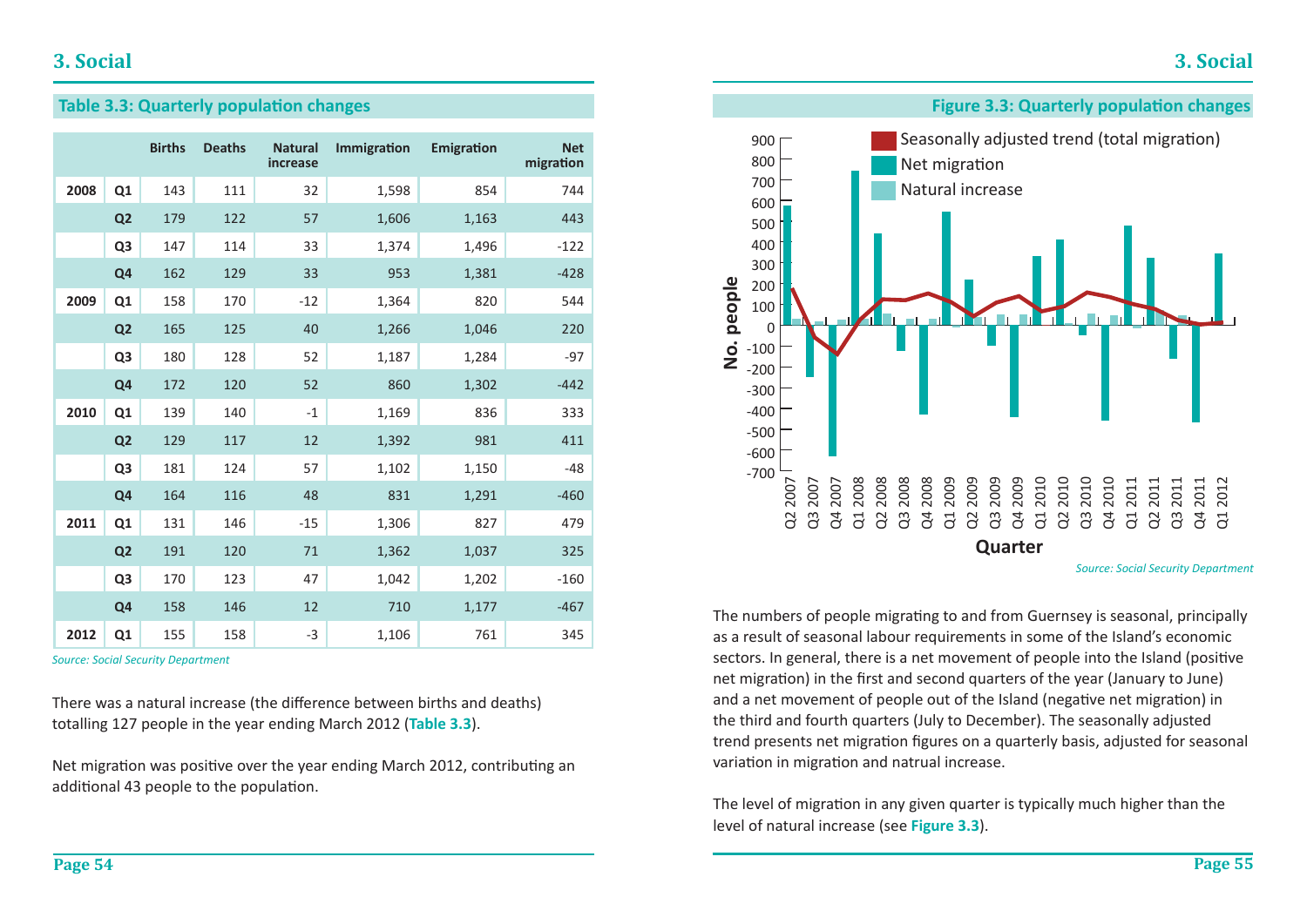### **3. Social**



\* Health and Social Services Department have made minor revisions to this series since the previous publication to incorporate previously unavailable data

#### *Source: Health and Social Services Department*

The overall average life expectancy at birth in the three year period from 2010 to 2012, was 82.0 years (**Figure 3.4**). The average life expectancy at birth for women (84.1 years) was 4.2 years longer than the average life expectancy for men (79.9 years).



\* Health and Social Services Department have made minor revisions to this series since the previous publication to incorporate previously unavailable data

#### *Source: Health and Social Services Department*

The average life expectancy at 65 represents the average number of years a 65 year old would live if he or she experienced the age specific mortality rates of that period. In the three year period from 2010 to 2012 the overall average life expectancy at 65 was 20.1 years (i.e. a total life expectancy of 85.1 years) (**Figure 3.5**). Again female life expectancy at 65 (21.5 years) was higher than male life expectancy at 65 (18.6 years).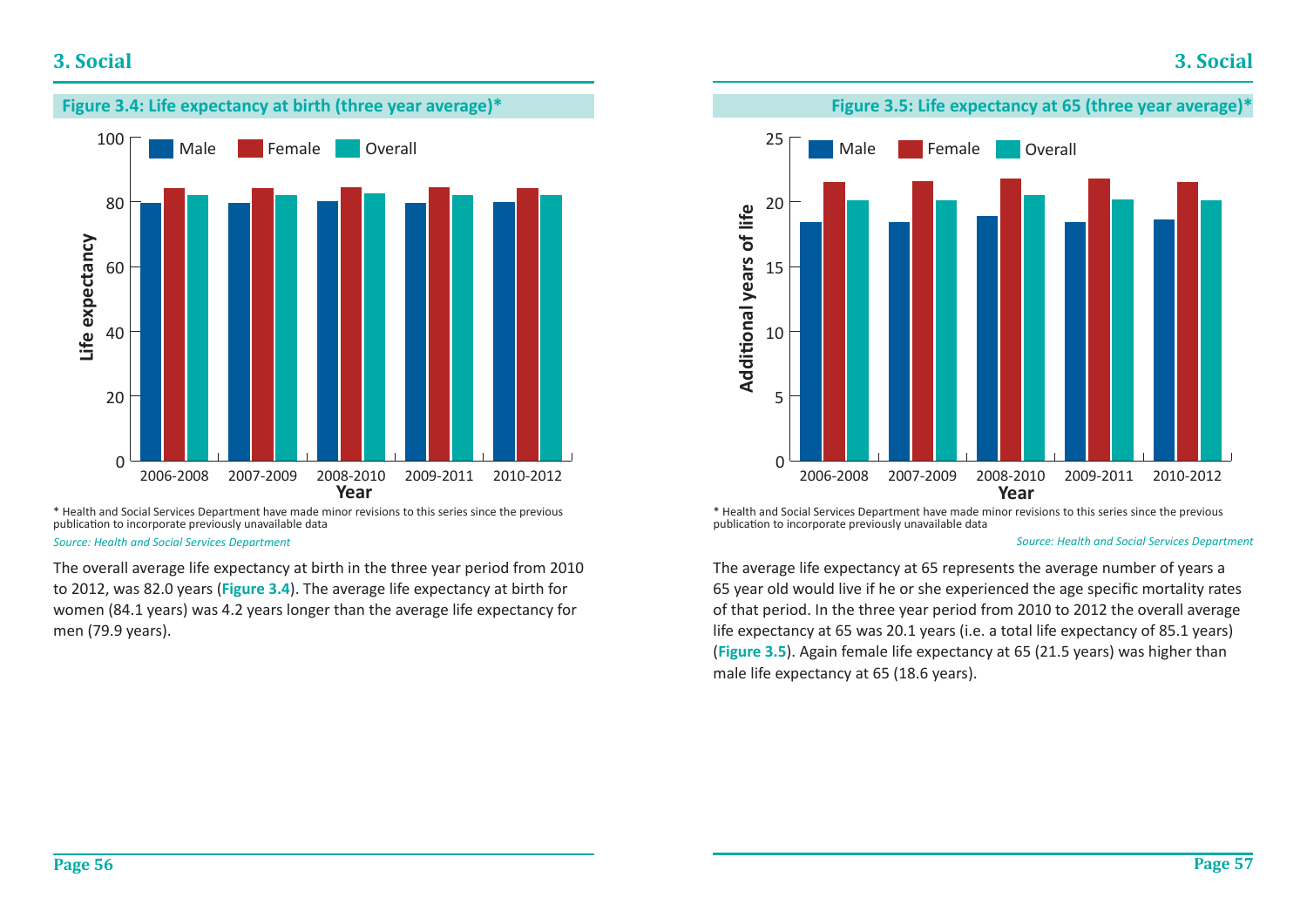### **3. Social**



*Source: Health and Social Services Department*

In the period between 2008 and 2012, diseases of the circulatory system contributed the most medical unit bed days, with an average of 938 bed days per year for males and 842 for females (**Figure 3.6**).



*Source: Health and Social Services Department*

**Figure 3.7** shows the three year average number of premature deaths (below the age of 75) recorded in Guernsey as a percentage of all deaths. Between 2010 and 2012, 29.1% of deaths were premature, this is 1.7 percentage points less than between 2001 and 2003.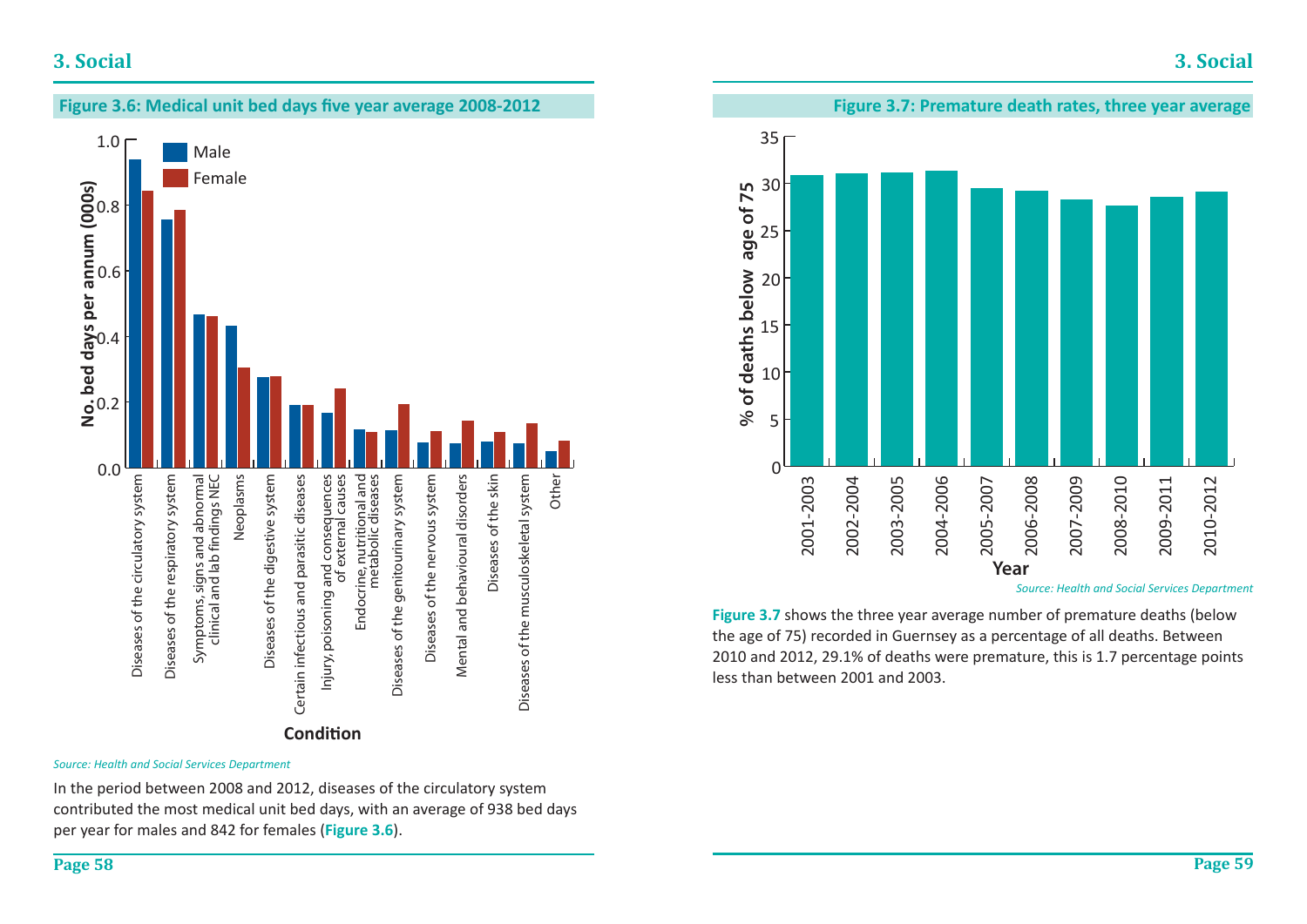### **Table 3.4: Live housing licences at 31st March**

|                               |                                                   | 2008   | 2009  | 2010  | 2011  | 2012  |
|-------------------------------|---------------------------------------------------|--------|-------|-------|-------|-------|
|                               | <b>Hostelry</b>                                   | 161    | 134   | 132   | 112   | 121   |
|                               | <b>Finance</b>                                    | 555    | 423   | 440   | 417   | 412   |
|                               | Professional, business,<br>scientific & technical | n/a    | 205   | 203   | 234   | 199   |
|                               | <b>Public administration</b>                      | 90     | 113   | 113   | 111   | 112   |
|                               | <b>Education</b>                                  | 251    | 228   | 238   | 231   | 219   |
| Essential employment related  | Human health, social &<br>charitable work         | 275    | 268   | 280   | 287   | 296   |
|                               | Other                                             | 259    | 227   | 213   | 212   | 252   |
|                               | <b>Total</b>                                      | 1,591  | 1,598 | 1,619 | 1,604 | 1,611 |
| Short term employment related | Agriculture, horticulture,<br>fishing & quarrying | 205    | 107   | 114   | 169   | 114   |
|                               | <b>Construction</b>                               | n/a    | 249   | 181   | 141   | 191   |
|                               | Wholesale, retail & repair                        | n/a    | 256   | 181   | 484** | 167   |
|                               | <b>Hostelry</b>                                   | 570    | 569   | 508   | 494   | 488   |
|                               | <b>Finance</b>                                    | n/a    | 100   | 106   | 104   | 75    |
|                               | <b>Other</b>                                      | 683    | 335   | 331   | 260   | 260   |
|                               | <b>Total</b>                                      | 1,458* | 1,616 | 1,421 | 1,652 | 1,295 |
|                               | En famille or one to one                          | 1,265  | 1,341 | 1,345 | 1,324 | 1,237 |
| Other                         | <b>Other compassionate</b>                        | 725    | 672   | 683   | 691   | 715   |
|                               | <b>Total</b>                                      | 1,990  | 2,013 | 2,028 | 2,015 | 1,952 |
|                               | <b>Grand total</b>                                | 5,039  | 5,227 | 5,068 | 5,271 | 4,858 |

\*As a result of an administrative backlog in the processing of short term licences in 2007 figures shown for 2008 are artificially high.

\*\* Includes 324 licences issued to Waitrose fit-out staff and start-up teams working in the Island for a short period of time, which coincided with the data snapshot date, following Waitrose's acquisition of two large stores in the Island.

*Source: Housing Department*



*Source: Housing Department*

On 31st March 2012 there were 4,858 live housing licences (**Table 3.4** and **Figure 3.8**), 413 less than at the same time in 2011<sup>\*\*</sup>. 1,611 of these were essential employment licences of which 26% were held by people employed in the finance sector.

The hostelry sector held the most (38%) short term employment licenses in 2012.

\*As a result of an administrative backlog in the processing of short term licences in 2007 figures shown for 2007 are artificially low and figures shown for 2008 are artificially high.

\*\* Includes 324 short term licences issued to Waitrose fit-out staff and start-up teams working in the Island for a short period of time, which coincided with the data snapshot date, following Waitrose's acquisition of two large stores in the Island.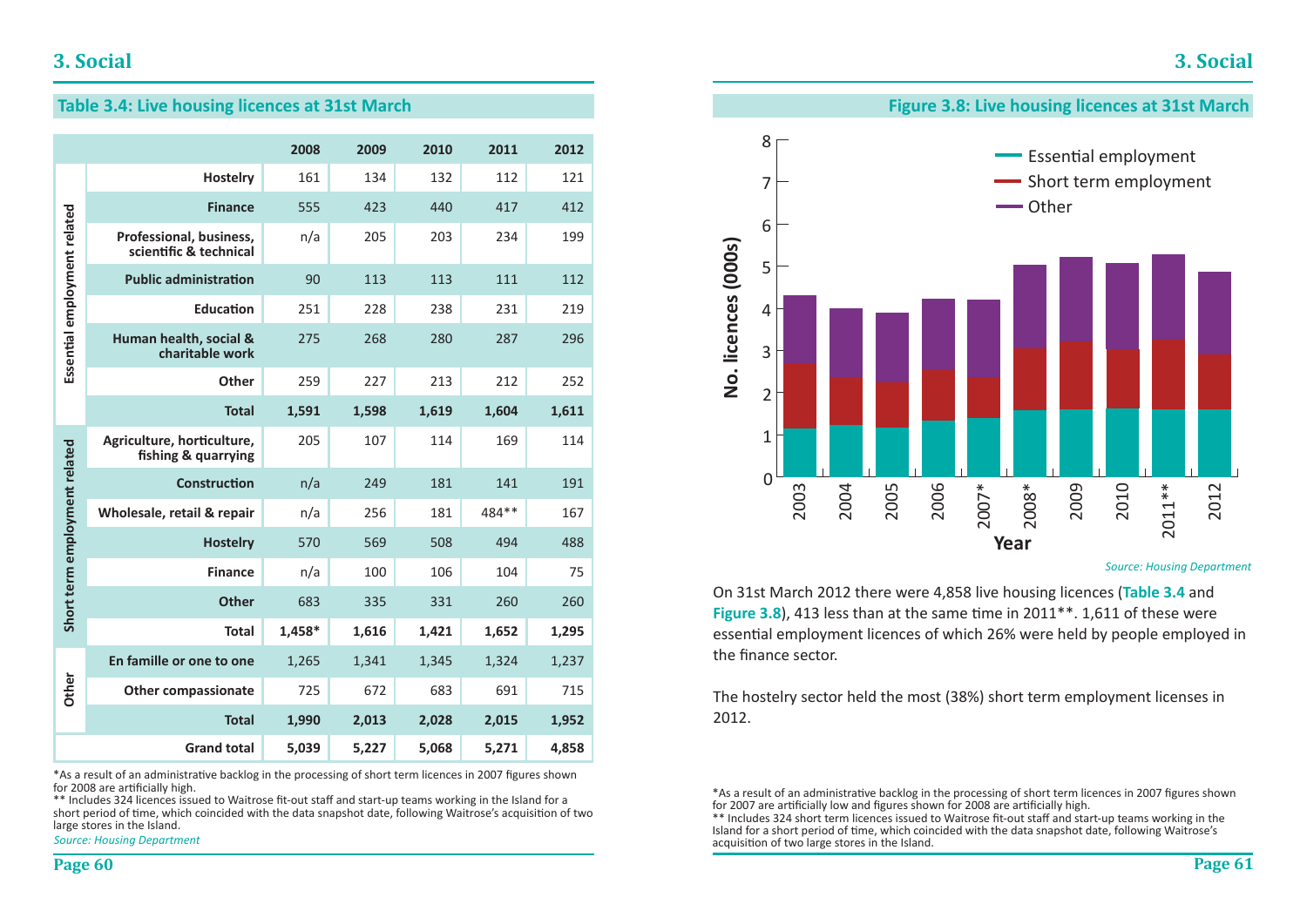### **Table 3.5: Local Market residential property prices**

|      |                | Mix adjusted price (£) | Quarterly change (%) | Annual change (%) |
|------|----------------|------------------------|----------------------|-------------------|
| 2010 | Q1             | 401,632                | 2.3                  | 8.6               |
|      | Q <sub>2</sub> | 396,509                | $-1.3$               | 6.6               |
|      | Q <sub>3</sub> | 408,503                | 3.0                  | 4.0               |
|      | Q <sub>4</sub> | 411,074                | 0.6                  | 4.7               |
| 2011 | Q <sub>1</sub> | 424,714                | 3.3                  | 5.7               |
|      | Q <sub>2</sub> | 427,226                | 0.6                  | 7.7               |
|      | Q <sub>3</sub> | 427,025                | 0.0                  | 4.5               |
|      | Q <sub>4</sub> | 438,432                | 2.7                  | 6.7               |
| 2012 | Q <sub>1</sub> | 439,837                | 0.3                  | 3.6               |
|      | Q <sub>2</sub> | 439,861                | 0.0                  | 3.0               |
|      | Q <sub>3</sub> | 445,326                | 1.2                  | 4.3               |
|      | Q <sub>4</sub> | 442,508                | $-0.6$               | 0.9               |
| 2013 | Q1             | 447,628                | 1.2                  | 1.8               |

#### *Source: Policy and Research Unit*

The mix adjusted prices represent the average purchase price of properties sold within each quarter, weighted to reflect the relative distribution of all properties in the Island by property type and number of bedrooms. As a result the measure is not affected by changes in the type and number of bedrooms in properties sold each quarter.

It should be noted that the mix adjusted house price may still be influenced by other factors, such as changes in the relative quality, location and physical size of the properties sold each quarter.

### **Figure 3.9: Local Market residential property prices**



*Source: Policy and Research Unit*

The mix adjusted Local Market price was £447,628 during the first quarter of 2013 (**Figure 3.9** and **Table 3.5**). This is 1.8% higher than at the same time the previous year.

Over the three year period ending March 2013 the mix adjusted house price has shown a cumulative increase of 11%.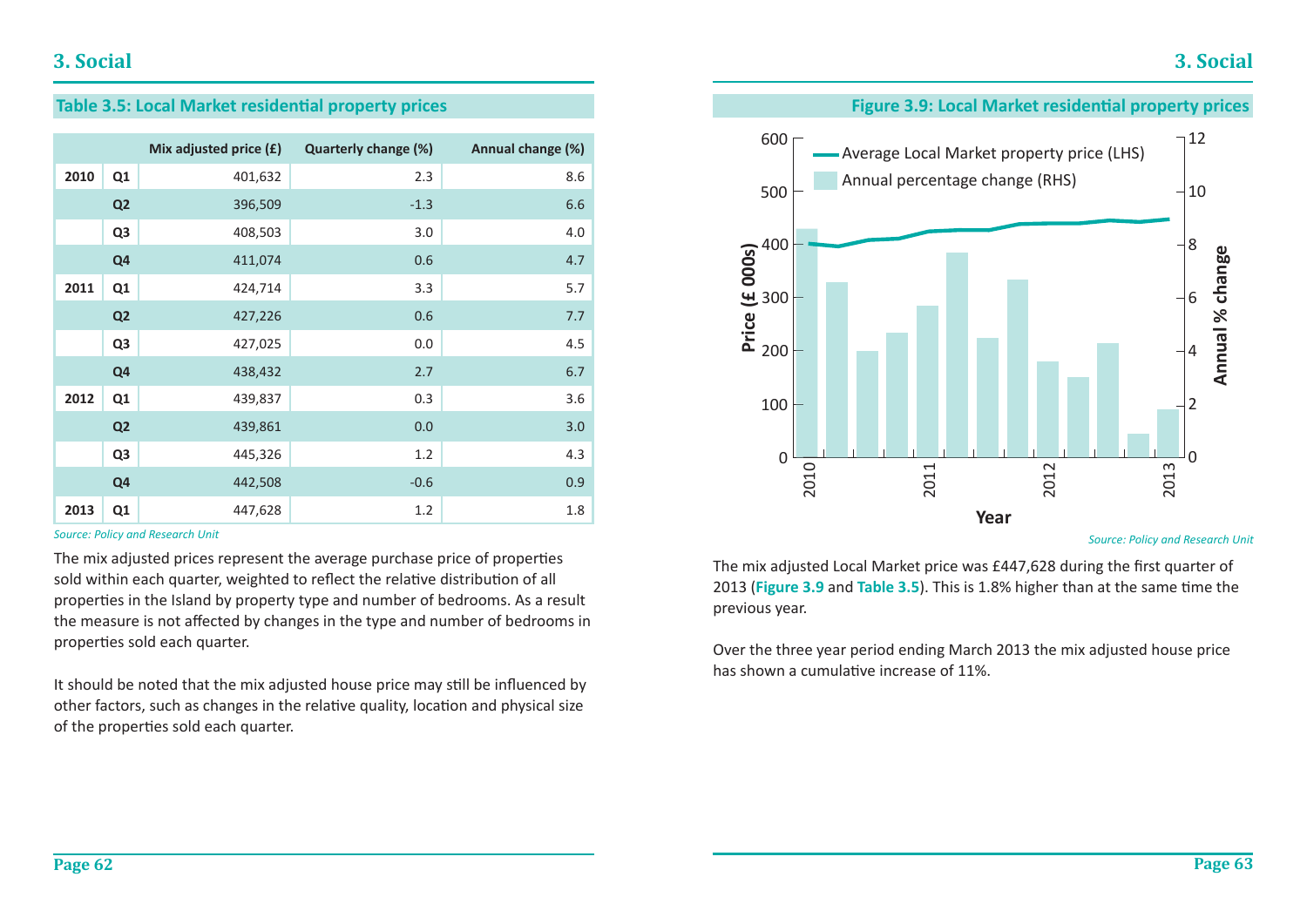## **3. Social**



*Source: Policy and Research Unit*

Figure 3.10 shows the Local Market rental index which reflects changes in the average monthly rental price of local market properties.

The annual change in 2012 was 0.7%. In the five years between 2007 and 2012 monthly rental prices increased by 9.1%.

### **Table 3.6: Domestic property units by parish at December 2012**

| <b>Location</b>          |        |       | No. units    | No. units per<br>km <sup>2</sup> |
|--------------------------|--------|-------|--------------|----------------------------------|
|                          | Local  | Open  | <b>Total</b> | <b>Total</b>                     |
| <b>Castel</b>            | 3,348  | 128   | 3,476        | 341                              |
| <b>Forest</b>            | 601    | 30    | 631          | 154                              |
| <b>St Andrew</b>         | 875    | 53    | 928          | 206                              |
| <b>St Martin</b>         | 2,335  | 263   | 2,598        | 355                              |
| <b>St Peter Port</b>     | 7,617  | 842   | 8,459        | 1319                             |
| <b>St Pierre du Bois</b> | 826    | 58    | 884          | 138                              |
| <b>St Sampson</b>        | 3,773  | 57    | 3,830        | 612                              |
| <b>St Saviour</b>        | 1,063  | 64    | 1,127        | 176                              |
| <b>Torteval</b>          | 383    | 20    | 403          | 130                              |
| Vale                     | 3,756  | 80    | 3,836        | 430                              |
|                          |        |       |              |                                  |
| <b>Rural area</b>        | 14,362 | 945   | 15,307       | 275                              |
| <b>Urban area</b>        | 10,215 | 650   | 10,865       | 1366                             |
|                          |        |       |              |                                  |
| <b>Total</b>             | 24,577 | 1,595 | 26,172       | 412                              |

A domestic property unit is a building or part of a building, which has its own postal address, is self contained and is used for residential purposes (including those which are vacant).

At the end of December 2012, there were 26,172 domestic property units in Guernsey. Of these, 94% were Local Market and the remaining 6% were Open Market Part A units (Table 3.6). The overall density of domestic property units was 412 units per km<sup>2</sup>.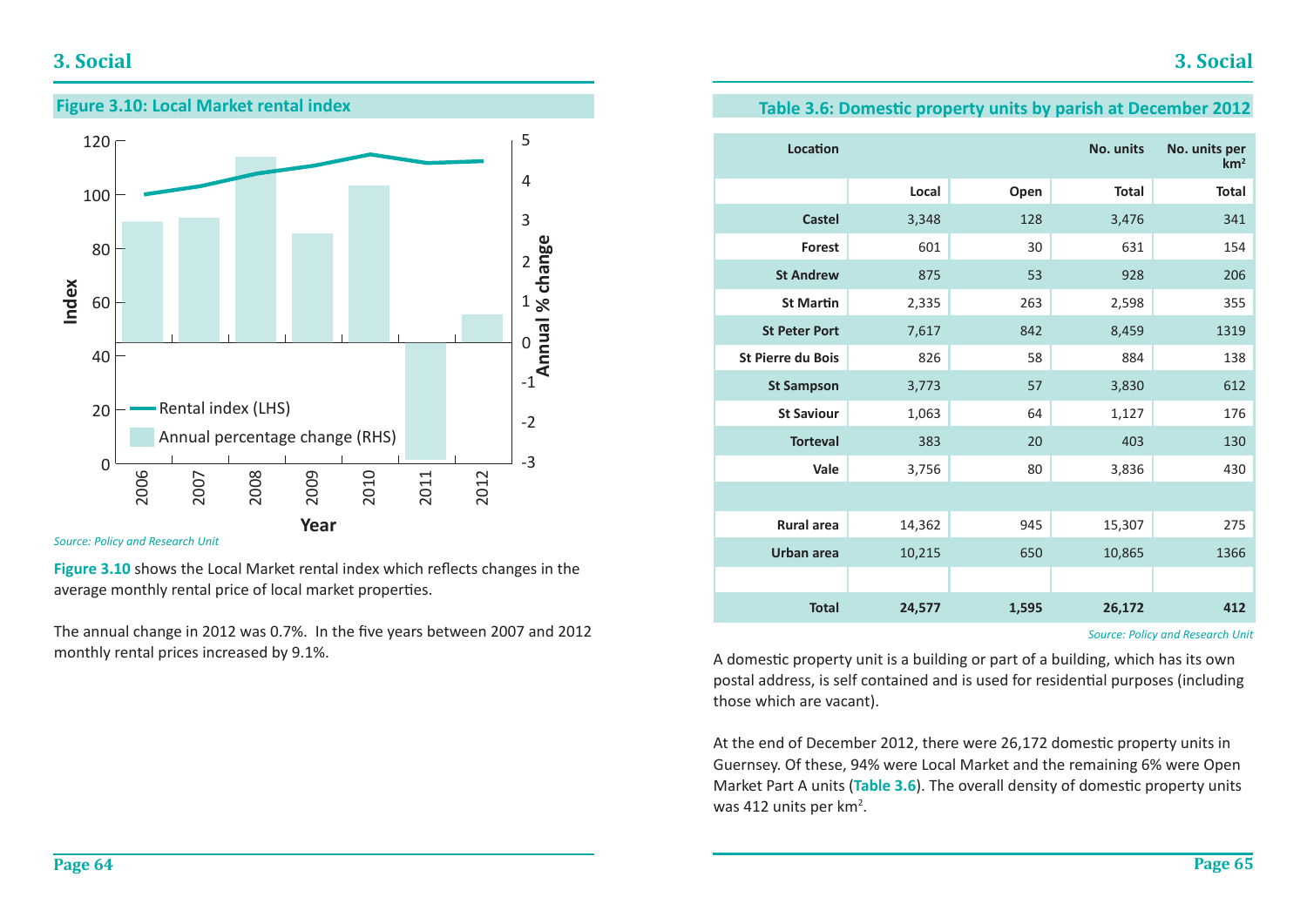

#### *Source: Policy and Research Unit*

In December 2012, 61% of Local Market and 66% of Open Market domestic property units were owner occupied (**Figure 3.11**). Rented properties comprised 27% of the Local Market compared to 32% of the Open Market. There were no social housing units in the Open Market.

### **Figure 3.12: Domestic property units by type in December 2012**



Figure 3.12 shows the distribution of domestic property units by property type and number of bedrooms in December 2012. Three bedroom bungalows (which includes chalet bungalows) and three bedroom houses made up the largest proportions (forming 16% and 15%) of the total units.

More than half of apartments had one bedroom, comprising 11% of the total number of units.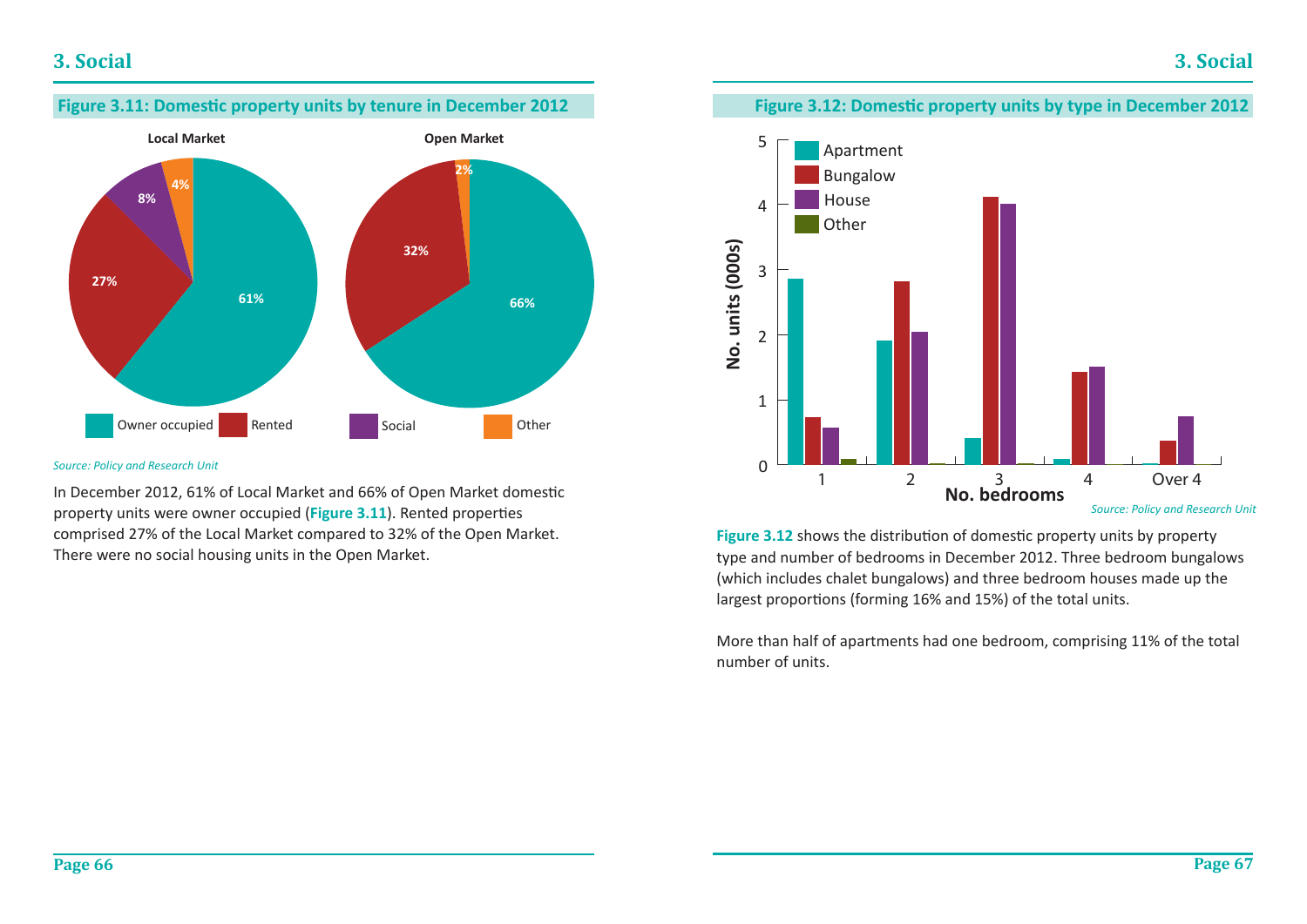### Table 3.7: Pupils in primary education at January 2012

|                                        | <b>Female</b> | <b>Male</b> | <b>Total</b> |
|----------------------------------------|---------------|-------------|--------------|
| <b>Amherst Primary</b>                 | 143           | 183         | 326          |
| <b>Blanchelande</b>                    | 69            | 10          | 79           |
| <b>Castel Primary</b>                  | 169           | 155         | 324          |
| <b>Elizabeth College Junior School</b> | 46            | 253         | 299          |
| <b>Forest Primary</b>                  | 75            | 78          | 153          |
| <b>Hautes Capelles Primary</b>         | 257           | 250         | 507          |
| The Ladies' College Junior School      | 131           | $-$         | 131          |
| La Houguette Primary                   | 137           | 154         | 291          |
| La Mare de Carteret Primary            | 119           | 142         | 261          |
| <b>Le Rondin School</b>                | 22            | 67          | 89           |
| Notre Dame du Rosaire                  | 99            | 124         | 223          |
| <b>St Andrew's Primary</b>             | 87            | 93          | 180          |
| <b>St Anne's School (Alderney)</b>     | 44            | 34          | 78           |
| <b>St Martin's Primary</b>             | 227           | 273         | 500          |
| <b>St Mary and St Michael Primary</b>  | 79            | 67          | 146          |
| <b>St Sampson's Infants</b>            | 33            | 33          | 66           |
| <b>Vale Infants</b>                    | 76            | 79          | 155          |
| <b>Vale Junior</b>                     | 139           | 136         | 275          |
| <b>Vauvert Primary</b>                 | 147           | 167         | 314          |
| <b>Total</b>                           | 2,099         | 2,298       | 4,397        |

*Source: EducaƟ on Department, Blanchelande College*

Table 3.7 shows the number of pupils attending each of the Bailiwick's primary schools. Hautes Capelles was the Island's largest primary school in 2012, with 507 pupils.

### **Table 3.8: Pupils in secondary education at January 2012**

|                                                | <b>Female</b> | <b>Male</b> | <b>Total</b> |
|------------------------------------------------|---------------|-------------|--------------|
| <b>Blanchelande College*</b>                   | 174           | $-$         | 174          |
| <b>Elizabeth College*</b>                      | $-$           | 532         | 532          |
| <b>Grammar School &amp; Sixth Form Centre*</b> | 471           | 472         | 943          |
| The Ladies' College*                           | 412           | $- -$       | 412          |
| La Mare de Carteret High                       | 263           | 285         | 548          |
| <b>Les Beaucamps High</b>                      | 247           | 252         | 499          |
| Le Murier                                      | 33            | 73          | 106          |
| <b>St Anne's School (Alderney)</b>             | 35            | 39          | 74           |
| <b>St Sampson's High</b>                       | 362           | 408         | 770          |
| <b>College of Further Education**</b>          | 199           | 185         | 384          |
| <b>Total</b>                                   | 2,196         | 2,246       | 4,442        |

\* Figures include students in sixth form

\*\*College of Further Education numbers relate to full time students in years 11 to 13 only.

#### **Source: Education Department**

**Table 3.8** shows the number of students in each of the Island's secondary schools. The Grammar School, including the sixth form college, had the most students (943) in January 2012. St Anne's School in Alderney had the fewest students (74).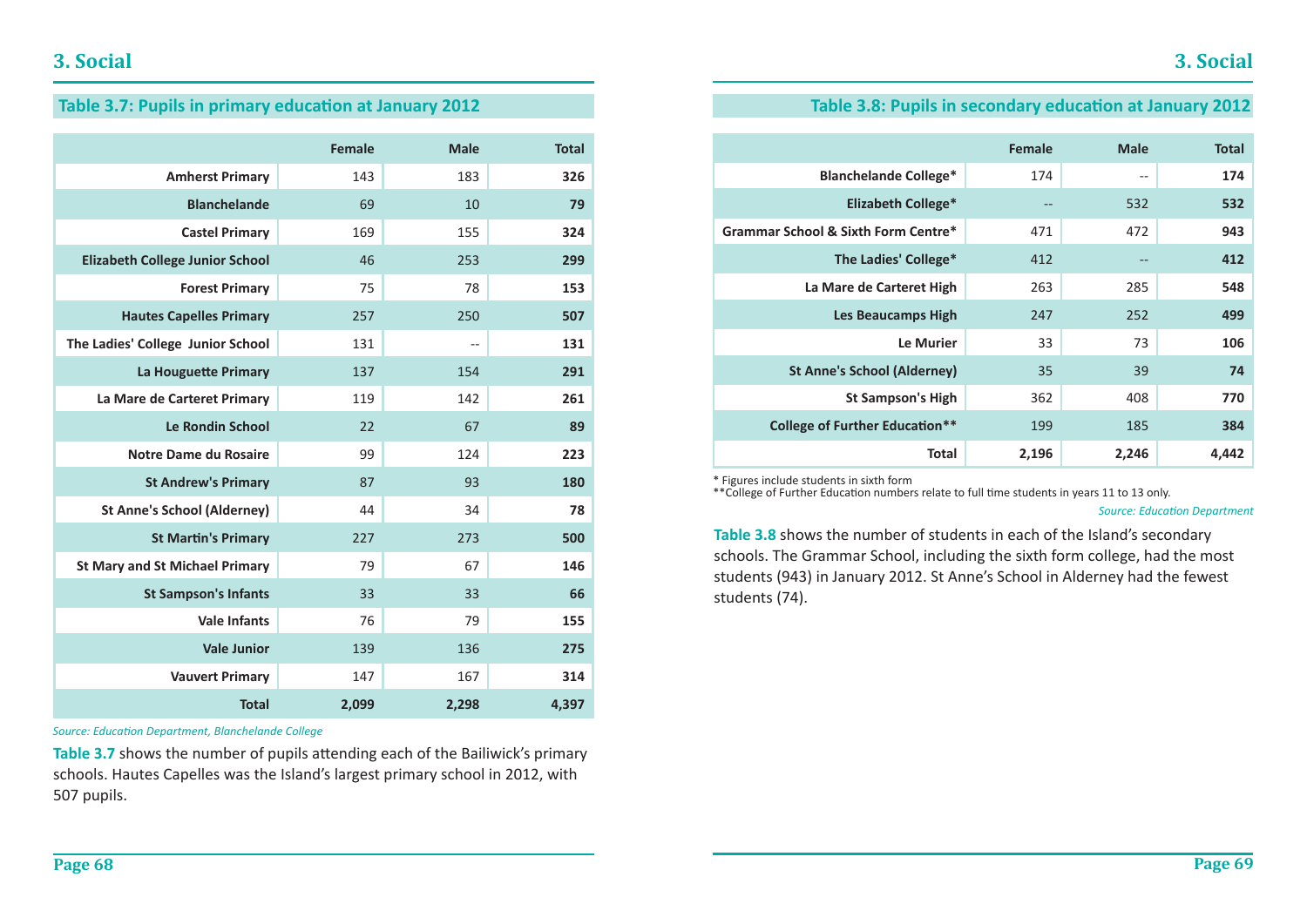

*Source: EducaƟ on Department*

### **Table 3.9: Attainment of year 11 students**

|          |                                                                                                       |      | % of year 11 students |      |      |      |
|----------|-------------------------------------------------------------------------------------------------------|------|-----------------------|------|------|------|
|          |                                                                                                       | 2008 | 2009                  | 2010 | 2011 | 2012 |
|          | Gaining 5 or more GCSEs graded A* to G<br>(or equivalent qualifications)                              |      |                       |      | 89   | 95   |
| Guernsey | Gaining 5 or more GCSEs graded A* to C<br>(or equivalent qualifications)                              | 64   | 67                    | 68   | 63   | 76   |
|          | Gaining 5 or more GCSEs graded A* to C, including<br>Maths and English (or equivalent qualifications) | 55   | 56                    | 55   | 51   | 66   |
|          | Gaining 5 or more GCSEs graded A* to G<br>(or equivalent qualifications)                              |      |                       |      |      |      |
| Jersey   | Gaining 5 or more GCSEs graded A* to C<br>(or equivalent qualifications)                              | 66   | 71                    | 69   | 69   | 69   |
|          | Gaining 5 or more GCSEs graded A* to C, including<br>Maths and English (or equivalent qualifications) |      |                       |      | 58   | 53   |
|          | Gaining 5 or more GCSEs graded A* to G<br>(or equivalent qualifications)                              | 92   | 93                    | 93   | 94   | 94   |
| England  | Gaining 5 or more GCSEs graded A* to C<br>(or equivalent qualifications)                              | 65   | 70                    | 75   | 80   | 81   |
|          | Gaining 5 or more GCSEs graded A* to C, including<br>Maths and English (or equivalent qualifications) | 48   | 50                    | 54   | 59   | 59   |

#### *Source: EducaƟ on Department*

**Figure 3.13** and **Table 3.9** show the percentage of students achieving 5 or more GCSEs or qualifications of an equivalent level.

In 2012, 95% of year 11 students achieved 5 or more GCSEs graded A\* to G or equivalent level qualifications, 76% achieved 5 or more grades A\* to C and 66% achieved 5 or more grades A\* to C including both Maths and English.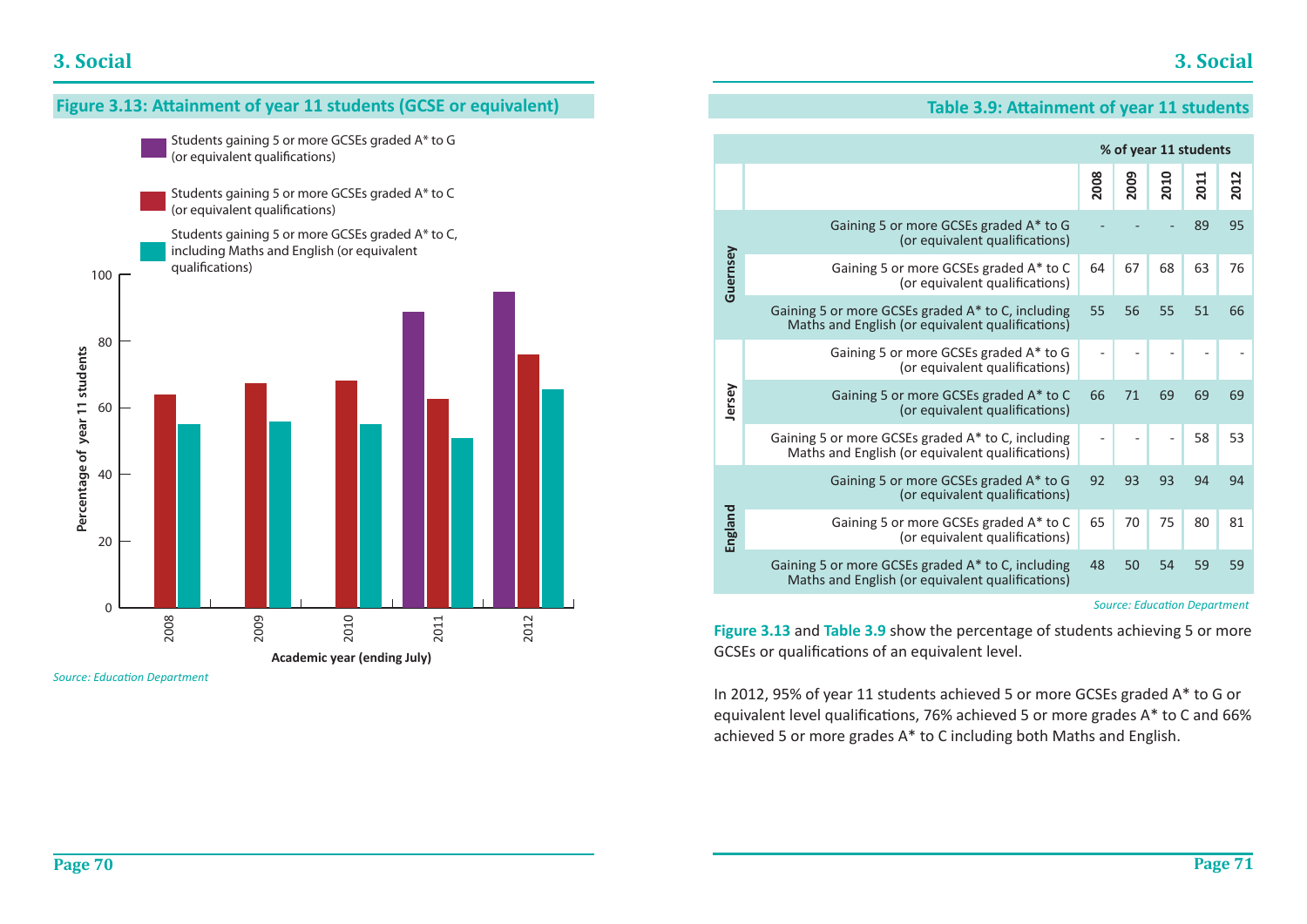### **3. Social**



#### *Source: EducaƟ on Department*

In November 2012 87% of 16 year olds were participating in post 16 education or training, 7 percentage points more than in 2007 (**Figure 3.14**).



A wide range of A-level or equivalent level courses are offered in local schools and the most popular courses vary from year to year. BTEC level 3 qualifications can be studied in three stages; award, certificate or diploma, equivalent to 1, 2 or 3 A-levels respectively (Figure 3.15).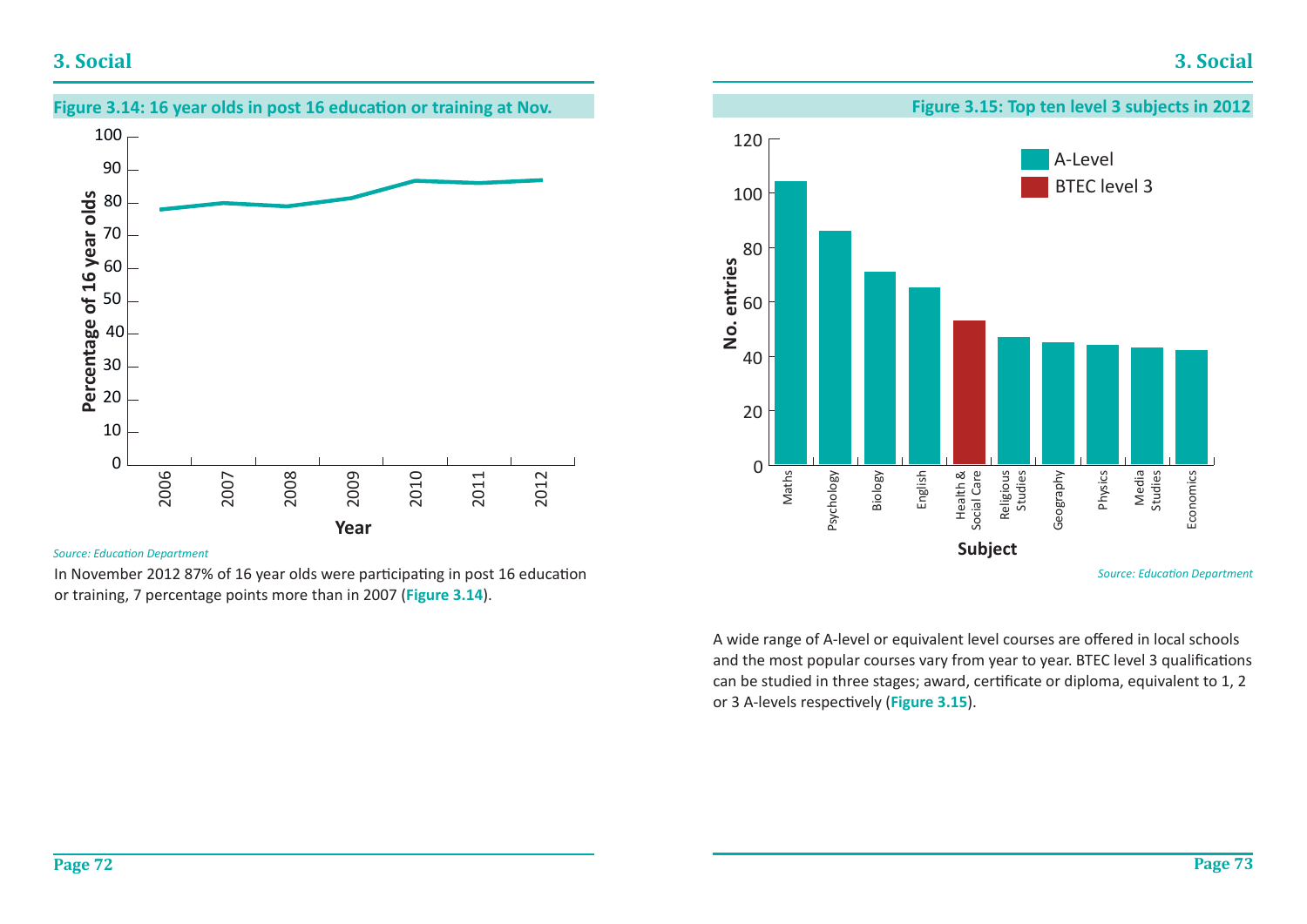### **3. Social**



*Source: EducaƟ on Department*

### **Table 3.10: A-level or level 3 equivalent pass rate**

|                 |           | 2008*                    | 2009            | 2010                         | 2011 | 2012 |
|-----------------|-----------|--------------------------|-----------------|------------------------------|------|------|
|                 | $A^*$ -E  | 100                      | 100             | 99                           | 99   | 99   |
| <b>Guernsey</b> | $A^* - A$ | $\overline{\phantom{a}}$ | 36              | 31                           | 32   | 34   |
|                 | $A^*$ -E  | 100                      | 100             | 99                           | 100  | 100  |
| Jersey**        | $A^* - A$ | $\overline{\phantom{a}}$ | $\qquad \qquad$ | $\qquad \qquad \blacksquare$ | 36   | 31   |
|                 | $A^*$ -E  | 97                       | 98              | 98                           | 98   | 98   |
| England**       | $A^* - A$ | 26                       | 27              | 27                           | 27   | 27   |

*Source: EducaƟ on Department and States of Jersey EducaƟ on Department*

\*Data in aƩ ainment of A\*-A grades is unavailable prior to 2009 in Guernsey and prior to 2011 in Jersey \*\* Please note that whilst the Guernsey figure includes BTEC Level 3 grades, the England and Jersey figures do not. They are not, therefore, directly comparable. Please see the States of Guernsey Education Department's annual report for further detail.



*Source: EducaƟ on Department*

In 2012, 99% of entries to A-level or level 3 equivalent courses in Guernsey were graded at A\*-E and 34% were graded A or A\* (**Figure 3.16** and **Table 3.10**).

In November 2012 there were 772 Guernsey students enrolled in higher education in the UK (**Figure 3.17**), 8 fewer than at the same time the previous year. Of these, 740 (96%) were undertaking an undergraduate degree.

The Education Department's Annual Report is available at *www.education.gg/ annualreport*.

**Page 75**

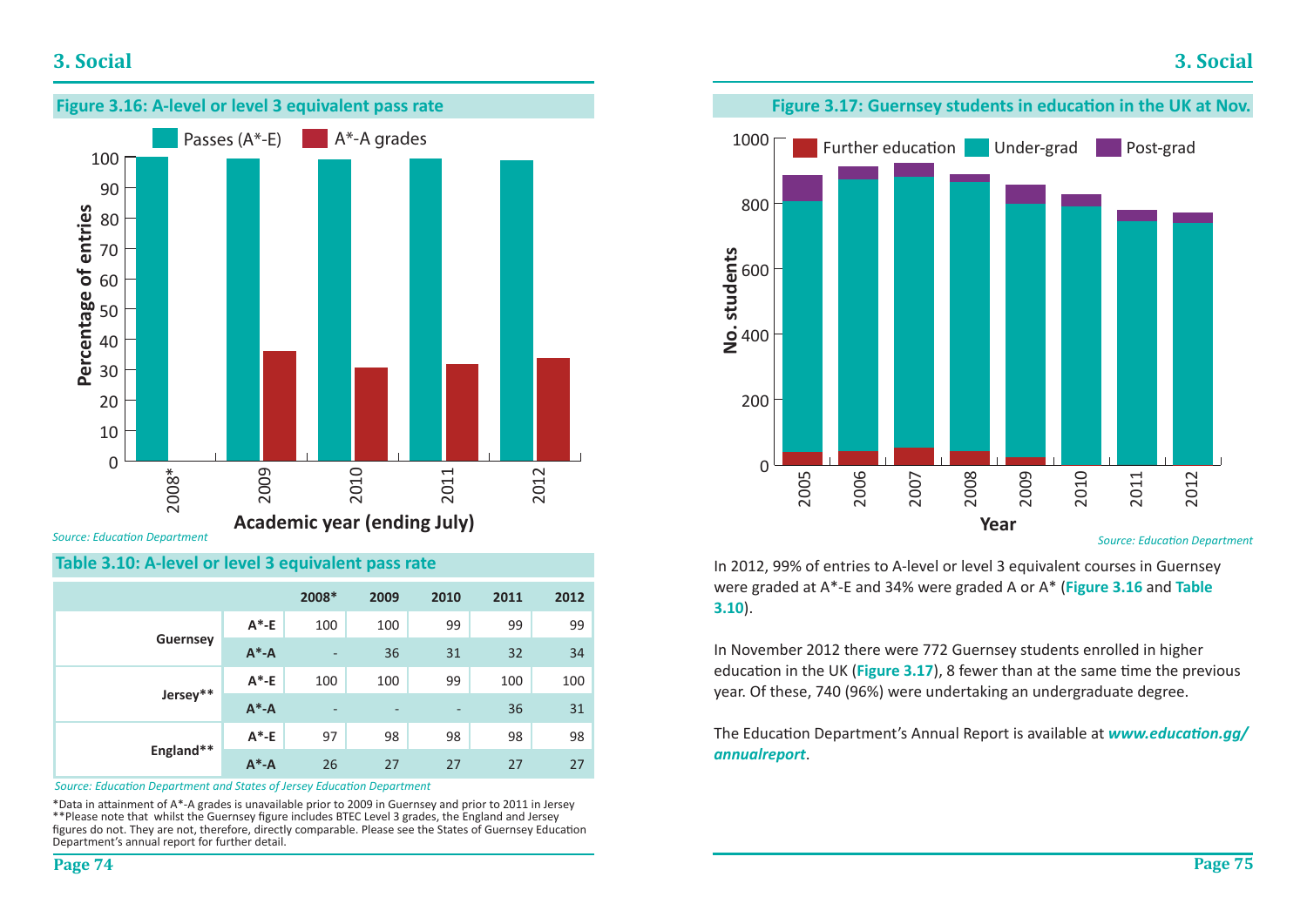**Figure 3.19: Crimes reported by category**





2012 2011 2010

500

600

700

800

#### *Source: Guernsey Police*

Other offences

Other offences

Criminal damage was the most commonly reported offence in 2012, with 530 reported incidents, accounting for 28% of all reported offences (Figure 3.19).

**Table 3.11: Criminal offences reported** 

|                           | 2008  | 2009  | 2010  | 2011  | 2012  |
|---------------------------|-------|-------|-------|-------|-------|
| <b>Number of offences</b> | 2.648 | 2.954 | 2.572 | 2.094 | 1,928 |

#### *Source: Guernsey Police*

The total number of criminal offences reported to the police in 2012 was 1,928; 166 (8%) fewer than the previous year (**Figure 3.18** and **Table 3.11**).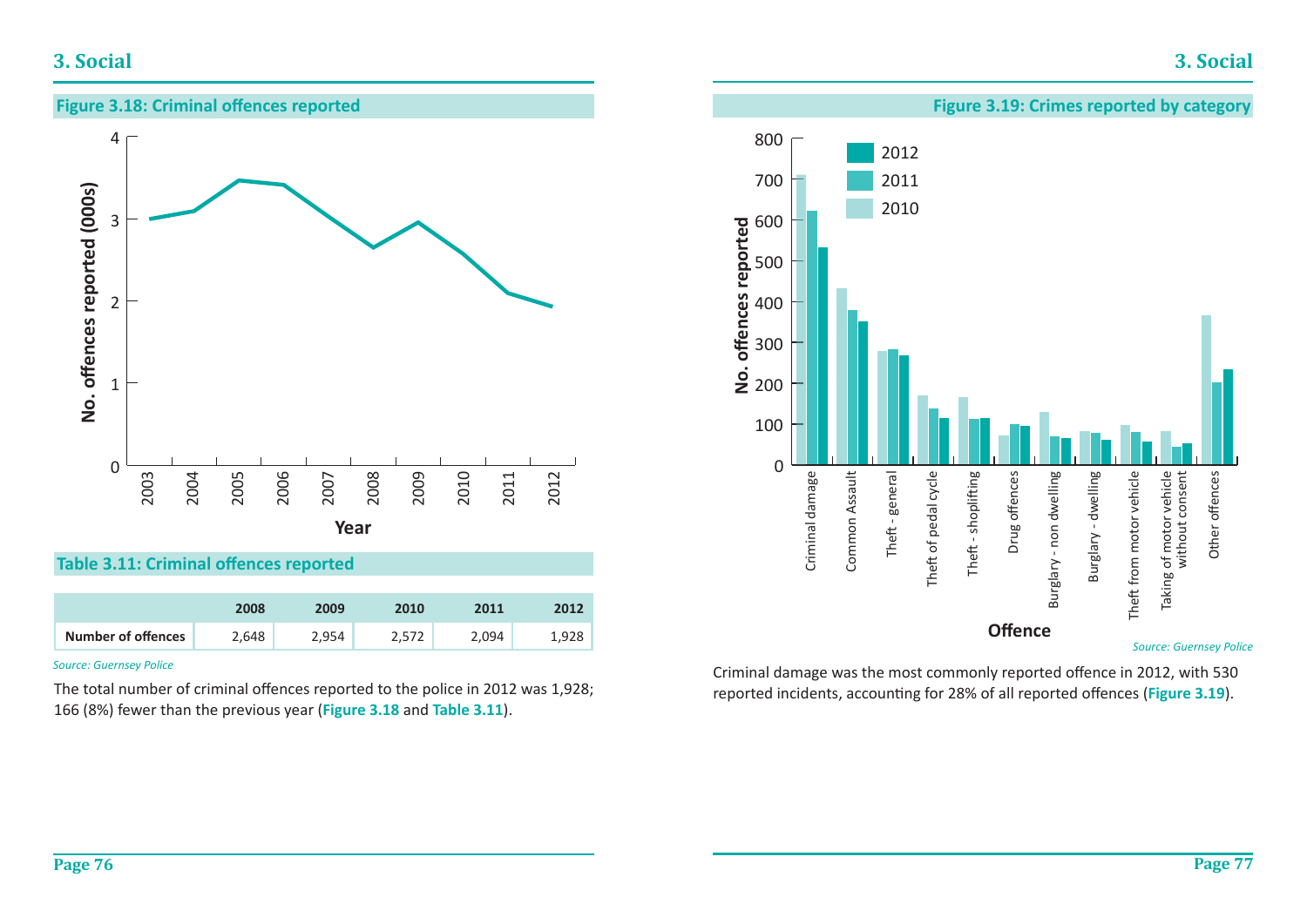### **3. Social**

## **Figure 3.20: Perception of community safety** 70 20102007 60 % of survey responses  $%$  of survey responses 50 4030 2010  $\Omega$ Very safe Very safe<br>
Fairly safe<br>
Fairly safe<br>
Not very safe<br>
Not at all safe<br>
Not at all safe<br>
Don't know/blank<br>
Don't know/blank Fairly safe Not very safe Not at all safe

*Source: Home Department*

Figure 3.20 shows survey respondents' perception of safety in their local neighbourhood. Participants in neighbourhood policing areas were asked how safe they felt in their local neighbourhood after dark. In 2010, 64% of respondents felt fairly safe or very safe in their local neighbourhood after nightfall.



In 2012, the average prison population in Guernsey was 117, which was 20 more than the previous year (**Figure 3.21**).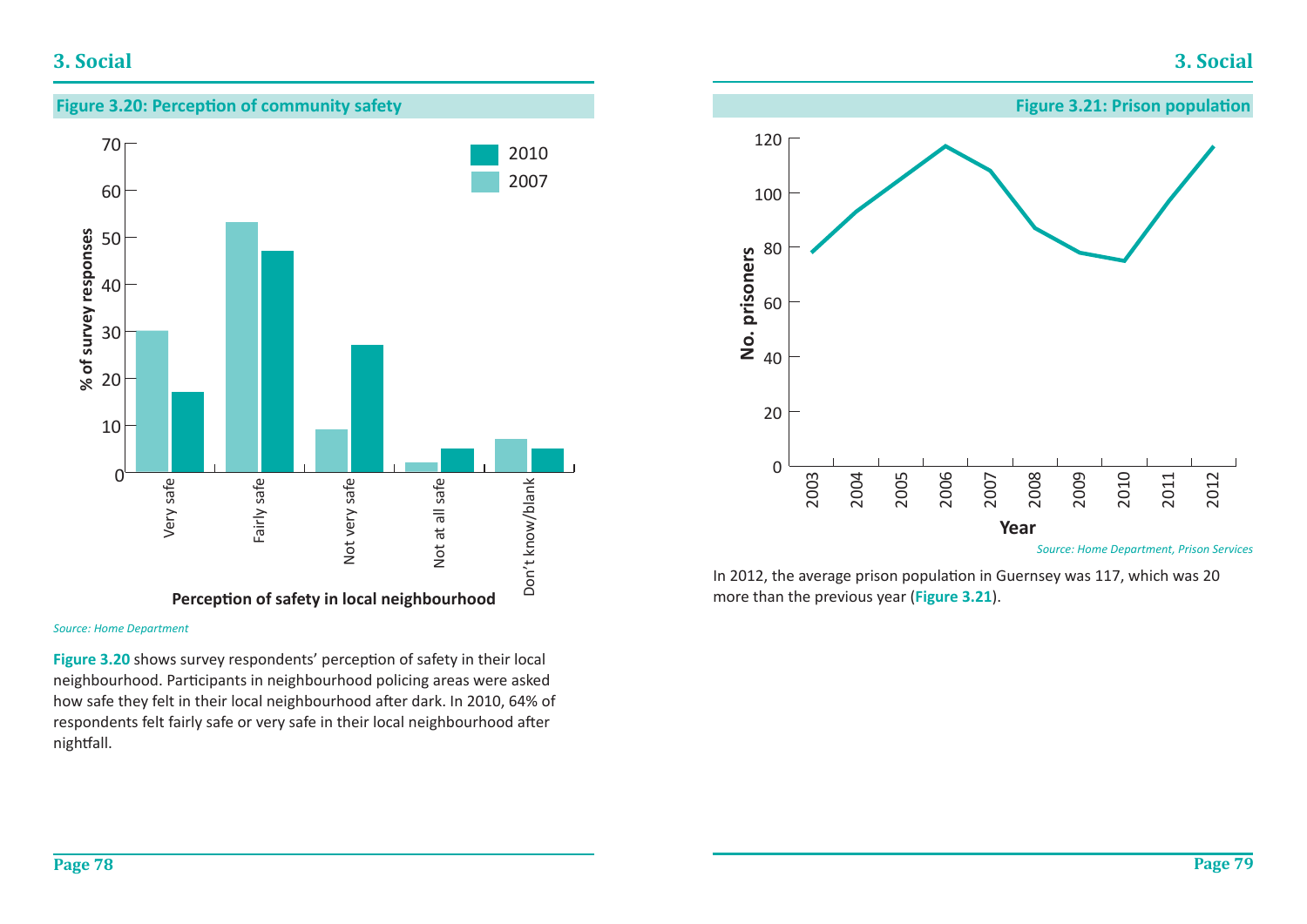## **3. Social**





*Source: Home Department, Fire and Rescue Services*

The fire and rescue services attended a total of 796 calls in 2012, 13 fewer than in the previous year (Figure 3.22). The number of fires attended in 2012 decreased by 15 to 113, whilst the number of chimney fires decreased by 5 to 31. Emergency and non-emergency special services include road traffi<sup>c</sup> collisions, chemical incidents and rescues as well as incidents such as flooding and storm damage.



*Source: Overseas Aid Commission*

Guernsey's overseas aid contributions increased by 4.51% in 2012 to £2,738,846 (**Figure 3.23**). Africa received the most overseas aid and emergency relief at £1,984,739, 72% of the total.

In 2012 Guernsey's contribution to overseas aid was equal to an estimated 0.14% of GDP.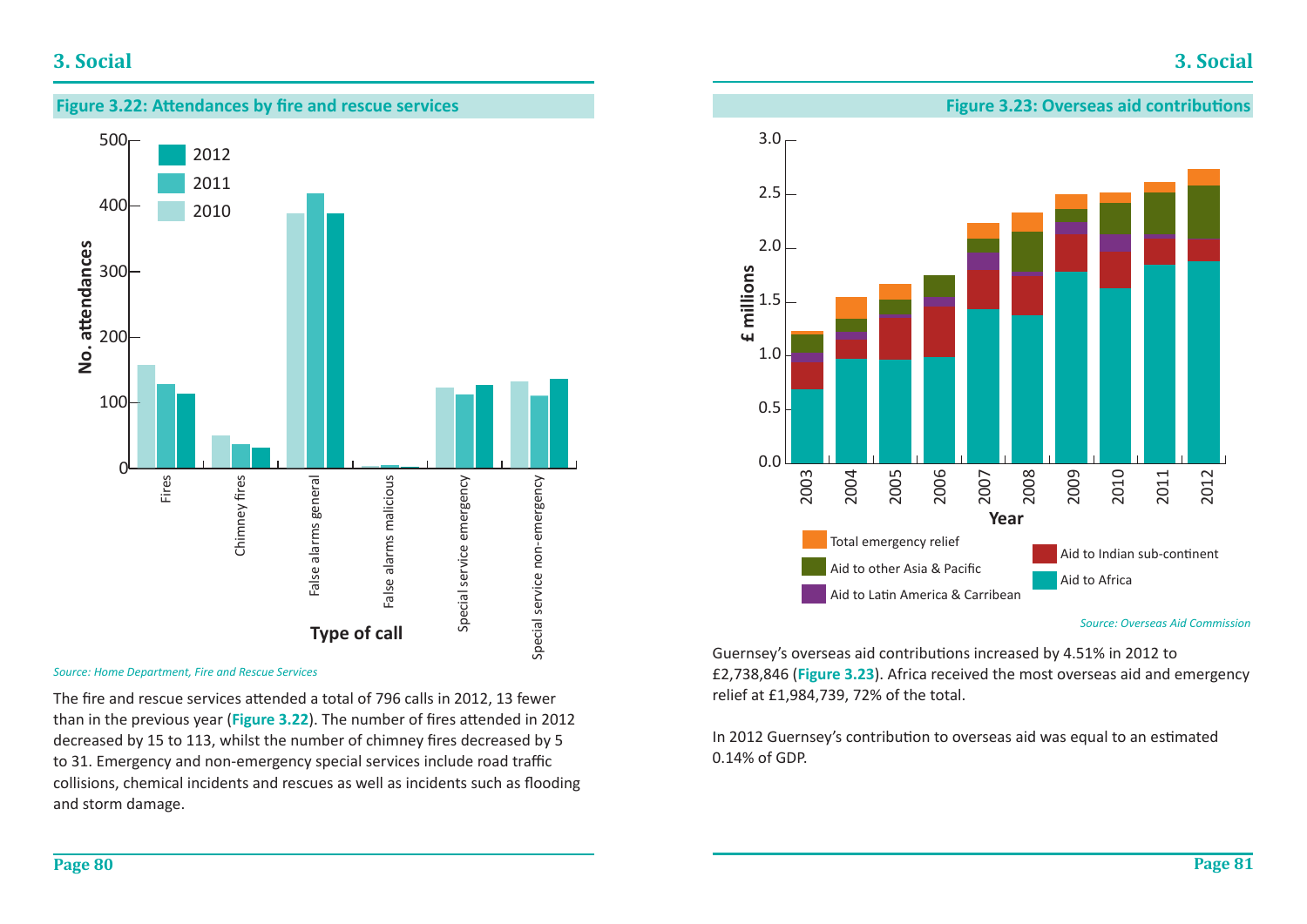**Further information** 

### **Further information**

#### **Census Data**

A detailed analysis of the 2001 Census can be found in the 2001 Guernsey Census Report. This is available from the website: *www.gov.gg/population.* 

#### **Population Estimates**

Since 2006, population estimates have been produced by the Social Security Department and are presented by the Policy and Research Unit in the Annual Population Bulletin which can be downloaded from the website: *www.gov.gg/population.* 

#### **Guernsey Residential Property Prices**

Guernsey's residential property prices are calculated by the Policy and Research Unit using data regarding property transactions held by the States Greffe. The figures are published quarterly in the Residential Property Prices Bulletin, which is available from the address below or can be downloaded from the website: *www.gov.gg/property*

#### **Guernsey Housing Stock**

Details of Guernsey's residential housing stock are published annually by the Policy and Research Unit. The bulletin utilises data from a variety of sources and provides spatial analysis of domestic property units in Guernsey. A copy of the bulletin can be downloaded from the website.*www.gov.gg/property* 

Further information on all of the above can be obtained by contacting:

#### **Policy Council**

Policy and Research Unit PO Box 43 Sir Charles Frossard HouseLa Charroterie St Peter Port Guernsey GY1 1FH

Tel: 01481 717292 Fax: 01481 713787

Website: *www.gov.gg/pru* E-mail: *policy.research@gov.gg*

#### **Housing Licences**

Housing Licences are issued by the Housing Department, whose address is given below:

#### **Housing Department**

PO Box 43Sir Charles Frossard HouseLa Charroterie St Peter PortGuernsey GY1 1FH

Tel: 01481 715790Fax: 01481 713976

Website: *www.gov.gg* E-mail: *housing@gov.gg*

#### **EducaƟ on**

Further information on educational services on the Island may be obtained by contacting:

#### **EducaƟ on Department**

PO Box 32The Grange St Peter PortGuernsey GY1 3AU

Tel: 01481 710821Fax: 01481 714475

Website: www.education.aa E-mail: *office@education.gov.gg* 

#### **Crime**

Information on crime is published in the Guernsey Police's Policing Plan and Statistical Digest.

#### **Guernsey Police**

Police Headquarters St Peter PortGuernsey GY1 2QN

Tel (01481) 725111 Fax (01481) 256432

Website: *www.gov.gg/home*

#### **Prison Services**

Information on Guernsey Prison is available by contacting:

#### **Guernsey Prison**

Les Nicolles St Sampson **Guernsey** GY2 4YF

Tel (01481) 248376 Fax (01481) 247837

Website: *www.gov.gg/home* E-mail: *prison.gov@gov.gg*

#### **Fire and Rescue**

Further information on the Fire and Rescue Service may be obtained by contacting:

#### **Fire and Rescue Service**

Fire Station Town Arsenal Arsenal Road St Peter Port GY1 1UW

Tel (01481) 724491 Fax (01481) 715988

Website: *www.gov.gg/home*

#### **Health**

Further information on health may be found by contacting:

#### **Health and Social Services Department**

Corporate Headquarters La Vauquiedor St Andrew'sGuernsey GY6 8TW

Tel (01481) 725241 Fax: (01481) 712398

Website: *www.gov.gg*

#### **Overseas Aid**

Further information on Overseas Aid can be obtained by contacting:

#### **Overseas Aid Commission**

PO Box 43Sir Charles Frossard HouseLa Charroterie St Peter PortGuernsey GY1 1FH

Tel: (01481) 717000 Fax: (01481) 713787

Website: *www.gov.gg*

**Culture and Leisure**More information is available from:

#### **Culture and Leisure**

**Information Centre** North Esplanade St Peter PortGuernsey GY1 2LQ

Tel: (01481) 713888

Website: *www.gov.gg* Email: *enquiries@cultureleisure.gov.gg*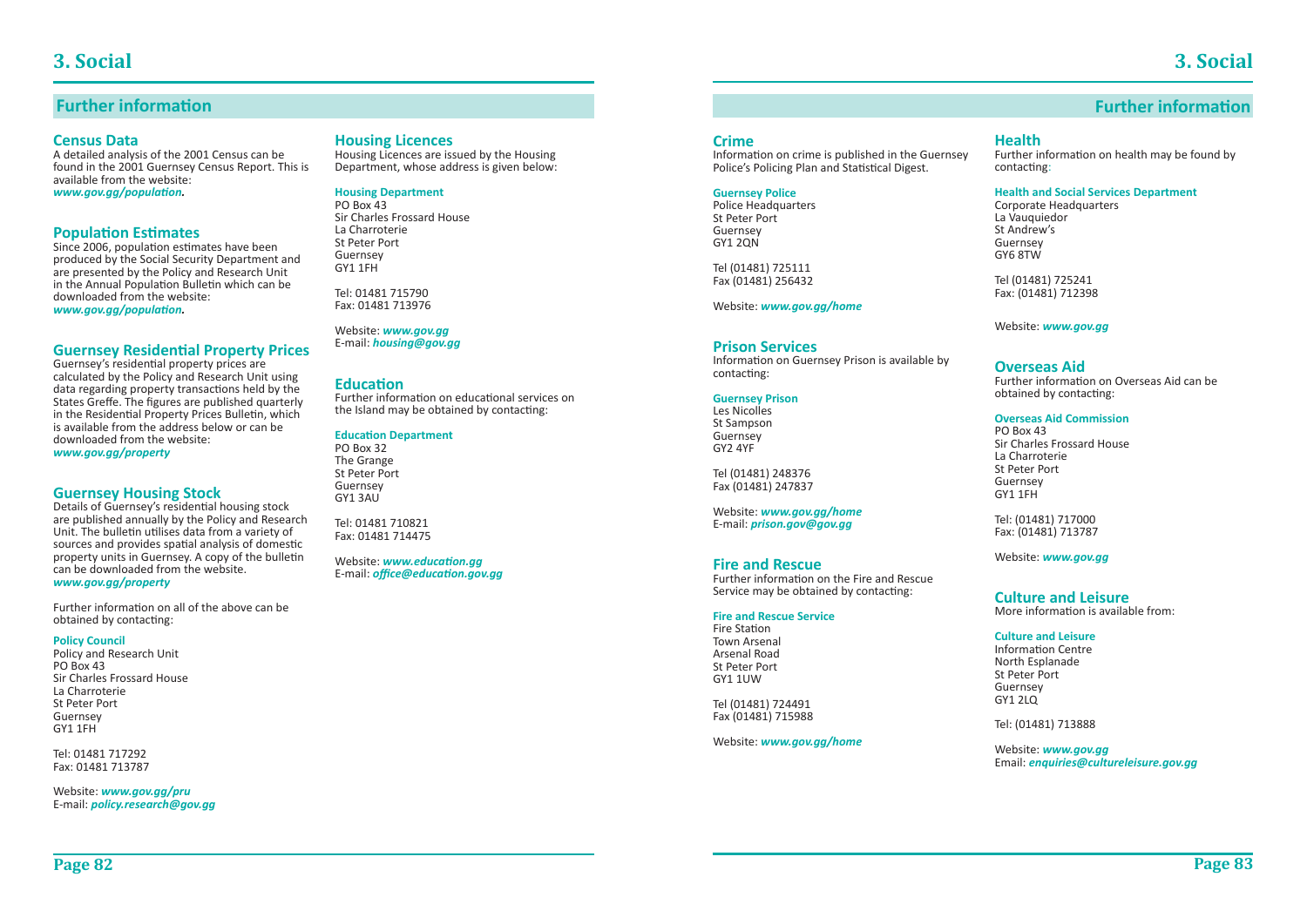## **4. Environmental**

### **Table 4.1: The area of Guernsey and its parishes**

|                                | <b>Vergees</b> | <b>Acres</b> | <b>Square</b><br>miles | <b>Square</b><br>kilometres |
|--------------------------------|----------------|--------------|------------------------|-----------------------------|
| Castel                         | 6,219          | 2,518        | 3.9                    | 10.2                        |
| <b>Forest</b>                  | 2,498          | 1,012        | 1.6                    | 4.1                         |
| <b>St Andrew</b>               | 2,752          | 1,114        | 1.7                    | 4.5                         |
| <b>St Martin</b>               | 4,468          | 1,809        | 2.8                    | 7.3                         |
| <b>St Peter Port</b>           | 3,914          | 1,585        | 2.5                    | 6.4                         |
| <b>St Pierre du Bois</b>       | 3,808          | 1,542        | 2.4                    | 6.2                         |
| <b>St Sampson</b>              | 3,816          | 1,545        | 2.4                    | 6.3                         |
| <b>St Saviour</b>              | 3,900          | 1,579        | 2.5                    | 6.4                         |
| <b>Torteval</b>                | 1,891          | 766          | 1.2                    | 3.1                         |
| Vale                           | 5,446          | 2,205        | 3.4                    | 8.9                         |
| <b>Total for Guernsey</b>      | 38,712         | 15,675       | 24.4                   | 63.4                        |
| <b>Lihou Island</b>            | 89             | 36           | 0.1                    | 0.1                         |
| <b>Total (including Lihou)</b> | 38,801         | 15,712       | 24.5                   | 63.5                        |

NB Due to the effects of rounding, figures may not sum to totals

#### *Source: Policy and Research Unit*

Guernsey is just over 24 square miles (63km2) in area (**Table 4.1**). The Island is divided into ten parishes, the largest of which is Castel at just under 4 square miles (10km<sup>2</sup>). Torteval is the smallest parish with an area of 1 square mile  $(3km<sup>2</sup>)$ .

Lihou Island, which is located just off the west coast of Guernsey, is a small island which can be reached on foot at low tide.



### **Type of developement**

*Source: Policy and Research Unit*

Figure 4.1 shows the area of land used for different types of development. 11.7% of Guernsey's total land area was 'developed' in 2012 (13.7% if including greenhouses).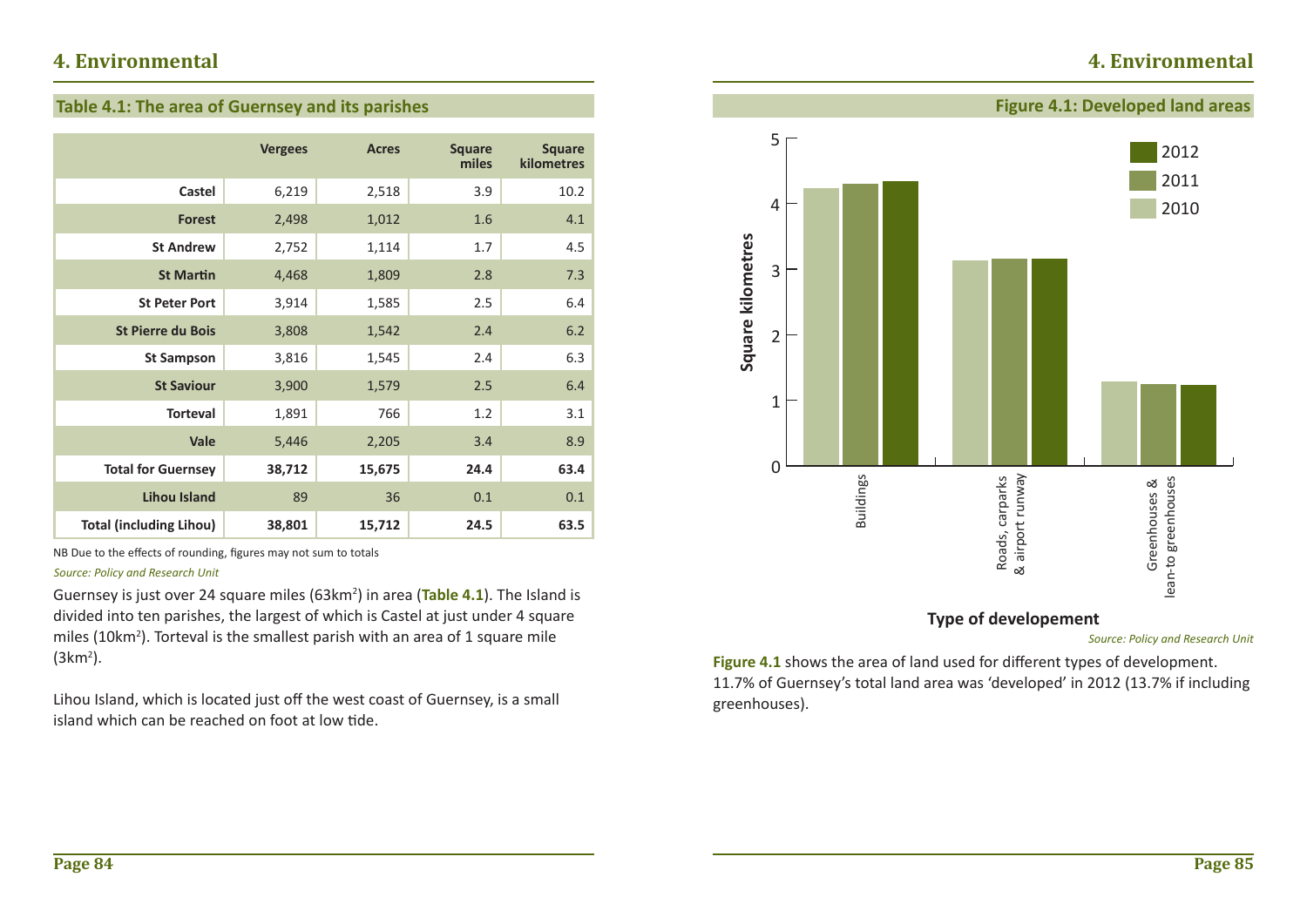## **4. Environmental**



#### *Source: Environment Department*

Planning permission was granted on greenfield sites in quarters 1 and 3 of 2012 in which 1% and 3.5% of applications granted respectively were for greenfield sites (**Figure 4.2**).

In 2012, 68 domestic property units were demolished, amalgamated with other units or converted to non-residential use and 152 new units were created, a net increase in units of 84 (Table 4.2). Figure 4.3 shows the location of the domestic property units built during this period.

### **Table 4.2: Changes in number of domestic property units in 2012**

| <b>Type of change</b> |                | 2012           |            |  |
|-----------------------|----------------|----------------|------------|--|
|                       | No. units      |                |            |  |
|                       | <b>Plus</b>    | <b>Minus</b>   | Net change |  |
| <b>New build</b>      | 82             | $\overline{0}$ | 82         |  |
| <b>Demolition</b>     | $\overline{0}$ | 59             | $-59$      |  |
| <b>Subdivision</b>    | 35             | $\mathbf 0$    | 35         |  |
| <b>Amalgamation</b>   | $\overline{0}$ | 9              | $-9$       |  |
| <b>Conversion</b>     | 35             | $\Omega$       | 35         |  |
| <b>Total</b>          | 152            | 68             | 84         |  |

*Source: Policy and Research Unit*

### **Figure 4.3: Domestic property units built in 2012**



*Source: Policy and Research Unit*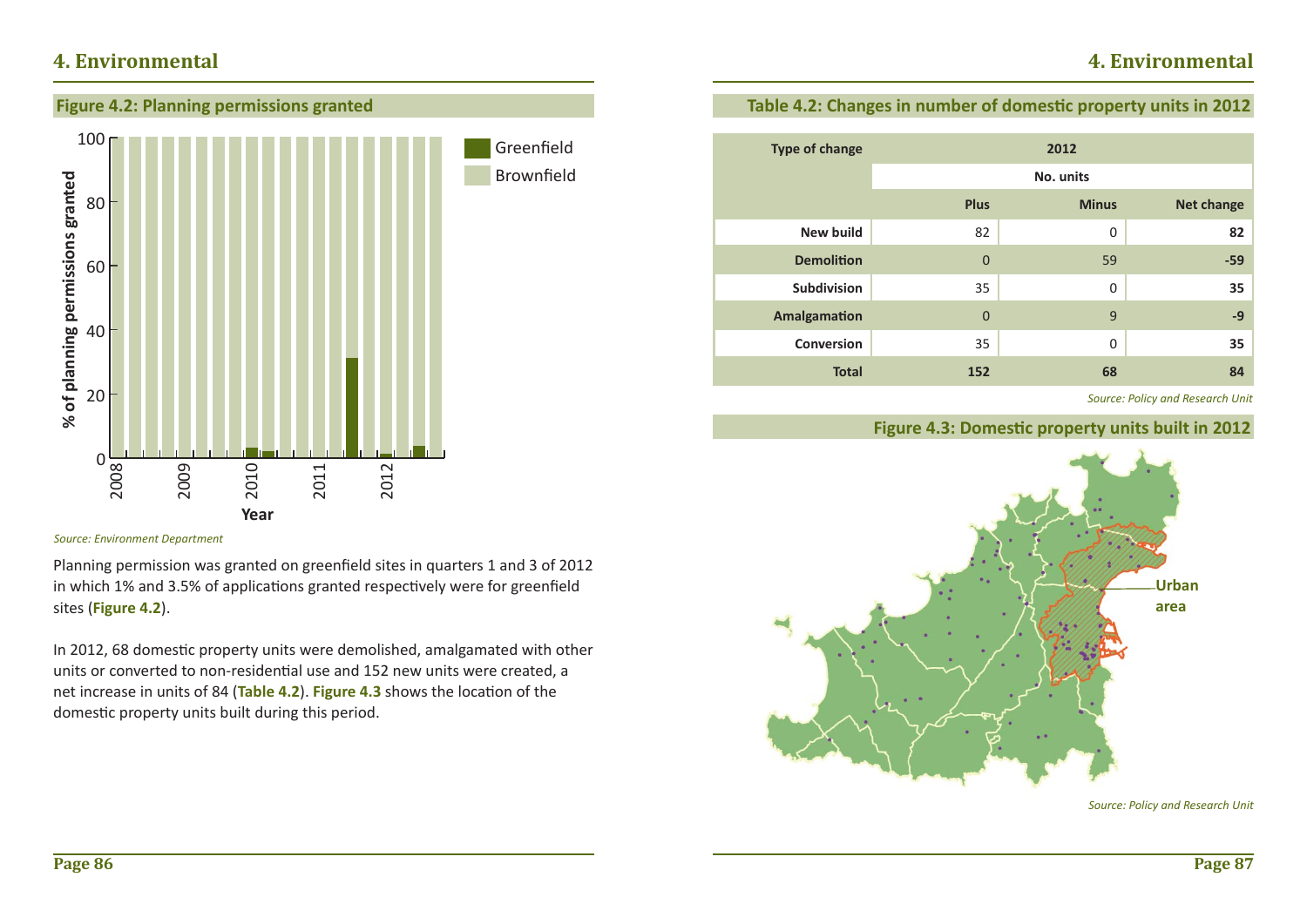## **4. Environmental**

### **Table 4.3: Open natural habitat areas in 2010**

|                             | Area (km <sup>2</sup> ) | % of total land area |
|-----------------------------|-------------------------|----------------------|
| <b>Unimproved grassland</b> | 0.02                    | 0.03                 |
| <b>Marshy grassland</b>     | 0.61                    | 0.96                 |
| <b>Saltmarsh</b>            | 0.02                    | 0.02                 |
| <b>Dune slack</b>           | 0.00                    | 0.01                 |
| Dune grassland              | 0.84                    | 1.33                 |
| Dune heath                  | 0.00                    | 0.00                 |
| Open dune                   | 0.01                    | 0.02                 |
| <b>Coastal grassland</b>    | 0.74                    | 1.16                 |
| <b>Coastal heath land</b>   | 0.02                    | 0.02                 |
| <b>Total</b>                | 2.26                    | 3.55                 |

#### *Source: Environment Department*

**Table 4.3** shows the area of open natural habitat, which is considered to be important for biodiversity and contain species at risk, in Guernsey in 2010. This information is obtained from the Habitat Survey which is conducted approximately every 10 years.

There were 2.26 km<sup>2</sup> of open natural habitat in 2010 representing 3.6% of the total land area of Guernsey. Dune grassland comprised the largest proportion (37%) of open natural habitat followed by coastal grassland (33%) and marshy grassland (27%).



**Source: States Meteorological Office** 

A frost day is any day on which the temperature drops below 0°C. Figure 4.4 shows the total number of frost days recorded in each five year period.

The largest number of frost days recorded in a five year period occurred between 1961 and 1965, when 62 frost days were experienced. In the five year period from 2006 to 2010 there were 21 frost days.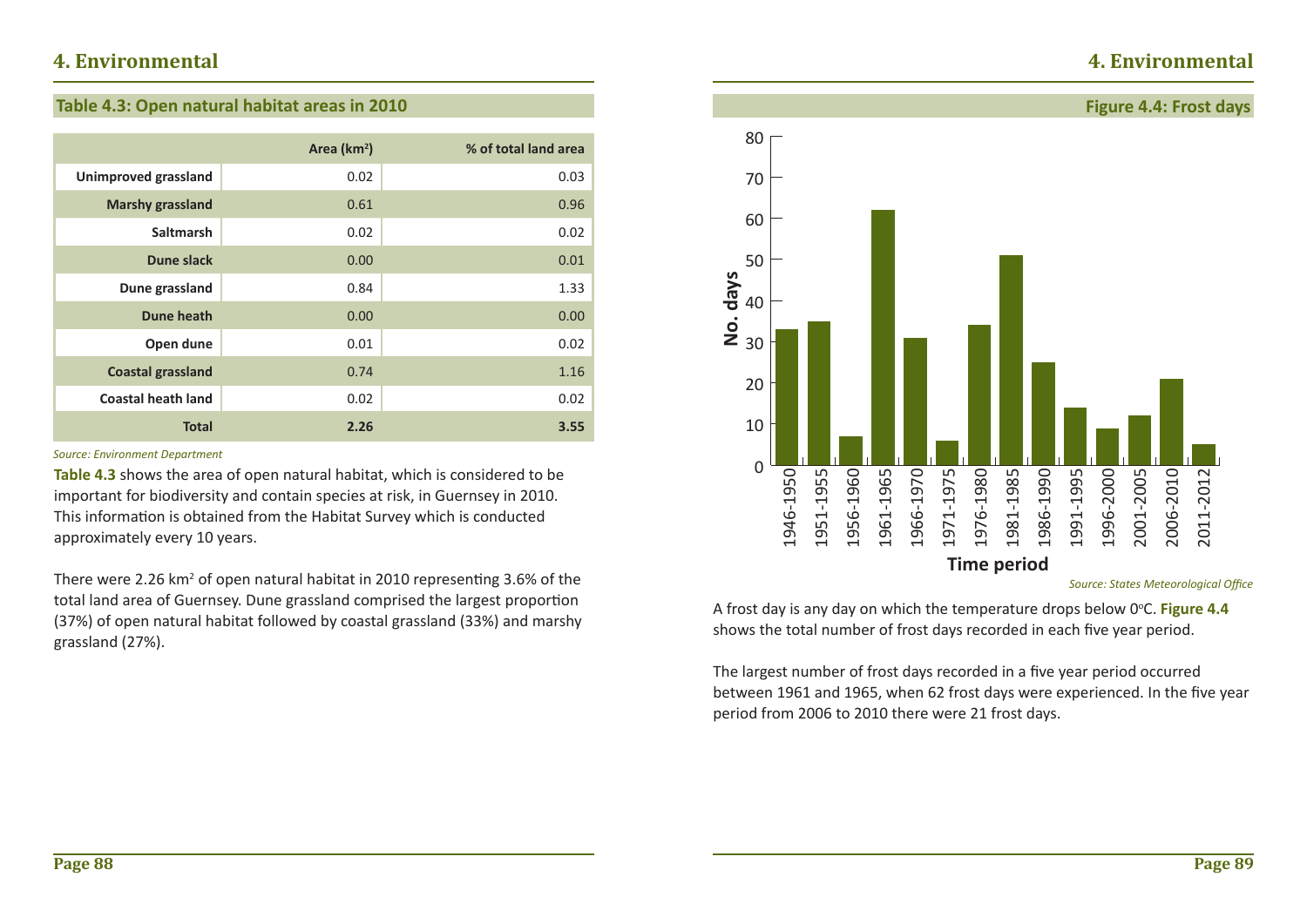### **Figure 4.5: Air temperature**



**Source: States Meteorological Office** 

The temperatures recorded in Guernsey reflect its maritime climate. In 2012, August (with an average air temperature of  $17.1^{\circ}$ C) was the hottest month and was 0.1<sup>o</sup>C warmer than the 30 year average (**Figure 4.5**).

February was the coldest month of 2012 with an average air temperature of 5.7 $\degree$ C, 0.8 $\degree$ C below the thirty year average.

The annual mean air temperature in 2012 was 11.2 $\degree$ C, 0.8 $\degree$ C colder than 2011.



The average recorded temperature for each ten year period is compared to the long term average in **Figure 4.6**.

Over the ten year period from 2001 to 2010 the average recorded temperature was 0.9°C higher than the long term average. The average air temperature in the period starting in 2011 until 2012 was  $0.8^{\circ}$ C warmer than the long term year average. However, when considering such long time series of data it should be noted that the relocation of weather stations and "urban heat islands" created by land development, may impact on the recorded trends.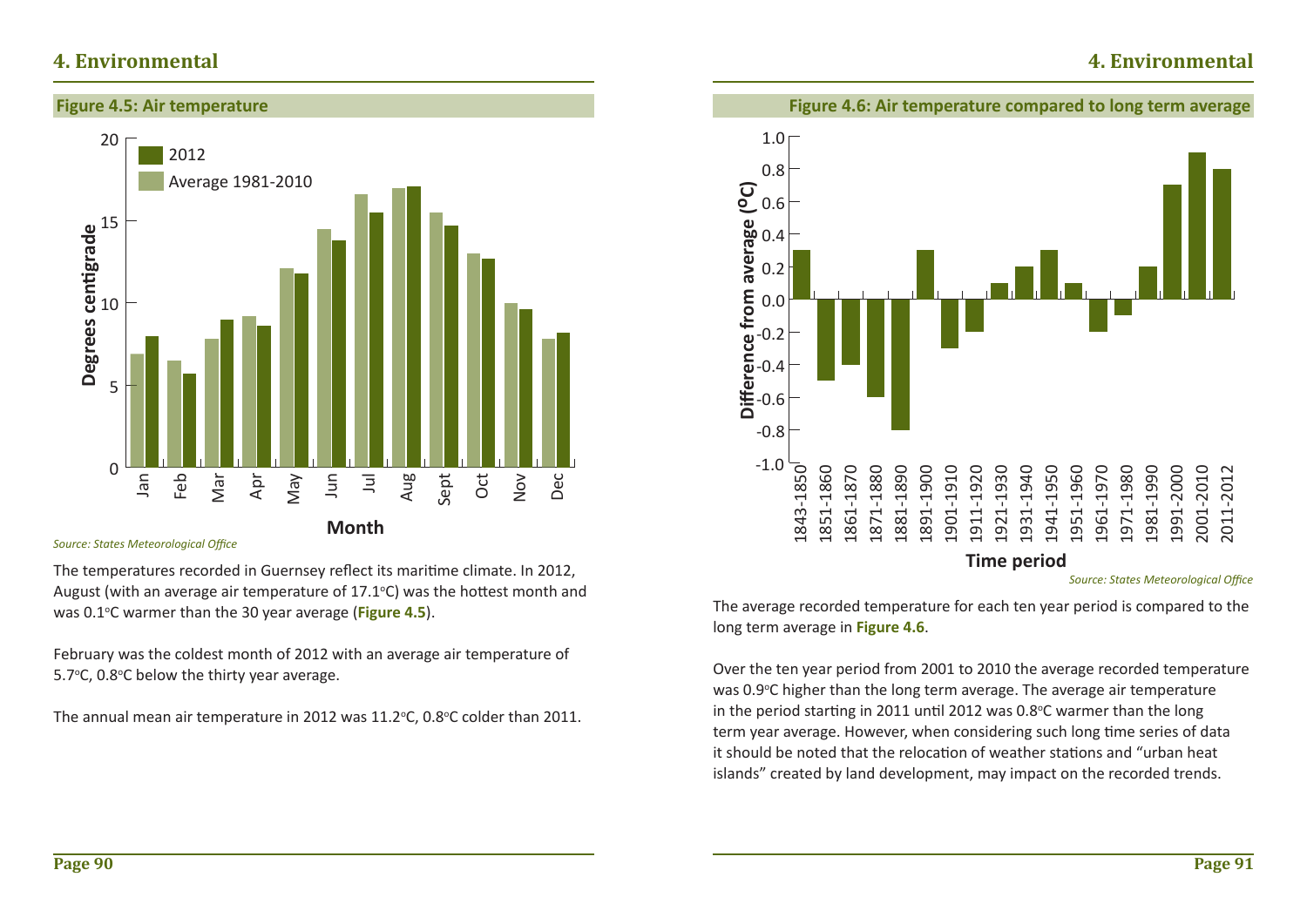

**Month**

*Source: States Meteorological Offi ce*

December was the wettest month of 2012, with a total rainfall of 172mm, 52% more than the 30 year average for that month (**Figure 4.7**). March was the driest month of 2012, experiencing just 21.6mm of rainfall.

The total rainfall (which includes all forms of precipitation) in 2012 was 1049.4mm, 321.9mm more than the previous year.



**Source: States Meteorological Office** 

The average recorded rainfall for each ten year period is compared to the long term average in **Figure 4.8**.

In the ten year period from 2001-2010, the average annual rainfall was 48mm less than the long term average. Rainfall in 2011 and 2012 combined averaged 29.1mm less than the long term average.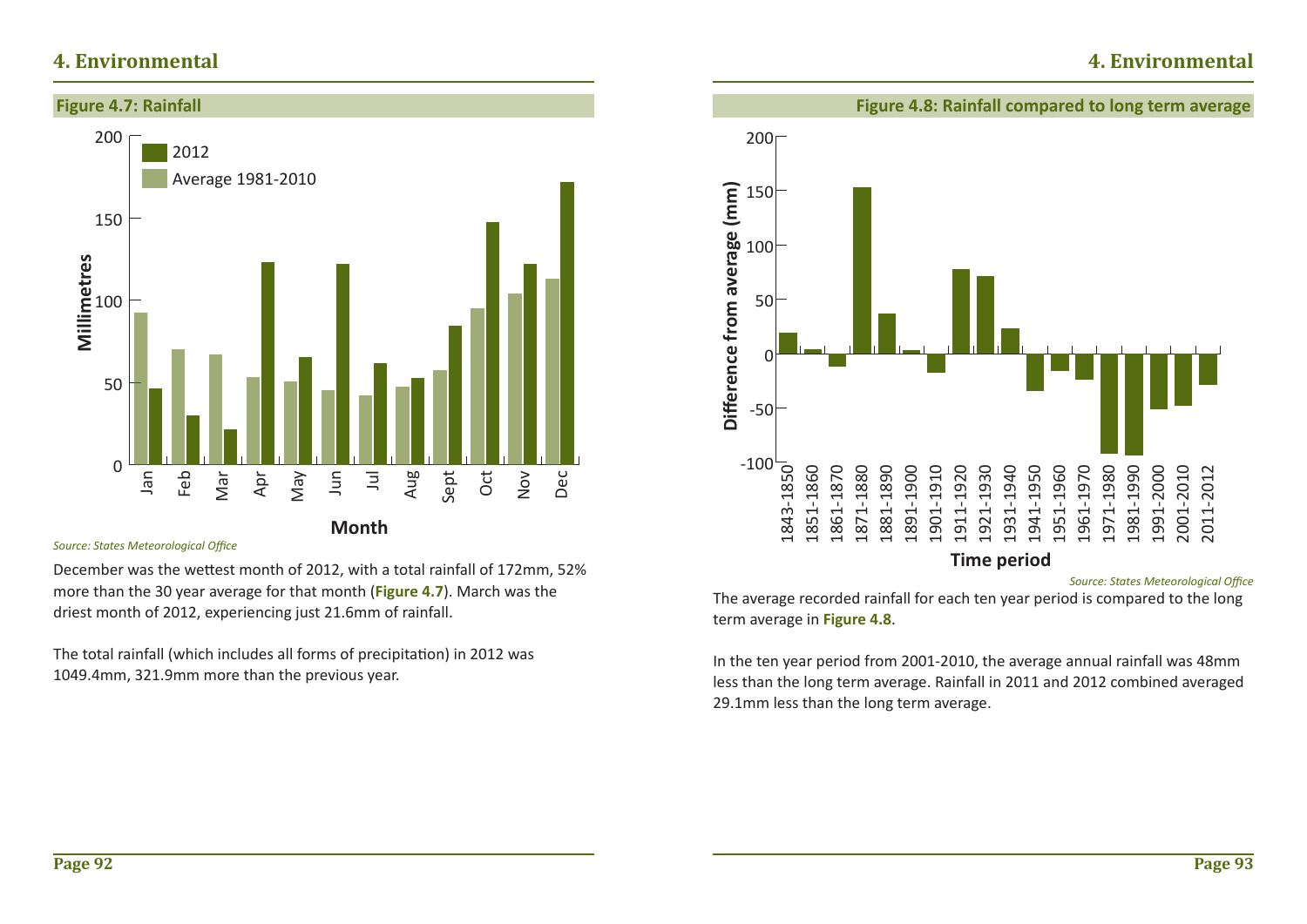

**Month**

**Source: States Meteorological Office** 

May was the sunniest month of 2012, experiencing 236.6 hours of sunshine, 2.1 hours more than the 30 year average (**Figure 4.9**). December was the least sunny month of 2012 experiencing only 47.5 hours of sunshine.

There was a total of 1,752.3 hours of sunshine in 2012 111.2 hours less than in 2011.



### **Figure 4.10 Sunshine compared to long term average**

**Source: States Meteorological Office** 

**4. Environmental**

The average number of sunshine hours for each ten year period compared to the long term average is shown in **Figure 4.10**.

**Time period**

In the ten year period from 2001 to 2010 there were on average 71 more hours of sunshine per year than the long term average. The combined average for 2011 and 2012 was 113.4 hours of sunshine less than the long term average.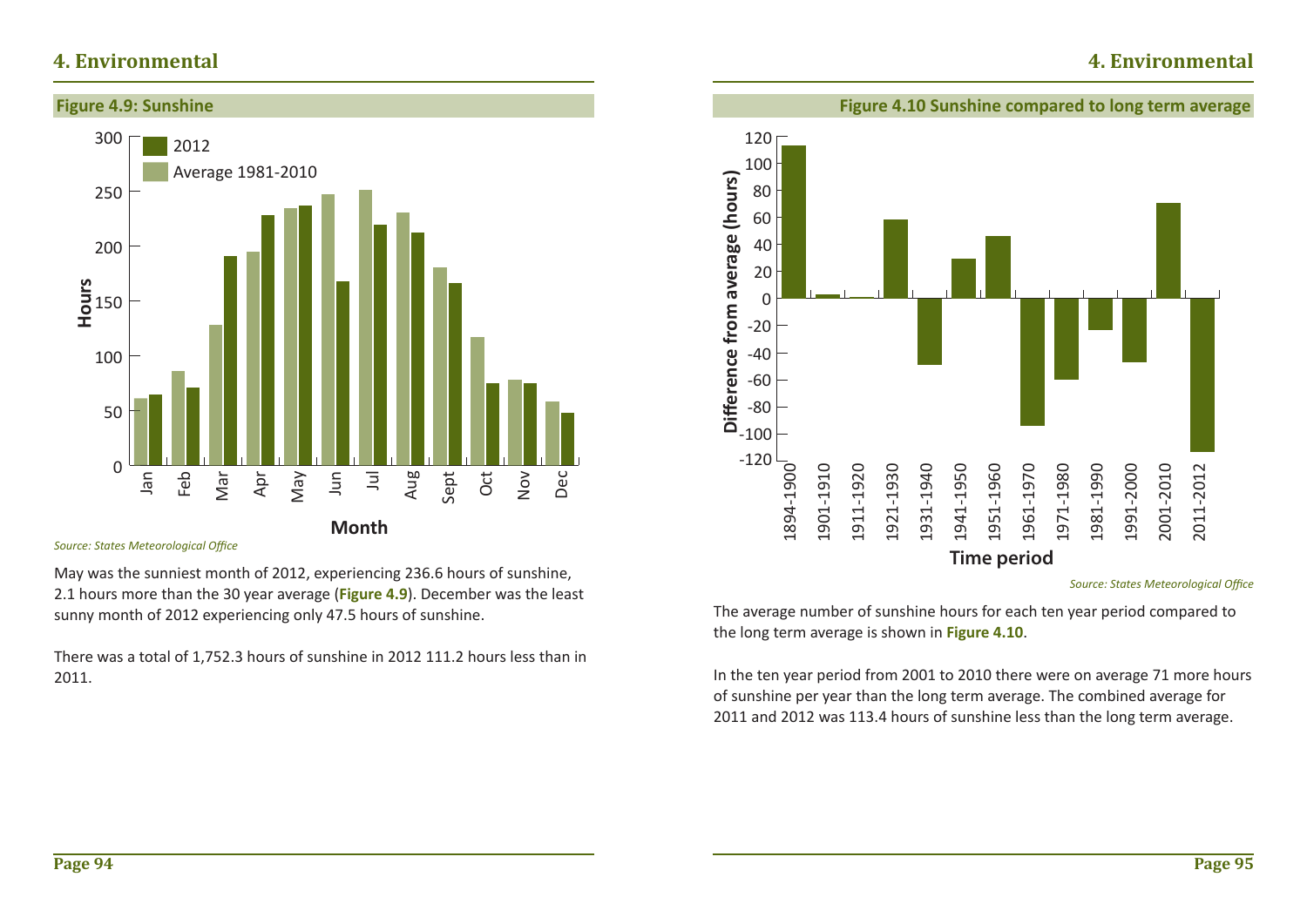

#### *Source: AEA Technology*

Guernsey's greenhouse gas emissions (**Figure 4.11**) are calculated by AEA Technology, who also calculate the national greenhouse gas emissions for the UK. The methodology is reviewed each year and any changes are applied to all the figures to ensure a consistent time series is produced. For this reason figures differ from those published previously.

In 2011, Guernsey's total greenhouse gas emissions were equivalent to 392.2kt of  $CO<sub>2</sub>$ , 0.5% more than in 2010. Carbon dioxide, released from the combustion of fossil fuels, accounted for 81.6% of Guernsey's greenhouse gas emissions in 2011.



**Figure 4.12 Greenhouse gas emissions by source (2011)**

In 2011, fuel consumed for transport was the category with the highest emisions, contributing 25.8% of the total greenhouse gas emissions (Figure **4.12**).

Power generation contributed 17.4% of greenhouse gas emissions in 2011. It should be noted the emissions inventory is "source based", which means it reflects only emissions released from Guernsey. As such, emissions resulting from the generation of electricity in Europe, which is imported for consumption in Guernsey, are not included. Because the proportions of electricity imported from Europe and generated on Island can vary significantly, carbon emissions from power generation show fluctuation from year to year.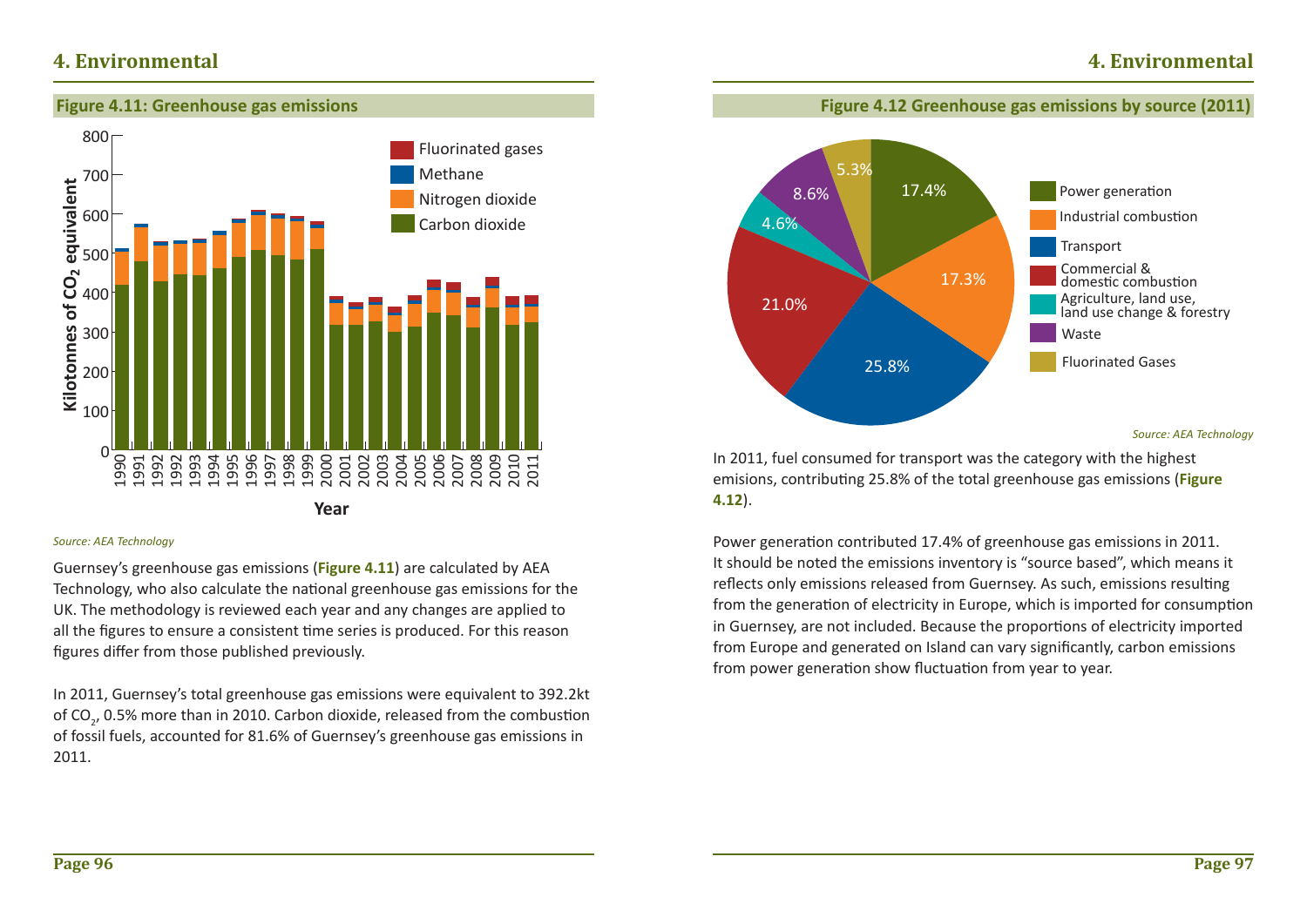## **4. Environmental**





\*Energy, in the form of gas oil and heavy fuel oil, consumed by Guernsey Electricity in the process of generating electricity on Island (i.e. which is not supplied to customers) is not included in this category.

*Source: Customs and Excise, Guernsey Electricity, Guernsey Gas*

### **Table 4.4: Energy consumption per capita**

|      | Energy supplied to Guernsey consumers per capita per day (KWh) |
|------|----------------------------------------------------------------|
| 2008 | 59                                                             |
| 2009 | 58                                                             |
| 2010 | 59                                                             |
| 2011 | 54                                                             |
| 2012 | 54                                                             |

*Source: Customs and Excise, Guernsey Electricity, Guernsey Gas*



**Figure 4.14: Energy from nuclear or renewable sources**

*Source: Customs and Excise, Guernsey Electricity, Guernsey Gas*

**Figure 4.13** represents the total amount of energy supplied to Guernsey consumers, in the form of electricity, gas and fuel oils. This data does not include energy consumed by the burning of other fuels such as wood and coal or home generation of electricity. **Table 4.4** gives total energy consumption per capita.

In 2012 both total energy consumption and consumption per capita remained at similar levels to those recorded in 2011.

In 2012, 9.0% of the energy supplied to Guernsey consumers was derived from nuclear or renewable source, compared to 21.9% the previous year (**Figure**  4.14). The significant decrease was due to more energy being generated on island in 2012 compared to in 2011 due to a cable fault.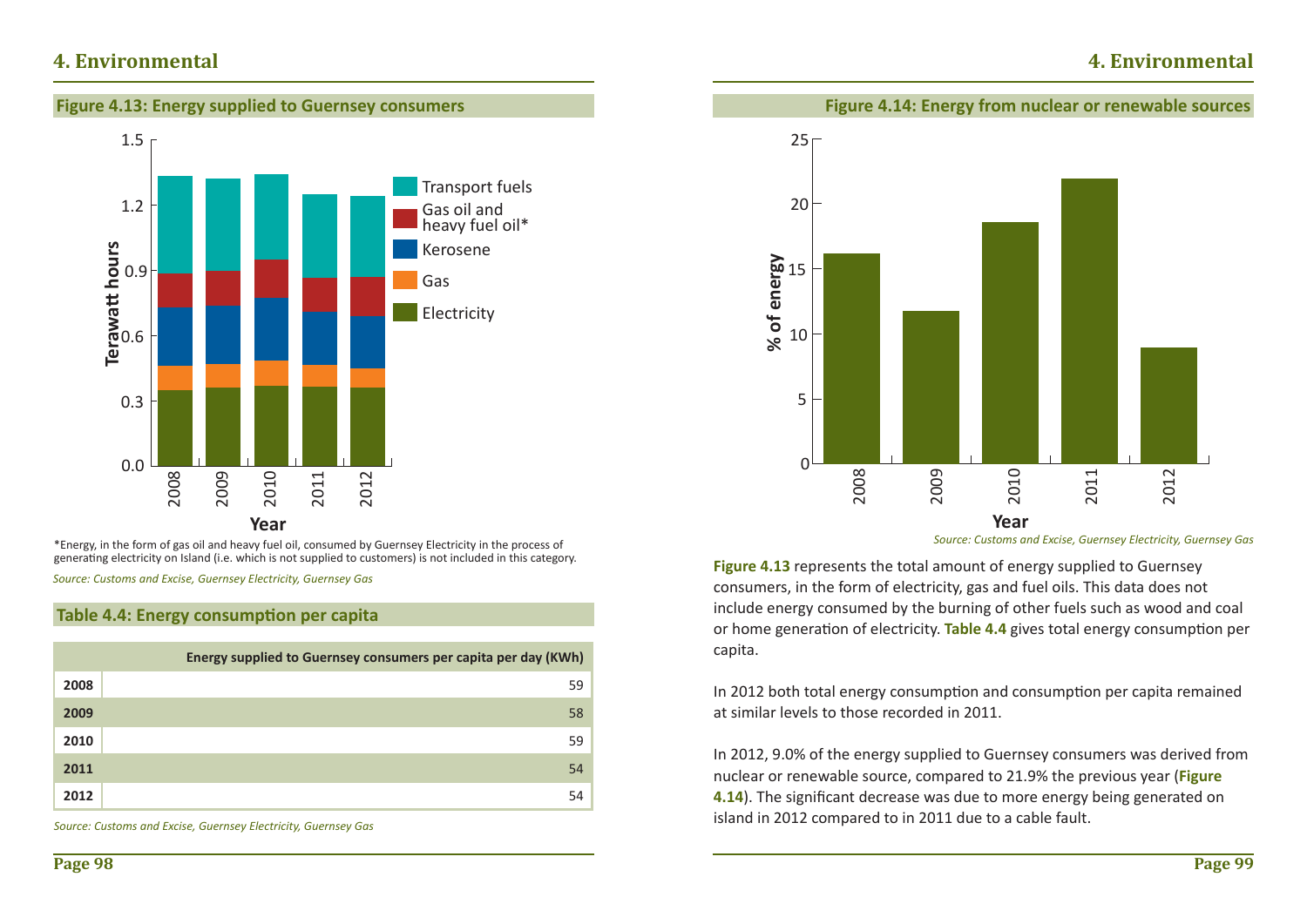## **4. Environmental**



#### *Source: Guernsey Gas*

In 2012, 89GWh of gas were consumed in Guernsey, 18% less than 5 years earlier (Figure 4.15). Consumption of gas from the mains supply accounted for 78% of the total gas consumed.



\*In 2008 changes to the way oil import data was recorded allowed differentiation of diesel imported for transport use from that imported for heating and electricity generation. Prior to this these figures were included in heating and electricity category.

#### *Source: Customs and Excise*

The volume of oil imported for transport use decreased by 3.5% in 2012 to 38Ml, representing 29% of the total volume of fuel oils imported (132 Ml).

The volume of fuel oil imported for heating and electricity is heavily impacted by the amount of electricity generated using the Island's oil fired power station (rather than importing electricity from France via the cable link). As such these figures can vary significantly from year to year. There was a increase of 31Ml in the volume of fuel oils imported for use in electricity generation and domestic heating in 2012 (**Figure 4.16**).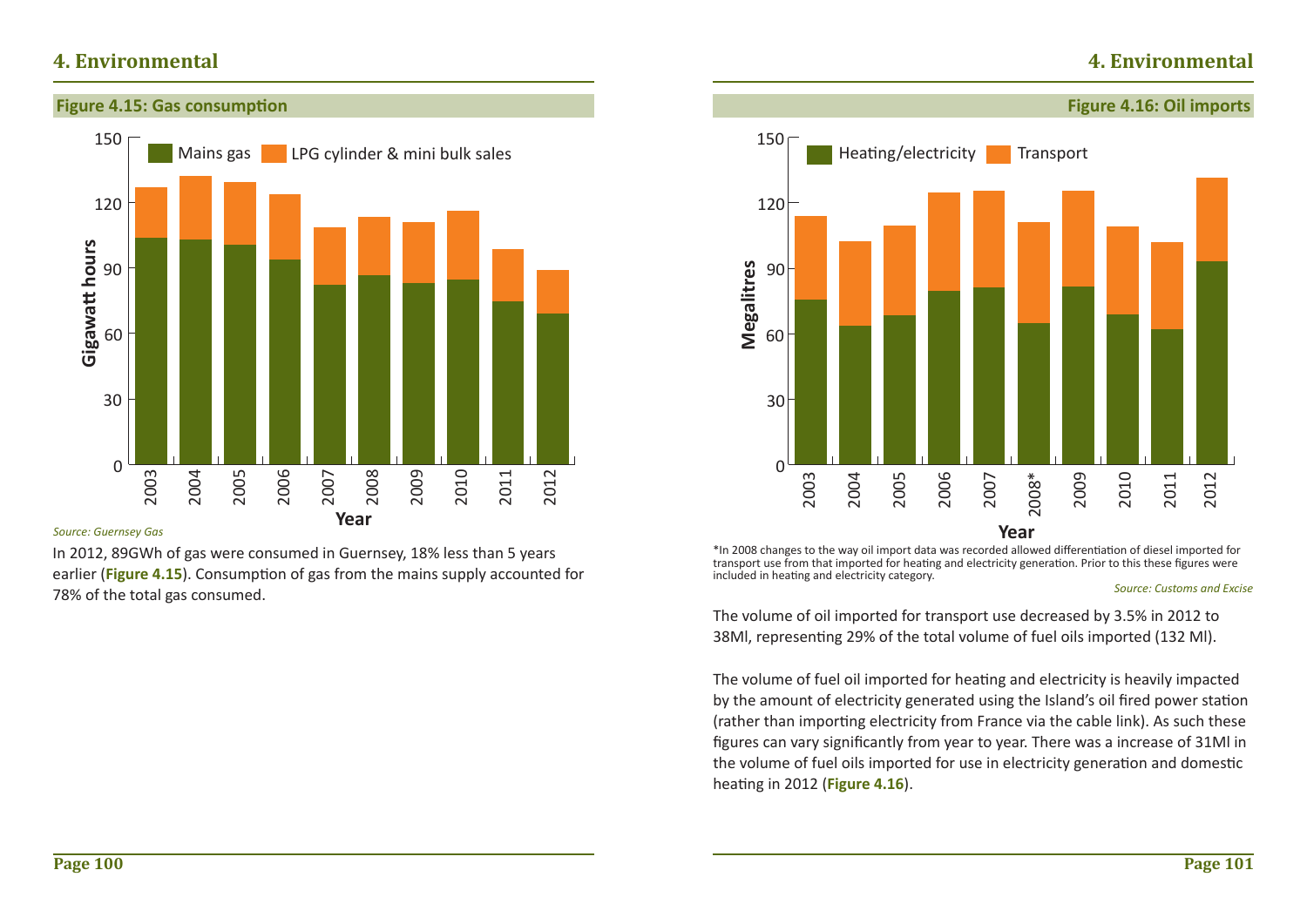



#### *Source: Guernsey Electricity*

Over the ten years ending 2012/13 the total amount of electricity consumed in Guernsey increased by 17% to 346GWh (**Figure 4.17**). Commercial consumption accounted for 51% of total consumption in 2012/13 compared to 53% in 2002/03.



*Source: Public Services Department*

In 2012, 26kt of household waste were produced in Guernsey (**Figure 4.18**).

Waste sent to the landfill at Mont Cuet accounted for 14kt (53%) of household waste in 2012. 31% of household waste was recycled in 2012 whilst 16% was composted via the green waste scheme.

In 2012, the recycling rate (which includes composting) for household waste was 46.8%.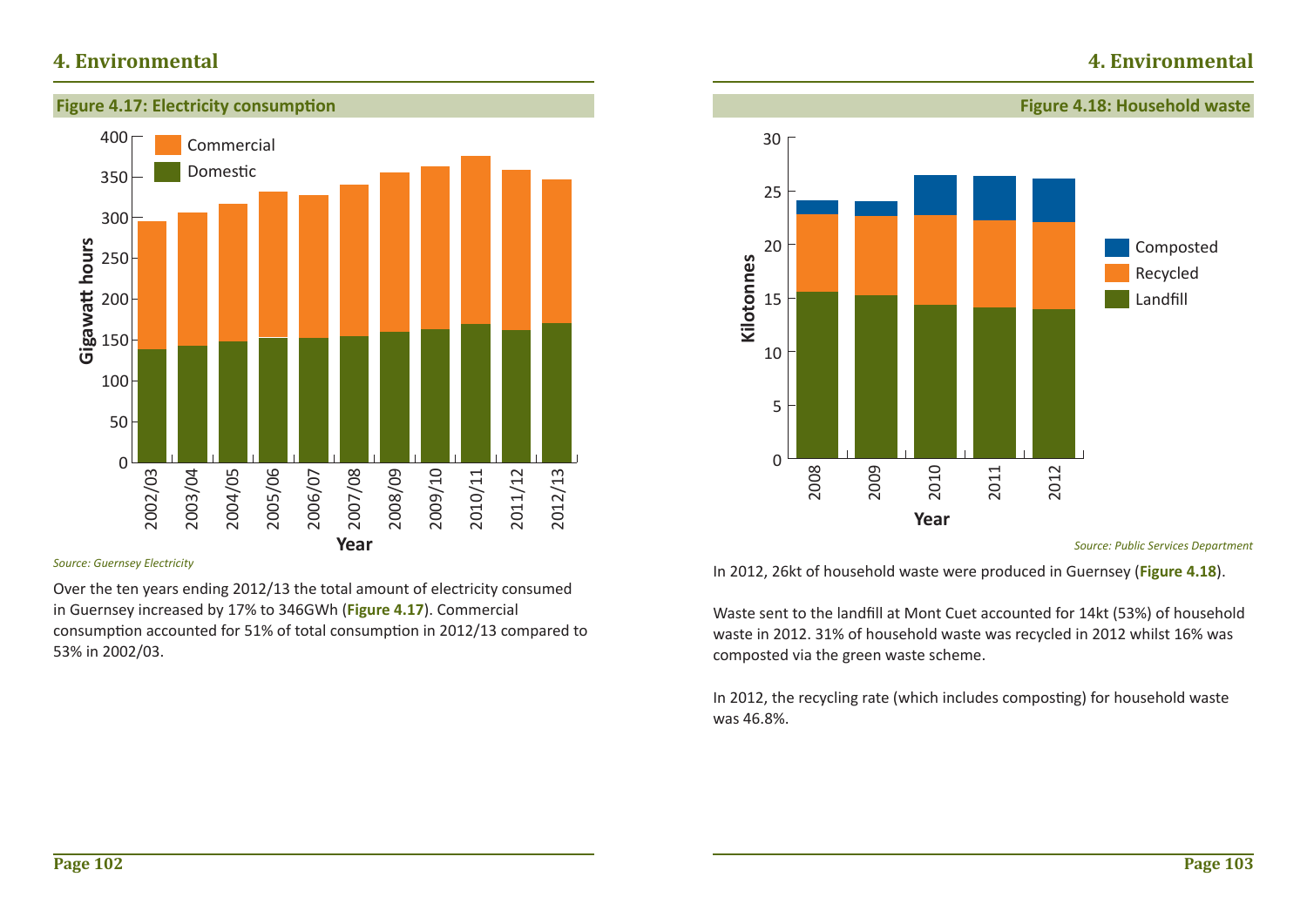

## **Figure 4.20: Construction and demolition waste**

**4. Environmental**



*Source: Public Services Department*

232kt of waste were produced by construction and demolition activities in 2012 (**Figure 4.20**). The majority of this material (75%) was inert waste sent to the Longue Hougue land reclamation site, whist 24% of the material was reused. Less than 1% of waste produced by construction and demolition activities was sent to landfill in 2012.

The total volume of construction and demolition waste produced varies significantly from year to year, depending on the amount of building activity taking place.

#### *Source: Public Services Department*

48.2kt of commercial and industrial waste were produced in Guernsey in 2012, 0.7kt more than the previous year (**Figure 4.19**).

In 2012, 28% of commercial and industrial waste was recycled and 14% was composted via the green waste scheme. Miscellaneous disposal, which includes waste sent to the hospital and cattle incinerators and wood burnt by private operators, accounted for 20% of commercial and industrial waste. The remaining 37% (18kt) went to landfill.

In 2012, the recycling rate for commercial and industrial waste was 42.9%.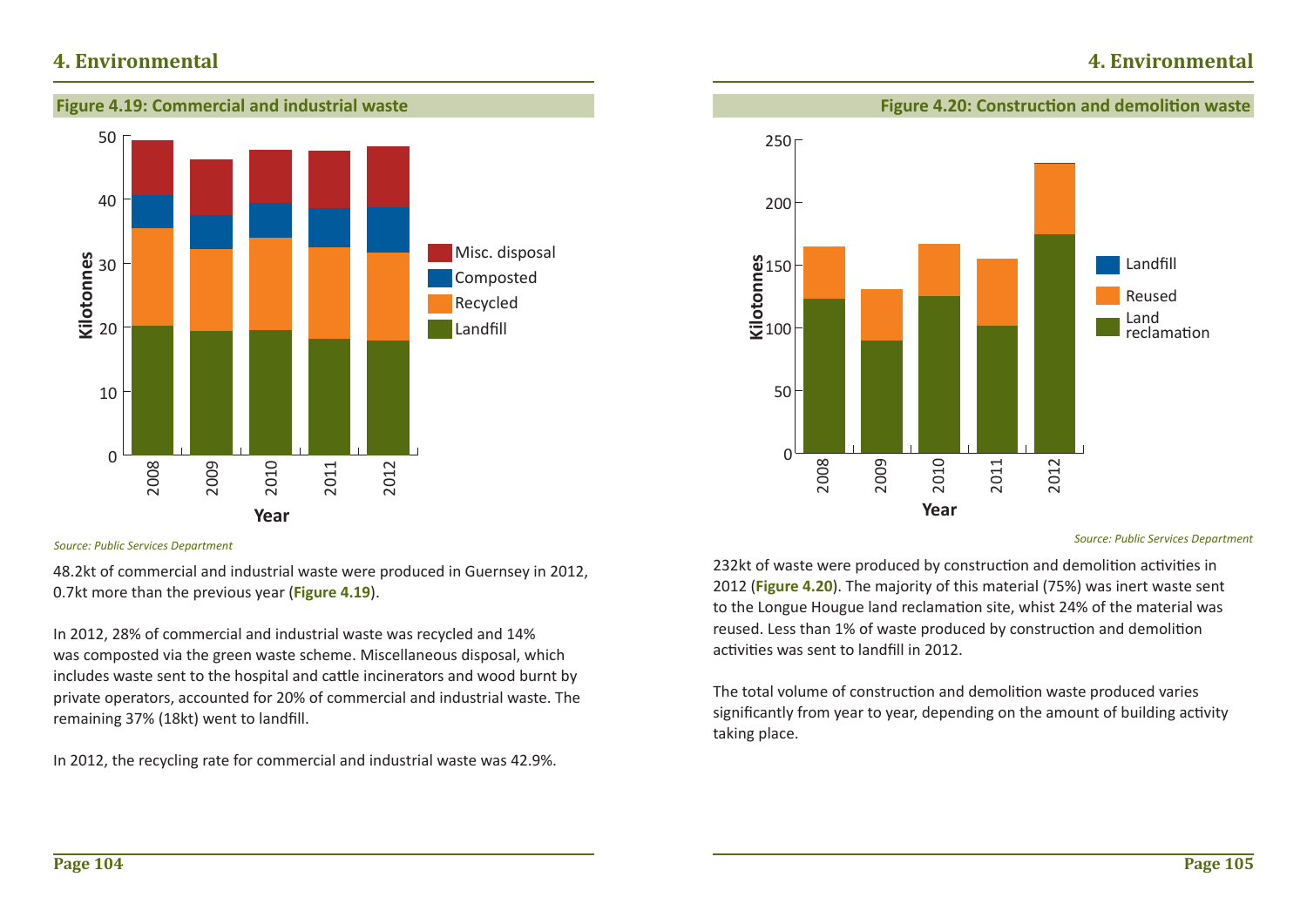## **4. Environmental**



*Source: Guernsey Water*

### **Table 4.5: Water consumption per capita**

|      | <b>Domestic water</b><br>consumption (MI<br>per year) | <b>Domestic water</b><br>consumption per<br>capita per day (I) | <b>Total water</b><br>consumption (MI<br>per year) | <b>Total water</b><br>consumption per<br>capita per day (I) |
|------|-------------------------------------------------------|----------------------------------------------------------------|----------------------------------------------------|-------------------------------------------------------------|
| 2008 | 2,501                                                 | 110.7                                                          | 4,459                                              | 197.4                                                       |
| 2009 | 2,571                                                 | 113.1                                                          | 4,690                                              | 206.3                                                       |
| 2010 | 2,603                                                 | 114.2                                                          | 4,677                                              | 205.2                                                       |
| 2011 | 2,537                                                 | 110.5                                                          | 4,713                                              | 205.2                                                       |
| 2012 | 2,485                                                 | 107.9                                                          | 4,682                                              | 203.3                                                       |

*Source: Guernsey Water*



*Source: Guernsey Water*

In 2012, 4,682 megalitres of water were consumed in Guernsey, 53% of which was used by households on a domestic supply (Figure 4.21 and **Table 4.5**). Commercial customers accounted for a further 10% and other customer groups, which includes tourist accommodation and horticultural and agriculture consumers accounted for 37% of total water usage in 2012.

Guernsey's water supply is tested at numerous points during its storage, treatment and distribution to ensure that it is compliant with quality guidelines set by the Drinking Water Inspectorate in the UK. In 2012, 99.9% of the Island's water samples exceeded guideline standards (**Figure 4.22**).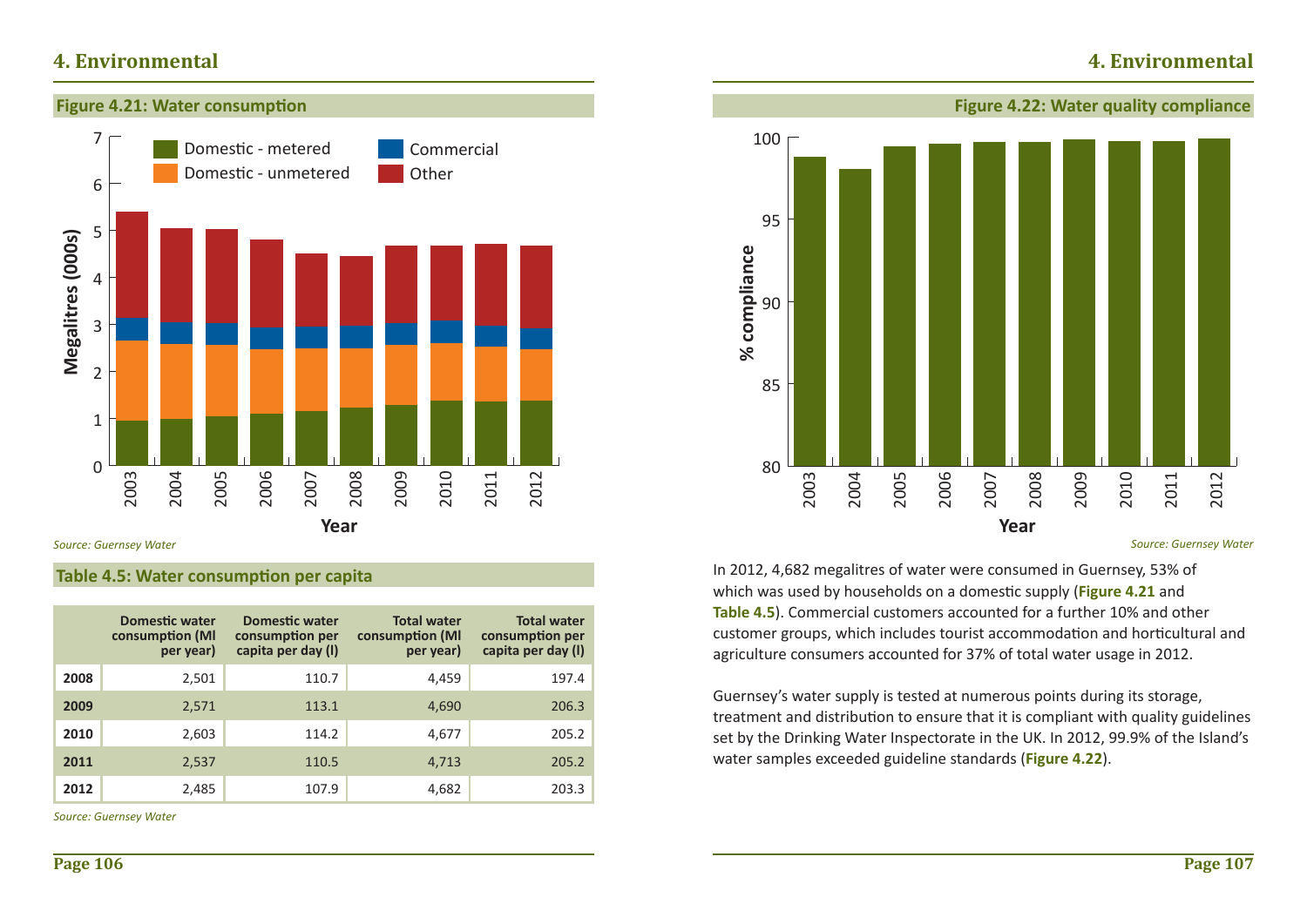## **4. Environmental**

### **Figure 4.23: Surface water nitrate concentration**



#### *Source: Guernsey Water*

Nitrates are one of the principal pollutants removed during the water treatment process. Increases can be caused by the decomposition of organic matter in the soil and the application of inorganic fertilisers or manure to the land. The annual mean nitrate concentration has decreased by 46% over the ten year period ending in 2012 (**Figure 4.23**).

| <b>Table 4.6: Water pollution incidents</b> |             |             |      |
|---------------------------------------------|-------------|-------------|------|
|                                             |             |             |      |
|                                             | <b>COOO</b> | <b>COOO</b> | 2010 |

| No. pollution incidents |  |  |  |
|-------------------------|--|--|--|

*Source: Guernsey Water*

In 2012, 39 pollution incidents were reported to Guernsey Water (Table 4.6).

### **Table 4.7: Bathing water standards**

| <b>Beach</b>           | 2008 | 2009 | 2010 | 2011 | 2012 |
|------------------------|------|------|------|------|------|
| Vazon                  | M    | G    | G    | G    | G    |
| Pembroke/L'Ancresse    | F    | F    | G    | M    | M    |
| L'Eree                 | G    | G    | G    | G    | G    |
| <b>Port Soif</b>       | G    | G    | G    | G    | G    |
| Cobo                   | M    | F    | F    | G    | G    |
| <b>Fermain</b>         | M    | G    | G    | G    | G    |
| <b>Petit Bot</b>       | M    | M    | M    | M    | G    |
| <b>Havelet</b>         | G    | G    | G    | G    | G    |
| <b>Ladies Bay</b>      | M    | M    | M    | G    | G    |
| <b>Portelet</b>        | M    | G    | G    | G    | M    |
| <b>Saints</b>          | G    | G    | G    | G    | G    |
| <b>Bordeaux</b>        | M    | M    | G    | G    | G    |
| <b>Grandes Rocques</b> | G    | G    | G    | G    | G    |

 $G =$  Guideline pass; M = Mandatory pass; F = Fail

*Source: Environment Department*

Bathing water testing is carried out on thirteen of the Island's beaches. In 2012, all beaches reached the EC mandatory standard, which requires that 95% of water samples pass the required testing (Table 4.7). Of these beaches, eleven also achieved the more stringent EC guideline standard.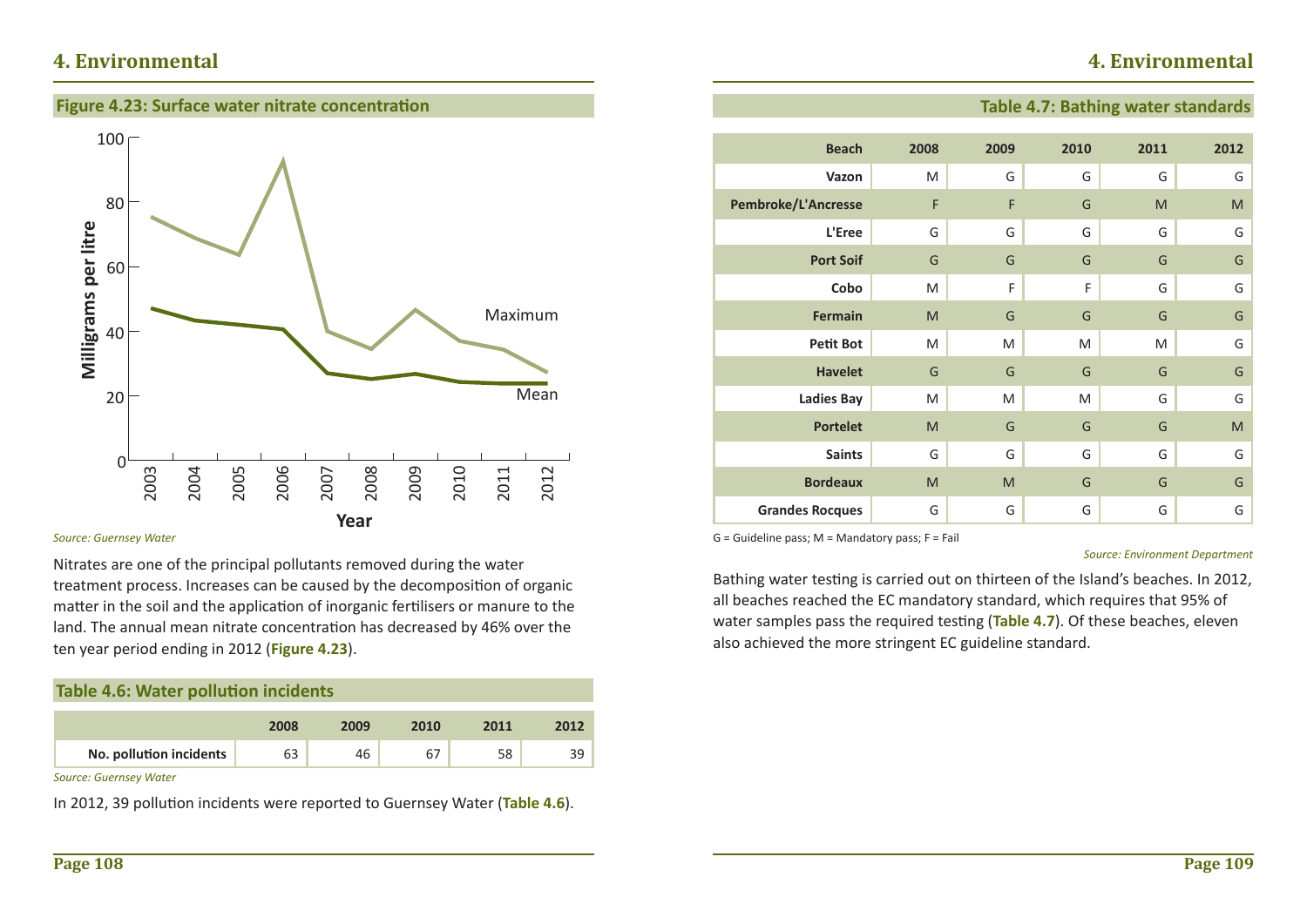

\*There were methodological changes in 2010, including additional sampling at high traffic flow locations and a change in the laboratory that analyses the samples. As a result, the 2010 and later figures are not strictly comparable with earlier figures.

*Source: Health and Social Services, Environmental Health* 

Nitrogen dioxide is a gas generated from the combustion of fossil fuels (principally by motor vehicles) and is one of a range of air pollutants monitored in Guernsey. Nitrogen oxides (including nitrogen dioxide) contribute to acid rain, depletion of the ozone layer and can have detrimental effects on health. They are also greenhouse gases. **Figure 4.24** shows the annual average concentration of nitrogen dioxide recorded in Guernsey each year.

Levels of nitrogen dioxide in Guernsey are below the guideline maximum of 40µgm<sup>-3</sup> set by the World Health Organisation (WHO).



*Source: Environment Department*

There were 87,089 vehicles (including motorcycles) registered in Guernsey in 2012, 203 more than the previous year (**Figure 4.25**). It should be noted that the number registered may include vehicles which are no longer in use and as such does not represent the actual number of vehicles currently on the roads.

**Year**

Private motor vehicles numbered 62,898 and accounted for 83% of registered vehicles in 2012 (excluding motorcycles). There were 12,899 commercial vehicles registered in 2012 and 11,292 motorcycles.

### **4. Environmental**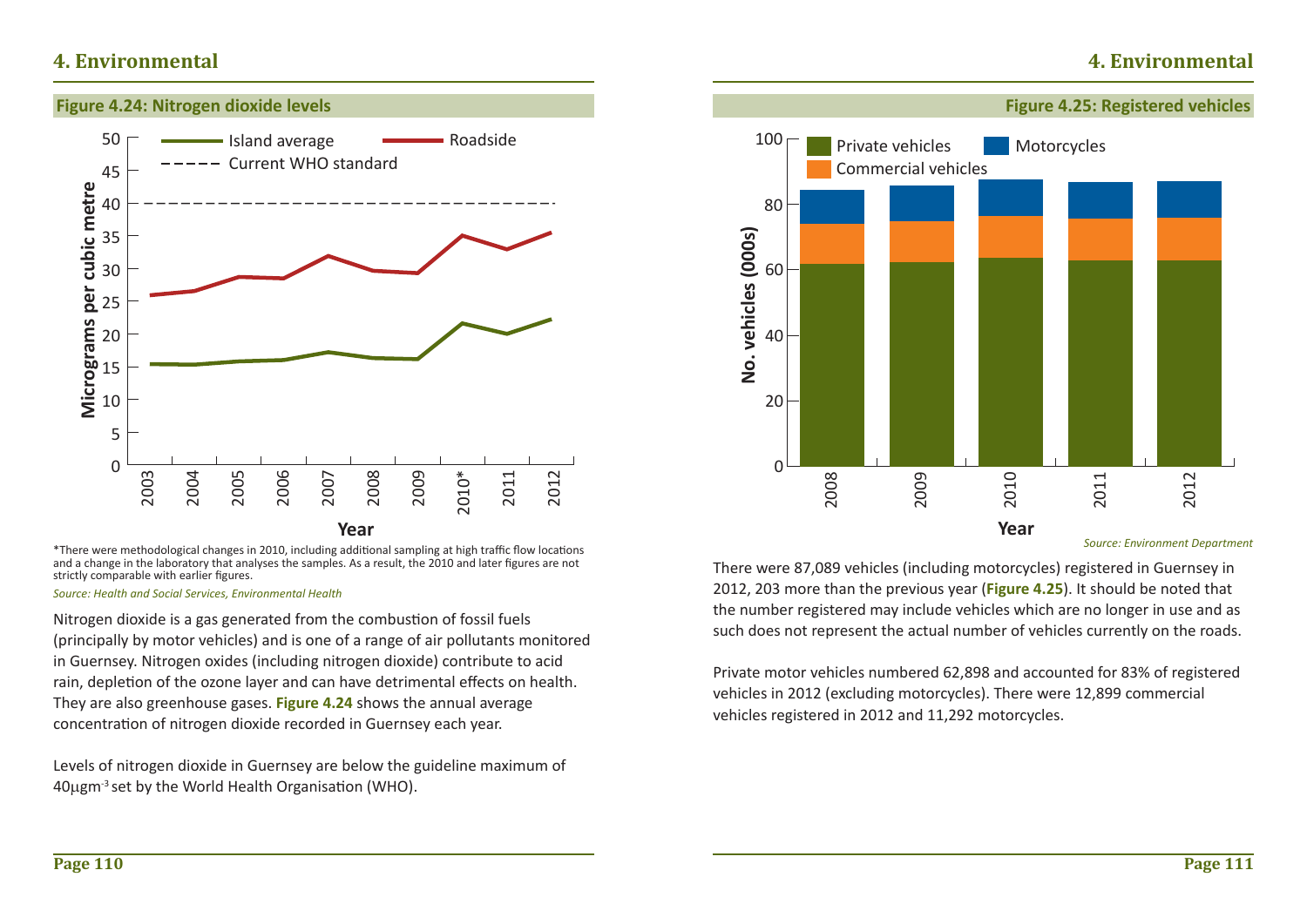#### **Area of Guernsey and Land Use**

The Digital Map of Guernsey is a States of Guernsey product, owned and updated by the States of Guernsey Geographical Information Service (GGIS). Digimap Limited is its commercial partner and is responsible for the marketing, sale and installation of the products to both public sector and private sector customers. Digimap can be contacted at:

#### **Digimap Ltd**

Old Guernsey Tobacco Factory La Ramee St Peter PortGuernsey GY1 2ET

Tel: 01481 700321 Fax: 01481 700320

#### Website: *www.digimap.gg* E-mail: *info@digimap.gg*

For further information on planning permissions or the 2010 habitat survey please contact:

#### **Environment Department**

PO Box 43 Sir Charles Frossard HouseLa Charroterie St Peter PortGuernsey GY1 1FH

Tel: 01481 717200Fax: 01481 717099

Website: *www.gov.gg* E-mail: *env@gov.gg*

#### **Weather and Climate**

The Guernsey Airport Meteorological Office produces an annual weather report. This is available from the address below at a cost of £10.00. Additional statistical meteorological information is available, for a fee, by writing to:

**The Senior Meteorological Officer** 

The Met. Office Guernsey Airport La VilliazeForest Guernsey GY8 0DS

Tel: 0906 713 0111Fax: 01481 238728

Bailiwick Forecast: 12080Channel Islands Shipping Forecast: 0900 669 0022

Web site: **www.metoffice.gov.gg** E-mail: *metoffi ce@gov.gg* 

#### **Greenhouse Gases**

**EXAMPLE ON STREET CONCRETE:** For further information on Guernsey's Greenhouse Gas emissions and carbon footprint, please see *www.gov.gg/ghg* or contact:

#### **Policy and Research Unit**

PO Box 43Sir Charles Frossard HouseLa Charroterie St Peter Port Guernsey GY1 1FH

Tel: 01481 717240Fax: 01481 713787

Website: *www.gov.gg/pru*  E-mail: *policy.research@gov.gg*

#### **Energy**

For further information on fuel and energy in Guernsey, please contact:

**Guernsey Electricity** FREEPOSTGuernsey GY1 5SS

Tel: 01481 200700 Fax: 01481 246942

Website: *www.electricity.gg* E-mail: *admin@electricity.gg*

#### **Guernsey Gas**

The Energy Centre Admiral ParkGuernsey GY1 2BB

Tel: 01481 724811 Fax: 01481 749094

#### Website: *www.gsygas.com*

#### **Customs and Excise**

Guernsey Border Agency White RockSt Peter Port Guernsey GY1 2LL

Tel: 01481 741450Fax: 01481 712248

Website: *www.gov.gg* E-mail: *customs&excise@customs.gov.gg*

#### **Waste and Recycling**

For further information on waste and recycling please contact:

#### **Public Services Department**

PO Box 43 Sir Charles Frossard House La Charroterie St Peter PortGuernsey GY1 1FH

Tel: 01481 202250

Website: *www.gov.gg* E-mail: *publicservices@gov.gg*

#### **Water**

For further information on Guernsey's water supply please contact:

#### **Guernsey Water**

PO Box 30Brricfield House St Andrew'sGuernsey GY1 3AS

Tel: 01481 239500Fax: 01481 715094

Website: *www.water.gg* E-mail: *customer.service@water.gg* 

#### **Air Quality**

Further information on Guernsey's air quality can be obtained by contacting the following:

#### **Environmental Health and Pollution Regulation** Longue Rue St Martin's

Guernsey GY4 6LD

Tel: 01481 711161 Fax: 01481 238031

Website: *www.gov.gg/environmental-health* E-mail: *envhealth@health.gov.gg*

#### **Local Transport**

Further reading and information on traffic matters can be obtained from:

#### **Environment Department**

PO Box 43 Sir Charles Frossard House La CharroterieSt Peter PortGuernsey GY1 1FH

Tel: 01481 717200Fax: 01481 717099

Website: *www.gov.gg* E-mail: *env@gov.gg*